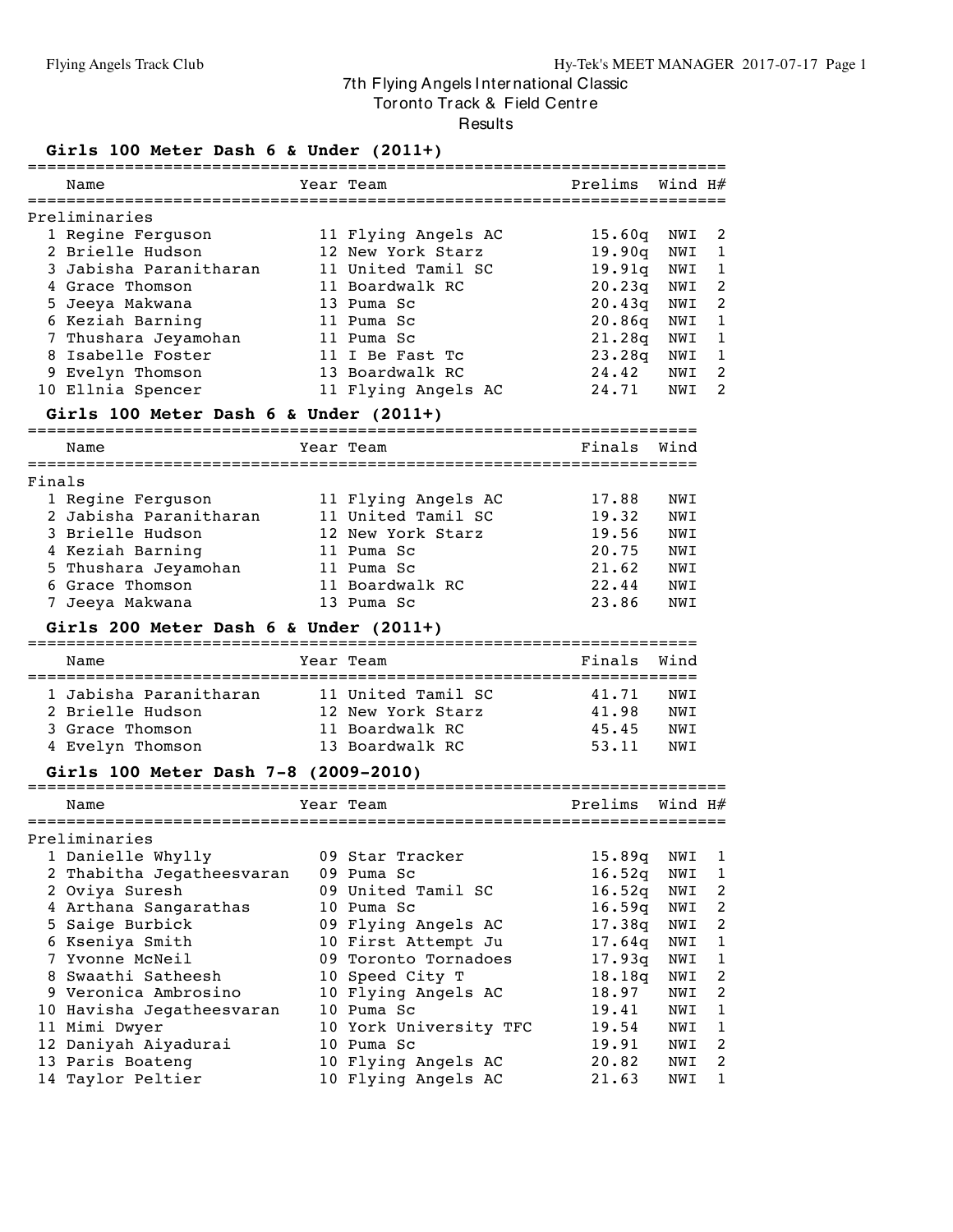Tor onto Track & Field Centre

Results

#### **Girls 100 Meter Dash 7-8 (2009-2010)**

|        | Name                      | Year Team            | Finals | Wind       |
|--------|---------------------------|----------------------|--------|------------|
|        |                           |                      |        |            |
| Finals |                           |                      |        |            |
|        | 1 Danielle Whylly         | 09 Star Tracker      | 15.92  | NWT        |
|        | 2 Oviya Suresh            | 09 United Tamil SC   | 16.40  | NWI        |
|        | 3 Arthana Sangarathas     | 10 Puma Sc           | 16.55  | <b>NWT</b> |
|        | 4 Thabitha Jegatheesvaran | $09$ Puma Sc         | 16.57  | <b>NWT</b> |
|        | 5 Saige Burbick           | 09 Flying Angels AC  | 17.42  | <b>NWT</b> |
|        | 6 Kseniya Smith           | 10 First Attempt Ju  | 17.72  | <b>NWT</b> |
|        | 7 Yvonne McNeil           | 09 Toronto Tornadoes | 17.77  | <b>NWT</b> |
|        | 8 Swaathi Satheesh        | 10 Speed City T      | 17.98  | NWT        |

#### **Girls 200 Meter Dash 7-8 (2009-2010)**

| Name                      | Year Team           | Finals | Wind |
|---------------------------|---------------------|--------|------|
|                           |                     |        |      |
| 1 Danielle Whylly         | 09 Star Tracker     | 33.80  | NWT  |
| 2 Thabitha Jegatheesvaran | 09 Puma Sc          | 34.19  | NWI  |
| 3 Saige Burbick           | 09 Flying Angels AC | 36.36  | NWI  |
| 4 Veronica Ambrosino      | 10 Flying Angels AC | 40.10  | NWT  |
| 5 Havisha Jegatheesvaran  | 10 Puma Sc          | 42.97  | NWT  |

#### **Girls 400 Meter Dash 7-8 (2009-2010)**

| Name                                               | Year Team                                                      | Finals                        |
|----------------------------------------------------|----------------------------------------------------------------|-------------------------------|
| 1 Oviya Suresh<br>2 Lila Hollins<br>3 Nevaeh Brown | 09 United Tamil SC<br>09 Durham Dragons A<br>09 New York Starz | 1:21.78<br>1:25.96<br>1:26.84 |

#### **Girls 800 Meter Run 7-8 (2009-2010)**

| Name           | Year Team           | Finals  |
|----------------|---------------------|---------|
| 1 Lila Hollins | 09 Durham Dragons A | 3:10.16 |

## **Girls 60 Meter Hurdles 12" 7-8 (2009-2010)**

| Finals<br>Wind H#<br>Name<br>Year Team<br>1 Arthana Sangarathas<br>11.57<br>10 Puma Sc<br>NWI | GILLS OU METEL HULGIES IZ $1-0$ (2009–2010) |  |  |  |  |  |  |  |  |  |
|-----------------------------------------------------------------------------------------------|---------------------------------------------|--|--|--|--|--|--|--|--|--|
|                                                                                               |                                             |  |  |  |  |  |  |  |  |  |
|                                                                                               |                                             |  |  |  |  |  |  |  |  |  |
| 11.86<br>2 Nevaeh Brown<br>09 New York Starz<br>NWI                                           |                                             |  |  |  |  |  |  |  |  |  |
| 3 Thabitha Jegatheesvaran<br>12.15<br>09 Puma Sc<br>NWI                                       | 2                                           |  |  |  |  |  |  |  |  |  |
| 4 Lebisha Paranitharan<br>10 United Tamil SC<br>12.23<br>NWI                                  |                                             |  |  |  |  |  |  |  |  |  |
| 10 First Attempt Ju<br>5 Kseniya Smith<br>12.86<br>NWI                                        | 2                                           |  |  |  |  |  |  |  |  |  |
| 6 Swaathi Satheesh<br>10 Speed City T<br>13.01<br>NWI                                         |                                             |  |  |  |  |  |  |  |  |  |
| 10 York University TFC<br>7 Mimi Dwyer<br>13.27<br>NWI                                        | 2                                           |  |  |  |  |  |  |  |  |  |
| 09 United Tamil SC<br>13.78<br>8 Oviya Suresh<br>NWI                                          |                                             |  |  |  |  |  |  |  |  |  |

#### **Girls Long Jump 7-8 (2009-2010)**

| Name |                        | Year Team |                    | Finals Wind |     |
|------|------------------------|-----------|--------------------|-------------|-----|
|      | 1 Arthana Sangarathas  |           | 10 Puma Sc         | 2.73m       | NWT |
|      | 2 Lebisha Paranitharan |           | 10 United Tamil SC | 2.69m       | NWT |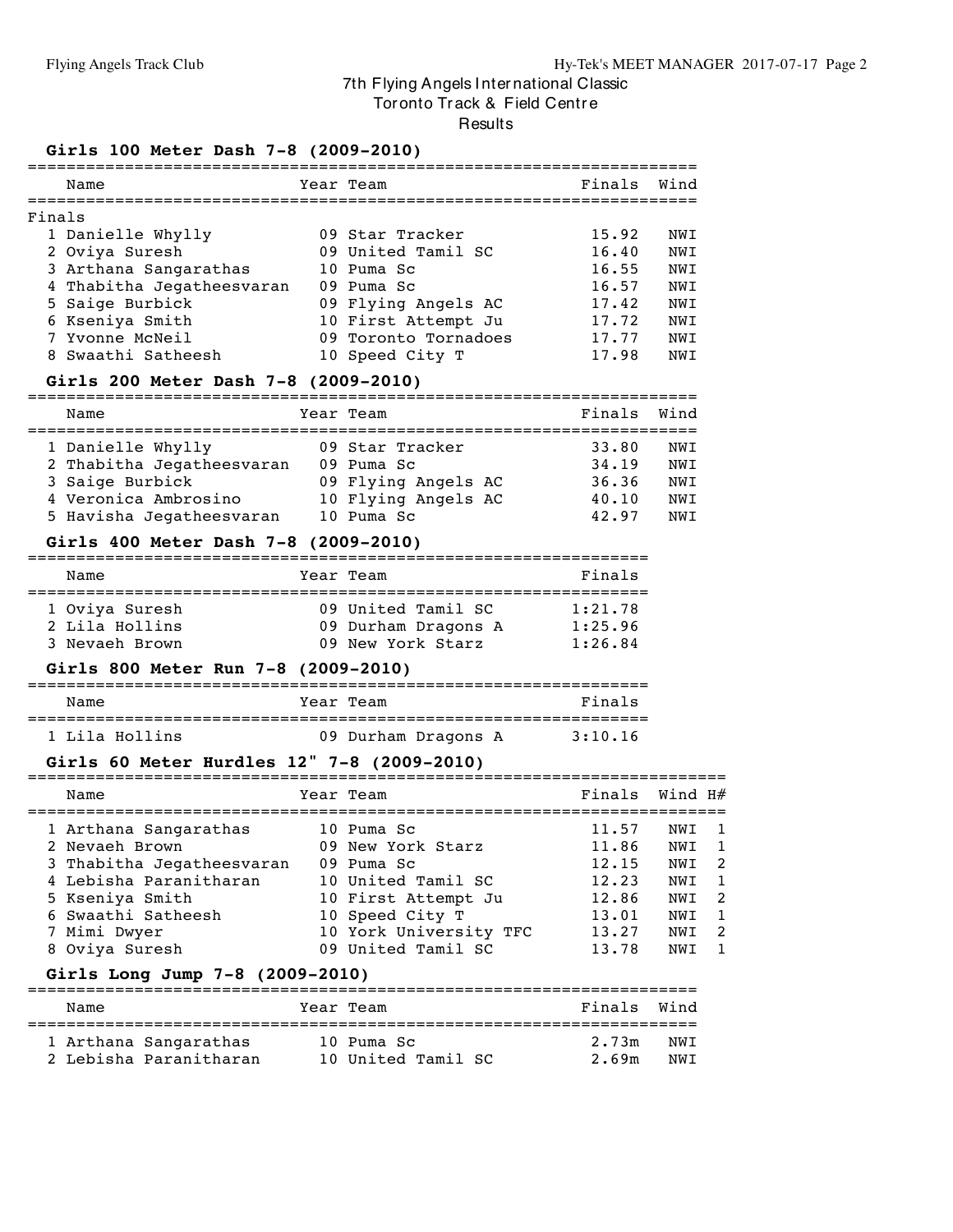Tor onto Track & Field Centre

#### **Results**

#### **....Girls Long Jump 7-8 (2009-2010)**

| 3 Thabitha Jegatheesvaran | 09 Puma Sc             | 2.67m  | NWI |
|---------------------------|------------------------|--------|-----|
| 4 Lila Hollins            | 09 Durham Dragons A    | 2.62m  | NWI |
| 5 Oviya Suresh            | 09 United Tamil SC     | 2.60m  | NWI |
| 6 Danielle Whylly         | 09 Star Tracker        | 2.50m  | NWI |
| 7 Mimi Dwyer              | 10 York University TFC | 2.43m  | NWI |
| 8 Nevaeh Brown            | 09 New York Starz      | J2.43m | NWI |
| 9 Kseniya Smith           | 10 First Attempt Ju    | 2.16m  | NWI |
| 10 Havisha Jegatheesvaran | 10 Puma Sc             | 1.56m  | NWI |

#### **Girls Shot Put 1.50 kg 7-8 (2009-2010)**

| Name                   | Year Team              | Finals |
|------------------------|------------------------|--------|
| 1 Malia Dwyer          | 09 York University TFC | 5.91m  |
| 2 Lebisha Paranitharan | 10 United Tamil SC     | 3.14m  |
| 3 Elizabeth Urosevic   | 09 Invictus Ath        | 3.01m  |

#### **Girls 100 Meter Dash 9 -10 (2007-2008)**

======================================================================== Name Year Team Prelims Wind H# ======================================================================== Preliminaries Jennielle Alleyne-Joseph 07 Flying Angels AC 14.31q NWI 2 Ankitha Kongara 07 Puma Sc 14.57q NWI 1 Jordynn Scott 08 Flying Angels AC 14.65q NWI 1 Jurnee Scott 08 Flying Angels AC 14.68q NWI 2 Breanne Madeiros 07 Bermuda Pacers T 14.79q NWI 4 Andrea Stoisor 07 Flying Angels AC 14.95q NWI 4 Karis Brooks 08 Bermuda Pacers T 15.31q NWI 2 Arima Turner 08 Bermuda Pacers T 15.49q NWI 1 Myanne Fernandes 08 The Speed Academ 15.56 NWI 4 Tiana Malcolm 07 Brampton Racers 15.59 NWI 2 Gillian Kelly 08 The Speed Academ 15.67 NWI 3 Jade Symister 07 Flying Angels AC 15.76 NWI 3 Ashley Stoisor 07 Flying Angels AC 15.94 NWI 2 Sydney Hart 07 Flying Angels AC 16.01 NWI 4 Jada Hagley-Murray 07 Flying Angels AC 16.07 NWI 2 Mikaela Bronte-Tinkew 07 Flying Angels AC 16.26 NWI 1 Sofia-Ellena Ambrosino 07 Flying Angels AC 16.39 NWI 4 16.3854 Ariel Cephas 07 Flying Angels AC 16.39 NWI 3 16.3854 Changavi Mathialagan 08 United Tamil SC 16.49 NWI 4 Allyanna Glen 07 Flying Angels AC 16.69 NWI 1 Tala Kitmitto 07 Flying Angels AC 16.99 NWI 1 Tiana Bergeron 08 Flying Angels AC 17.11 NWI 1 Nickalia Smith 08 I Be Fast Tc 17.84 NWI 3 Shobithaa Kengeswaran 08 Puma Sc 18.31 NWI 3

#### **Girls 100 Meter Dash 9 -10 (2007-2008)**

|        | Name                                           | Year Team           | Finals | Wind |
|--------|------------------------------------------------|---------------------|--------|------|
|        |                                                |                     |        |      |
| Finals |                                                |                     |        |      |
|        | 1 Jennielle Alleyne-Joseph 07 Flying Angels AC |                     | 14.02  | NWI  |
|        | 2 Ankitha Kongara                              | Puma Sc             | 14.35  | NWT  |
|        | 3 Jordynn Scott                                | 08 Flying Angels AC | 14.61  | NWT  |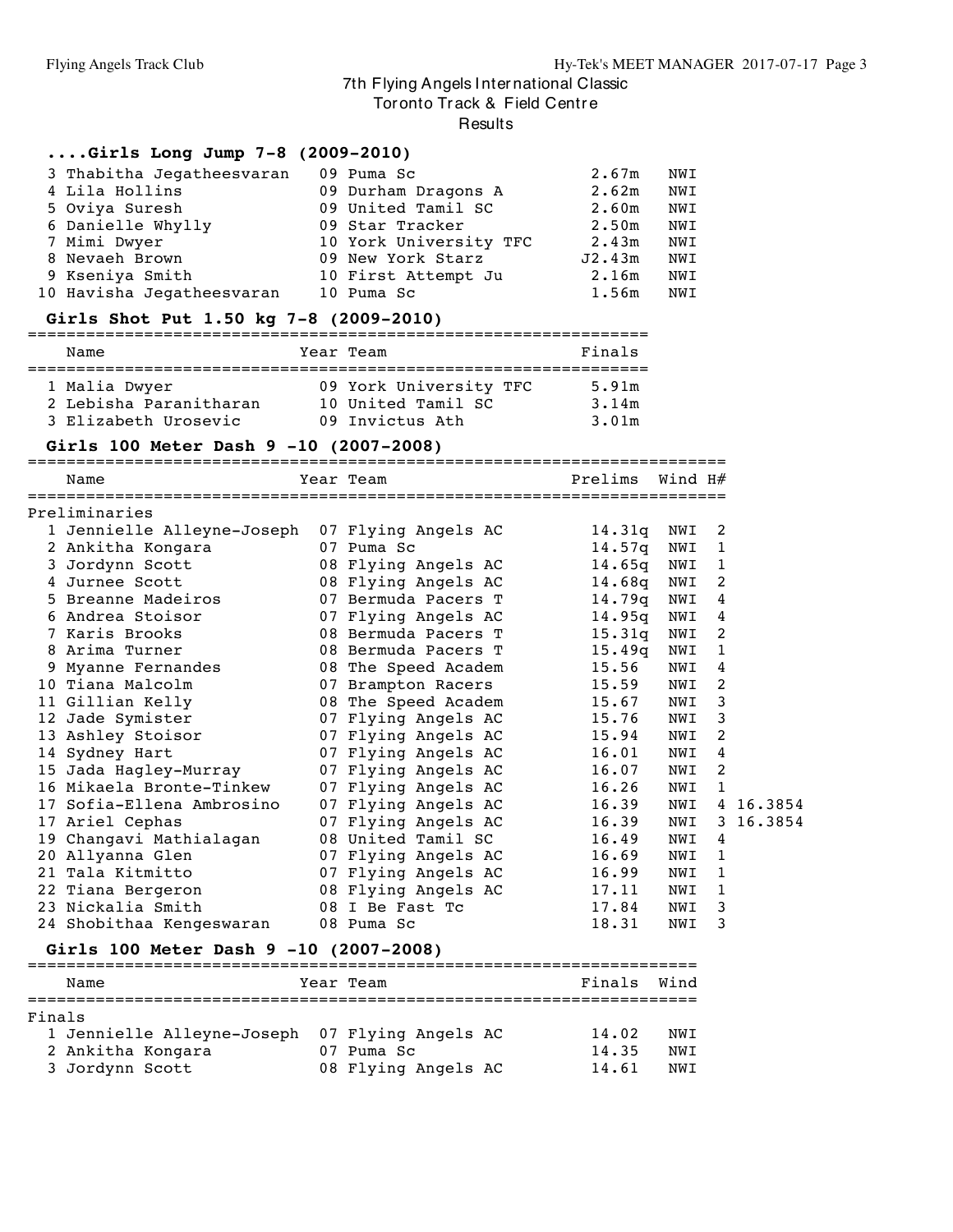Tor onto Track & Field Centre

Results

#### **....Girls 100 Meter Dash 9 -10 (2007-2008)**

| 4 Jurnee Scott     | 08 Flying Angels AC | 14.91 | NWI |
|--------------------|---------------------|-------|-----|
| 5 Breanne Madeiros | 07 Bermuda Pacers T | 15.36 | NWT |
| 6 Karis Brooks     | 08 Bermuda Pacers T | 15.41 | NWT |
| 7 Andrea Stoisor   | 07 Flying Angels AC | 15.53 | NWT |
| 8 Arima Turner     | 08 Bermuda Pacers T | 15.58 | NWT |

#### **Girls 200 Meter Dash 9 -10 (2007-2008)**

======================================================================== Name Year Team Prelims Wind H# ======================================================================== Preliminaries Jennielle Alleyne-Joseph 07 Flying Angels AC 29.46q NWI 1 S'Nya Cumbermack 08 Bermuda Pacers T 30.05q NWI 2 Jordynn Scott 08 Flying Angels AC 30.42q NWI 1 Jurnee Scott 08 Flying Angels AC 30.56q NWI 3 Karis Brooks 08 Bermuda Pacers T 31.24q NWI 3 Arima Turner 08 Bermuda Pacers T 32.04q NWI 1 Myanne Fernandes 08 The Speed Academ 32.19q NWI 2 Breanne Madeiros 07 Bermuda Pacers T 32.41q NWI 3 Ashley Scott 07 York Region Runn 33.36 NWI 3 Jada Hagley-Murray 07 Flying Angels AC 33.50 NWI 2 Gillian Kelly 08 The Speed Academ 33.81 NWI 1 Sofia-Ellena Ambrosino 07 Flying Angels AC 34.75 NWI 3 Allyanna Glen 07 Flying Angels AC 35.69 NWI 2 Tala Kitmitto 07 Flying Angels AC 36.47 NWI 2 Kavenaya Arulananthan 07 Inglewood School 37.10 NWI 2 Ronayah Rodgers 08 Star Tracker 37.24 NWI 3 Amalia Hendershot 07 Flying Angels AC 37.74 NWI 3 Keira Shanahan 07 Flying Angels AC 44.02 NWI 1

#### **Girls 200 Meter Dash 9 -10 (2007-2008)**

===================================================================== Name Tear Team Name Finals Wind ===================================================================== Finals Jennielle Alleyne-Joseph 07 Flying Angels AC 29.37 NWI Jordynn Scott 08 Flying Angels AC 29.77 NWI S'Nya Cumbermack 08 Bermuda Pacers T 31.07 NWI Breanne Madeiros 07 Bermuda Pacers T 32.01 NWI Karis Brooks 08 Bermuda Pacers T 32.37 NWI Arima Turner 08 Bermuda Pacers T 32.63 NWI Myanne Fernandes 08 The Speed Academ 32.76 NWI

#### **Girls 400 Meter Dash 9 -10 (2007-2008)**

|  | Name                      | Year Team           | Finals  | H#           |
|--|---------------------------|---------------------|---------|--------------|
|  | 1 Ellise Dickinson        | 08 Bermuda Pacers T | 1:07.64 | $\mathbf{1}$ |
|  | 2 S'Nya Cumbermack        | 08 Bermuda Pacers T | 1:10.09 | $\mathbf{1}$ |
|  | 3 Jaeda Grant             | 08 West End Ath     | 1:15.64 | $\mathbf{1}$ |
|  | 4 Andrea Stoisor          | 07 Flying Angels AC | 1:18.09 | 2            |
|  | 5 Ashley Stoisor          | 07 Flying Angels AC | 1:18.80 | 2            |
|  | 6 Allyanna Glen           | 07 Flying Angels AC | 1:18.98 | -2           |
|  | 7 Mikayla Alleyne- Joseph | 07 Flying Angels AC | 1:19.69 | 2            |
|  | 8 Arima Turner            | 08 Bermuda Pacers T | 1:19.88 | $\mathbf{1}$ |
|  |                           |                     |         |              |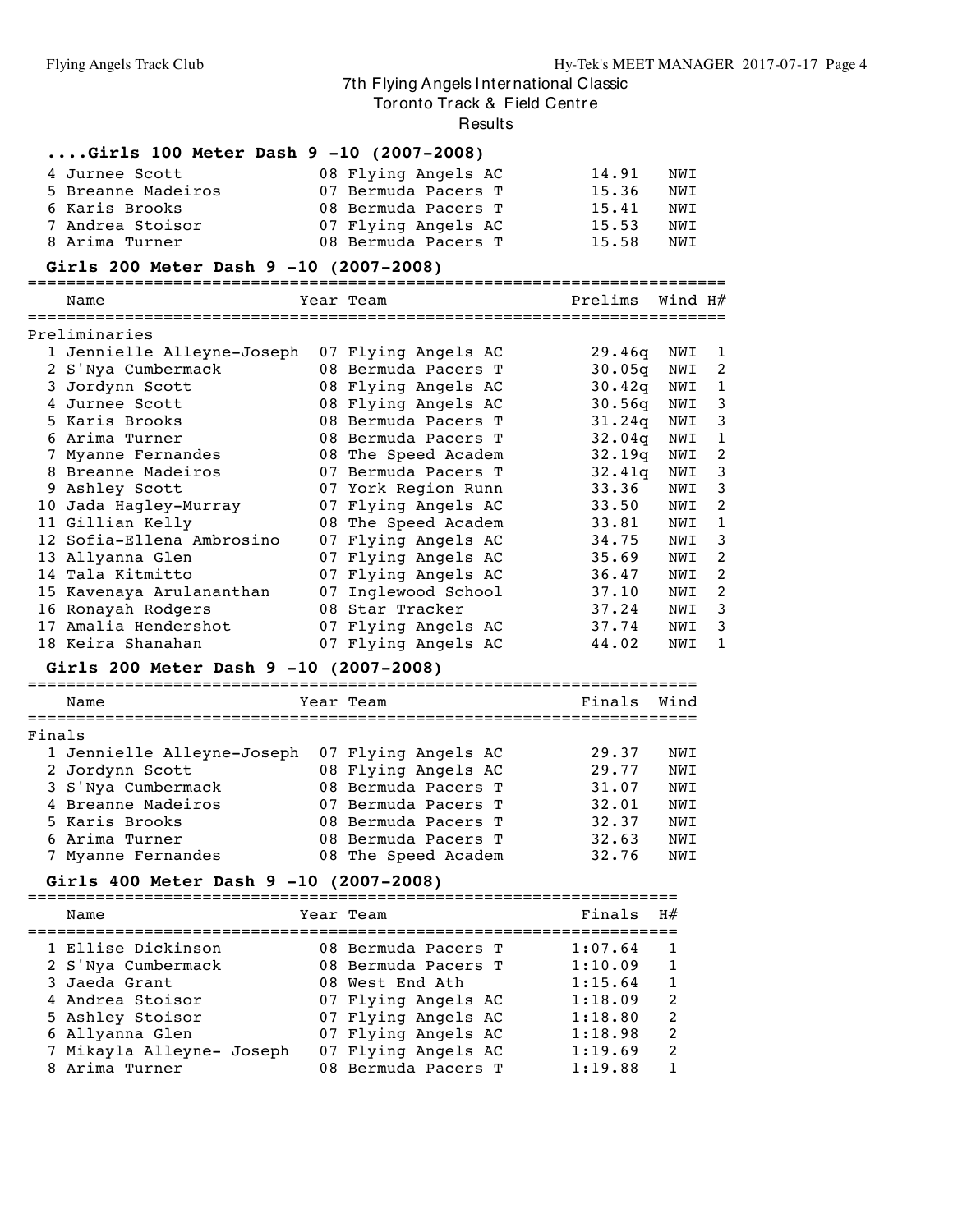Tor onto Track & Field Centre

**Results** 

#### **....Girls 400 Meter Dash 9 -10 (2007-2008)**

| 9 Amrita Pillai         | 08 Unattached       | 1:21.72 | $\mathbf{1}$   |
|-------------------------|---------------------|---------|----------------|
| 10 Rebekah Davis        | 08 Flying Angels AC | 1:22.46 | $\overline{1}$ |
| 11 Tiana Bergeron       | 08 Flying Angels AC | 1:27.23 | -2             |
| 12 Joselyn Breckenridge | 07 Flying Angels AC | 1:28.26 | - 2            |
| 13 Tala Kitmitto        | 07 Flying Angels AC | 1:30.01 | - 2            |
| 14 Amalia Hendershot    | 07 Flying Angels AC | 1:35.84 | -2             |
| 15 Francesca Slippen    | 07 New York Starz   | 1:37.99 | $\overline{1}$ |
| 16 Ronayah Rodgers      | 08 Star Tracker     | 1:41.33 | $\mathbf{1}$   |

#### **Girls 800 Meter Run 9 -10 (2007-2008)**

| Name                   | Year Team           | Finals  |
|------------------------|---------------------|---------|
| 1 Ellise Dickinson     | 08 Bermuda Pacers T | 2:47.97 |
| 2 S'Nya Cumbermack     | 08 Bermuda Pacers T | 2:48.12 |
| 3 Olivia Latham        | 08 Meaford Coyo     | 2:51.72 |
| 4 Jaeda Grant          | 08 West End Ath     | 2:51.88 |
| 5 Chloe Pilz           | 08 Boardwalk RC     | 2:59.55 |
| 6 Maryn Tichy          | 07 310 Running      | 2:59.77 |
| 7 Rebekah Davis        | 08 Flying Angels AC | 3:02.62 |
| 8 Joselyn Breckenridge | 07 Flying Angels AC | 3:10.00 |
| 9 Lillien Campbell     | 07 Meaford Coyo     | 3:14.23 |
| 10 Ava Lie             | 08 Flying Angels AC | 3:26.57 |
| 11 Tala Kitmitto       | 07 Flying Angels AC | 3:34.46 |

#### **Girls 1200 Meter Run 9 -10 (2007-2008)**

| Name                                                                                          | Year Team                                                                                           | Finals                                              |
|-----------------------------------------------------------------------------------------------|-----------------------------------------------------------------------------------------------------|-----------------------------------------------------|
| 1 Taryn Lee<br>2 Jaeda Grant<br>3 Olivia Latham<br>4 Joselyn Breckenridge<br>5 Tiana Bergeron | 07 Meaford Coyo<br>08 West End Ath<br>08 Meaford Coyo<br>07 Flying Angels AC<br>08 Flying Angels AC | 4:26.40<br>4:38.02<br>4:45.96<br>5:06.55<br>5:25.22 |

#### **Girls 60 Meter Hurdles 18" 9 -10 (2007-2008)**

| Name                    | Year Team              | Finals | Wind |
|-------------------------|------------------------|--------|------|
| 1 Ankitha Kongara       | 07 Puma Sc             | 10.30  | NWI  |
| 2 Jurnee Scott          | 08 Flying Angels AC    | 10.36  | NWI  |
| 3 Myanne Fernandes      | 08 The Speed Academ    | 10.77  | NWI  |
| 4 Tiana Malcolm         | 07 Brampton Racers     | 10.93  | NWI  |
| 5 Monifa Dwyer          | 07 York University TFC | 11.06  | NWI  |
| 6 Changavi Mathialagan  | 08 United Tamil SC     | 12.28  | NWI  |
| 7 Ronayah Rodgers       | 08 Star Tracker        | 12.90  | NWI  |
| 8 Shobithaa Kengeswaran | 08 Puma Sc             | 13.04  | NWI  |

#### **Girls 4x100 Meter Relay 9 -10 (2007-2008)** ================================================================

| Team                                                  | Finals                     |
|-------------------------------------------------------|----------------------------|
| 1 Flying Angels AC 'A'<br>2 Bermuda Pacers Track Club | 1:00.07<br>' ד'<br>1:00.43 |
| 3 Puma Sc<br>$\mathsf{A}$                             | 1:05.66                    |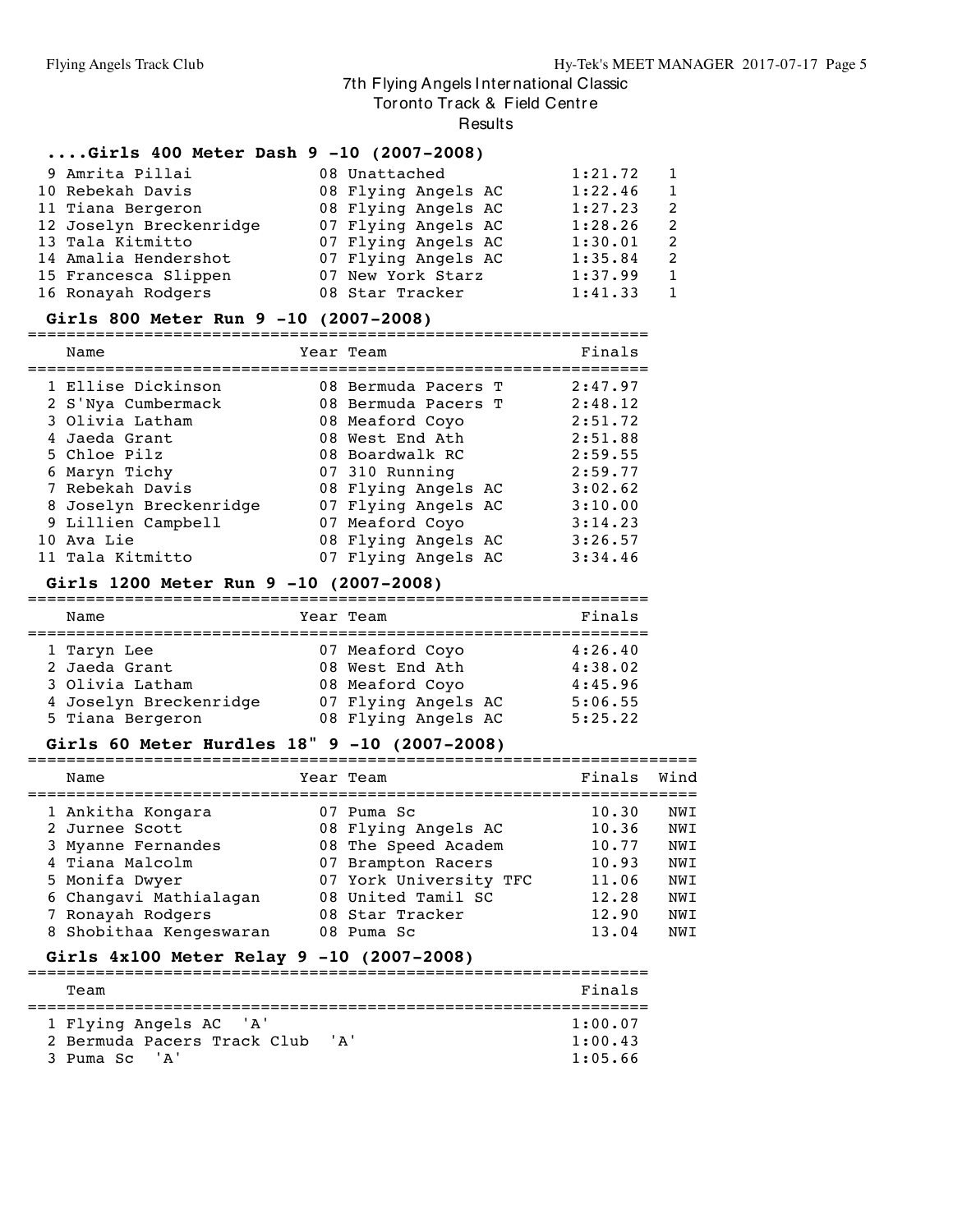Tor onto Track & Field Centre

Results

**....Girls 4x100 Meter Relay 9 -10 (2007-2008)**

| 4 Flying Angels AC 'C' |  | 1:06.17 |
|------------------------|--|---------|
| 5 Flying Angels AC 'B' |  | 1:10.45 |

## **Girls High Jump 9 -10 (2007-2008)**

| Name            |  | Year Team |                        | Finals |
|-----------------|--|-----------|------------------------|--------|
| 1 Reigne Wilson |  |           | 08 I Be Fast Tc        | 1.17m  |
| 2 Monifa Dwyer  |  |           | 07 York University TFC | 1.12m  |

## **Girls Long Jump 9 -10 (2007-2008)**

|    | Name                       |    | Year Team              | Finals            | Wind |
|----|----------------------------|----|------------------------|-------------------|------|
|    | 1 Jennielle Alleyne-Joseph |    | 07 Flying Angels AC    | 4.20m             | NWI  |
|    | 2 Ellise Dickinson         |    | 08 Bermuda Pacers T    | 4.03m             | NWI  |
| 3  | Karis Brooks               |    | 08 Bermuda Pacers T    | 3.94m             | NWI  |
| 4  | Andrea Stoisor             |    | 07 Flying Angels AC    | 3.88 <sub>m</sub> | NWI  |
|    | 5 Ankitha Kongara          |    | 07 Puma Sc             | 3.87m             | NWI  |
| 6  | Mikaela Bronte-Tinkew      |    | 07 Flying Angels AC    | 3.70 <sub>m</sub> | NWI  |
| 7  | Jada Hagley-Murray         |    | 07 Flying Angels AC    | 3.60m             | NWI  |
|    | 8 Tiana Malcolm            |    | 07 Brampton Racers     | 3.57m             | NWI  |
| 9  | Monifa Dwyer               |    | 07 York University TFC | 3.53m             | NWI  |
| 10 | Jordynn Scott              |    | 08 Flying Angels AC    | 3.50m             | NWI  |
| 11 | Jurnee Scott               |    | 08 Flying Angels AC    | 3.47m             | NWI  |
| 12 | Amrita Pillai              |    | 08 Unattached          | 3.40m             | NWI  |
|    | 13 Jade Symister           |    | 07 Flying Angels AC    | 3.37m             | NWI  |
|    | 14 Sydney Hart             |    | 07 Flying Angels AC    | J3.37m            | NWI  |
|    | 15 Sofia-Ellena Ambrosino  |    | 07 Flying Angels AC    | J3.37m            | NWI  |
|    | 16 Joselyn Breckenridge    |    | 07 Flying Angels AC    | 3.34m             | NWI  |
|    | 17 Rebekah Davis           |    | 08 Flying Angels AC    | 3.25m             | NWI  |
|    | 18 Mikayla Alleyne- Joseph | 07 | Flying Angels AC       | 3.23m             | NWI  |
|    | 19 Ashley Stoisor          |    | 07 Flying Angels AC    | 3.18m             | NWI  |
|    | 20 Ariel Cephas            |    | 07 Flying Angels AC    | 3.14m             | NWI  |
|    | 21 Amalia Hendershot       |    | 07 Flying Angels AC    | 3.04m             | NWI  |
|    | 22 Tiana Bergeron          |    | 08 Flying Angels AC    | 2.90m             | NWI  |
|    | 23 Shobithaa Kengeswaran   |    | 08 Puma Sc             | 2.70m             | NWI  |
|    | 24 Allyanna Glen           |    | 07 Flying Angels AC    | 2.62m             | NWI  |
|    | 25 Francesca Slippen       |    | 07 New York Starz      | 2.30m             | NWI  |

#### **Girls Shot Put 2.00 kg 9 -10 (2007-2008)**

|  | GIFIS SNOT PUT 2.00 KG 9 -10 (2007-2008) |    |                        |        |
|--|------------------------------------------|----|------------------------|--------|
|  | Name                                     |    | Year Team              | Finals |
|  | 1 Monifa Dwyer                           |    | 07 York University TFC | 6.97m  |
|  | 2 Mikayla Alleyne- Joseph                |    | 07 Flying Angels AC    | 6.80m  |
|  | 3 Aszzura Barnett                        |    | 07 Brampton Racers     | 6.67m  |
|  | 4 Ariel Cephas                           |    | 07 Flying Angels AC    | 6.53m  |
|  | 5 Sydney Hart                            |    | 07 Flying Angels AC    | 5.97m  |
|  | 6 Jade Symister                          |    | 07 Flying Angels AC    | 5.83m  |
|  | 7 Francesca Slippen                      |    | 07 New York Starz      | 5.54m  |
|  | 8 Krisha Shah                            | 07 | Puma Sc                | 5.10m  |
|  |                                          |    |                        |        |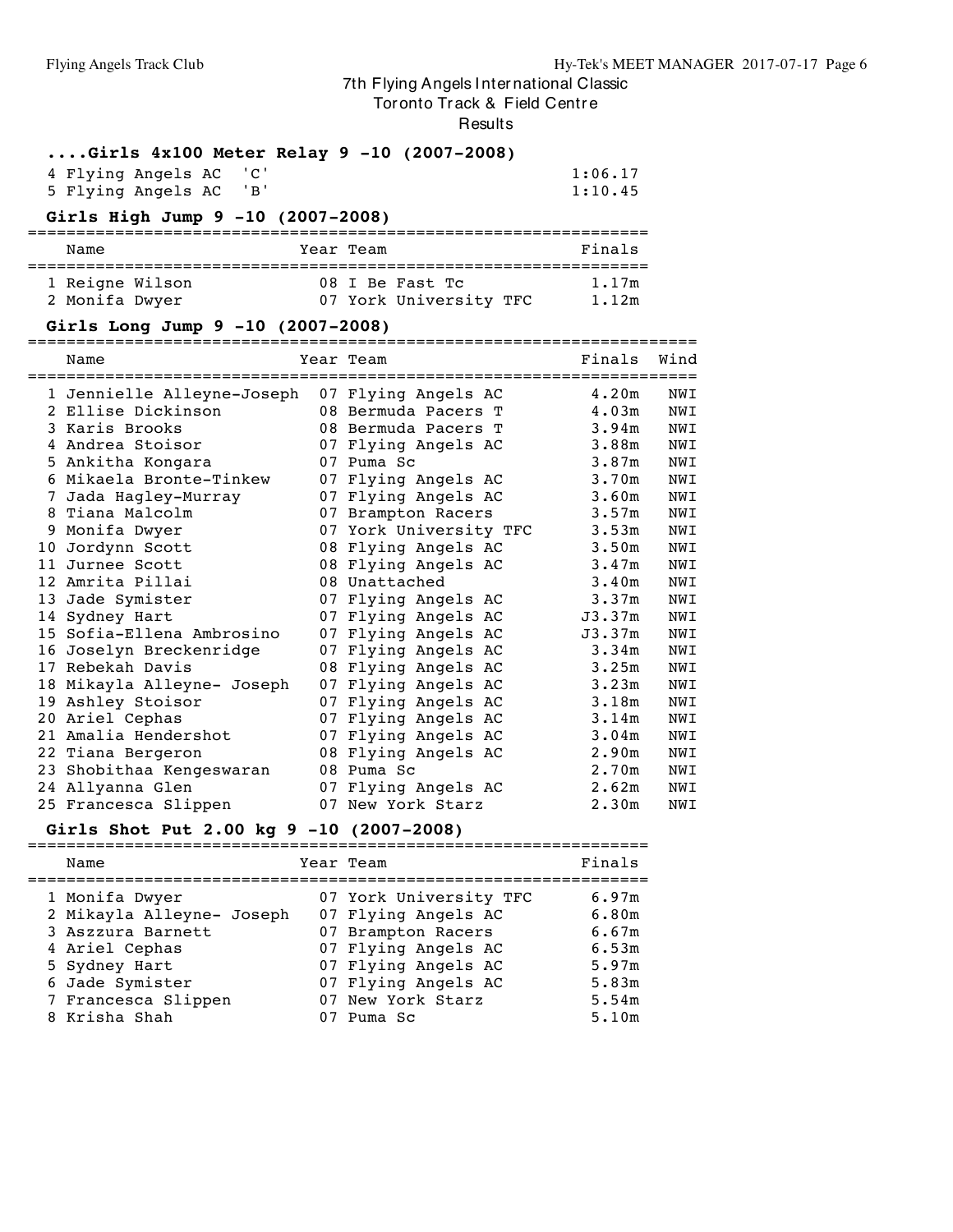Tor onto Track & Field Centre

Results

## **Girls 100 Meter Dash 11-12 (2005-2006)**

|    | ====================<br>Name           | ==============================<br>Year Team | Prelims Wind H# |     |              |           |
|----|----------------------------------------|---------------------------------------------|-----------------|-----|--------------|-----------|
|    | Preliminaries                          |                                             |                 |     |              |           |
|    | 1 Charlize Fraser                      | 05 Bullets Track Club                       | 13.20q          | NWI | 1            |           |
|    | 2 Emmanuela Odukoya                    | 05 Flying Angels AC                         | 13.61q          | NWI | 2            |           |
|    | 3 Raeanne Jones                        | 06 Flying Angels AC                         | 13.72q          | NWI | $\mathbf{1}$ |           |
|    | 4 Alexia Sterling-Stewart              | 05 Flying Angels AC                         | 14.14q          | NWI | 2            |           |
|    | 5 Crista Charles                       | 06 Flying Angels AC                         | 14.25q          | NWI |              | 1 14,2419 |
|    | 6 Serena Francis                       | 05 Flying Angels AC                         | J14.25q         | NWI |              | 2 14.2470 |
|    | 7 Amaila Calugareanu                   | 05 Nurse Athletics                          | 14.29q          | NWI | 3            |           |
|    | 8 Ehinomen Eghobor                     | 05 Flying Angels AC                         | 14.33q          | NWI | 4            |           |
|    | 9 Brithany Reny                        | 08 I Be Fast Tc                             | 14.40           | NWI | 4            |           |
|    | 10 Bianca Avila-Pinnock                | 06 Unattached                               | 14.50           | NWI | 3            |           |
| 11 | Jochae Parris                          | 05 Foundation School                        | 14.72           | NWI | 3            |           |
|    | 12 Nya Blades                          | 06 Brampton Racers                          | 14.74           | NWI |              | 3 14.7301 |
|    | 13 Danyella Moving                     | 06 York University TFC                      | J14.74          | NWI |              | 3 14.7375 |
|    | 14 Samantha Williams                   | 06 Brampton Racers                          | 14.76           | NWI | 2            |           |
|    | 15 Chelsea Winkle                      | 06 Toronto Tornadoes                        | 14.83           | NWI | 3            |           |
|    | 16 Uthayakumar Kethusha                | 05 Puma Sc                                  | 14.84           | NWI | 4            |           |
|    | 17 Kyleigh Tamblyn                     | 06 Basic Speed Trac                         | 14.85           | NWI | 2            |           |
|    | 18 Akeeliah Graham                     | 06 Flying Angels AC                         | 14.88           | NWI | 1            |           |
|    | 19 Zaria Stapleton                     | 06 Star Tracker                             | 14.93           | NWI | 4            |           |
|    | 20 Brianna Carter                      | 05 New York Starz                           | 14.94           | NWI | 1            |           |
|    | 21 Maiden Fernandes                    | 05 The Speed Academ                         | 15.03           | NWI | 4            |           |
|    | 22 Aaliyah McLean                      | 06 Brampton Racers                          | 15.78           | NWI | 2            |           |
|    | 23 Tianna Hope                         | 06 Flying Angels AC                         | 16.11           | NWI | 3            |           |
|    | 24 Tyia Samuels                        | 06 Brampton Racers                          | 16.30           | NWI | 2            |           |
|    | 25 Sarah de Honestra                   | 06 Basic Speed Trac                         | 17.03           | NWI | 4            |           |
|    | Girls 100 Meter Dash 11-12 (2005-2006) |                                             |                 |     |              |           |

|        | Name                      | Year Team             | Finals | Wind |
|--------|---------------------------|-----------------------|--------|------|
| Finals |                           |                       |        |      |
|        | 1 Charlize Fraser         | 05 Bullets Track Club | 12.99  | NWI  |
|        | 2 Emmanuela Odukoya       | 05 Flying Angels AC   | 13.54  | NWI  |
|        | 3 Raeanne Jones           | 06 Flying Angels AC   | 13.72  | NWI  |
|        | 4 Serena Francis          | 05 Flying Angels AC   | 13.90  | NWI  |
|        | 5 Alexia Sterling-Stewart | 05 Flying Angels AC   | 14.29  | NWI  |
|        | 6 Amaila Calugareanu      | 05 Nurse Athletics    | 14.32  | NWI  |
|        | 7 Crista Charles          | 06 Flying Angels AC   | 14.33  | NWI  |
|        | 8 Ehinomen Eghobor        | 05 Flying Angels AC   | 14.34  | NWI  |

#### **Girls 200 Meter Dash 11-12 (2005-2006)**

========================================================================

| Name                      | Year Team             | Prelims               | Wind H# |   |               |
|---------------------------|-----------------------|-----------------------|---------|---|---------------|
| Preliminaries             |                       |                       |         |   |               |
| 1 Charlize Fraser         | 05 Bullets Track Club | 26.46q                | NWI 1   |   |               |
| 2 Emmanuela Odukoya       | 05 Flying Angels AC   | 27.84g NWI 3          |         |   |               |
| 3 Raeanne Jones           | 06 Flying Angels AC   | 28.12q                | NWI 4   |   |               |
| 4 Maddie Spadzinski       | 05 310 Running        | 28.34q                | NWI 5   |   |               |
| 5 Alexia Sterling-Stewart | 05 Flying Angels AC   | 29.14q                | NWI     | 4 |               |
| 6 Serena Francis          | 05 Flying Angels AC   | 29.25q                |         |   | NWI 2 29.2434 |
| 7 Brithany Reny           | 08 I Be Fast Tc       | J29.25a NWI 2 29.2487 |         |   |               |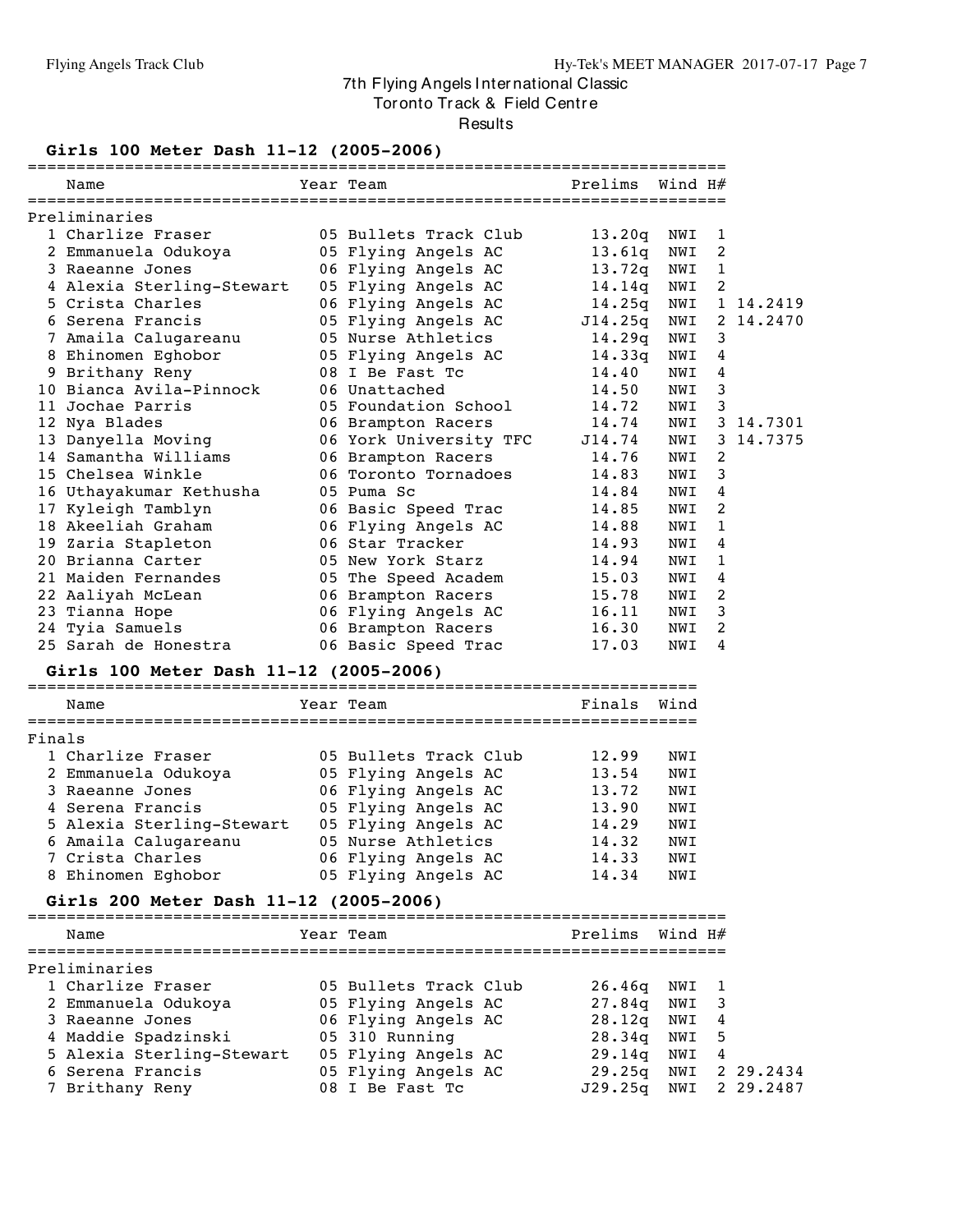Tor onto Track & Field Centre

**Results** 

#### **....Girls 200 Meter Dash 11-12 (2005-2006)**

|    | 8 Gabrielle Anderson    | 05 Foundation School  | 29.36q | NWI | 2            |
|----|-------------------------|-----------------------|--------|-----|--------------|
|    | 9 Lauren Lightbourne    | 05 Star Tracker       | 29.72  | NWI | 2            |
| 10 | Amaila Calugareanu      | 05 Nurse Athletics    | 29.75  | NWI | 4            |
| 11 | Zoe Ironside            | 05 Athletiques Inte   | 29.81  | NWI | 5            |
|    | 12 Kadejah Burke-Smith  | 05 Bullets Track Club | 29.93  | NWI | 3            |
|    | 13 Bianca Avila-Pinnock | 06 Unattached         | 29.97  | NWI | 1            |
|    | 14 Uthayakumar Kethusha | 05 Puma Sc            | 30.23  | NWI | 3            |
|    | 15 Brianna Carter       | 05 New York Starz     | 30.47  | NWI | 4            |
|    | 16 Margaret Jennings    | 05 New York Starz     | 30.66  | NWI | 4            |
|    | 17 Ehinomen Eghobor     | 05 Flying Angels AC   | 30.68  | NWI | 5            |
|    | 18 Kyleigh Tamblyn      | 06 Basic Speed Trac   | 30.73  | NWI | 1            |
| 19 | Jade Jones              | 06 Flying Angels AC   | 30.88  | NWI | 3            |
| 20 | Jochae Parris           | 05 Foundation School  | 31.17  | NWI | $\mathbf{1}$ |
|    | 21 Zaria Stapleton      | 06 Star Tracker       | 31.53  | NWI | 3            |
|    | 22 Maiden Fernandes     | 05 The Speed Academ   | 31.87  | NWI | 4            |
|    | 23 Natalie Burrows      | 06 Boardwalk RC       | 32.04  | NWI | 5            |
|    | 24 Charlotte Tranter    | 05 Flying Angels AC   | 32.15  | NWI | 5            |
| 25 | Theresa Fernandes       | 06 Flying Angels AC   | 33.45  | NWI | 2            |
|    | 26 Empress Snagg        | 05 Nurse Athletics    | 33.50  | NWI | 2            |
|    | 27 Tianna Hope          | 06 Flying Angels AC   | 33.96  | NWI | 5            |
|    |                         |                       |        |     |              |

## **Girls 200 Meter Dash 11-12 (2005-2006)**

|        | UILIS ZUU MCCCI DUSH II-IZ (ZUUJ-ZUUU) |                       |        |      |
|--------|----------------------------------------|-----------------------|--------|------|
|        | Name                                   | Year Team             | Finals | Wind |
| Finals |                                        |                       |        |      |
|        | 1 Charlize Fraser                      | 05 Bullets Track Club | 26.15  | NWI  |
|        | 2 Emmanuela Odukoya                    | 05 Flying Angels AC   | 27.81  | NWI  |
|        | 3 Raeanne Jones                        | 06 Flying Angels AC   | 28.09  | NWI  |
|        | 4 Maddie Spadzinski                    | 05 310 Running        | 28.23  | NWI  |
|        | 5 Brithany Reny                        | 08 I Be Fast Tc       | 29.49  | NWI  |
|        | 6 Alexia Sterling-Stewart              | 05 Flying Angels AC   | 29.88  | NWI  |
|        | 7 Serena Francis                       | 05 Flying Angels AC   | 30.02  | NWI  |
|        | 8 Gabrielle Anderson                   | 05 Foundation School  | 30.19  | NWI  |

#### **Girls 400 Meter Dash 11-12 (2005-2006)**

|   | Name                      | Year Team             | Finals  | H#             |
|---|---------------------------|-----------------------|---------|----------------|
|   | 1 Emmanuela Odukoya       | 05 Flying Angels AC   | 1:02.09 | 1              |
|   | 2 Juliette Salazar        | 05 New York Starz     | 1:05.22 | 1              |
|   | 3 Lorelai Phinnemore      | 05 London Legion T&   | 1:05.57 | 1              |
|   | 4 Ramiah Brangman         | 06 Bermuda Pacers T   | 1:08.47 | 2              |
|   | 5 Gabrielle Anderson      | 05 Foundation School  | 1:08.67 | 3              |
| 6 | Margaret Jennings         | 05 New York Starz     | 1:09.01 | 1              |
|   | Maya Perri                | 05 Burlington TC      | 1:09.24 | 1              |
|   | 8 Isabel Slippen          | 05 New York Starz     | 1:09.36 | 1              |
|   | 9 Alexia Sterling-Stewart | 05 Flying Angels AC   | 1:09.61 | 2              |
|   | 10 Lauren Lightbourne     | 05 Star Tracker       | 1:11.59 | 1              |
|   | 11 Chelsea Winkle         | 06 Toronto Tornadoes  | 1:11.69 | 2              |
|   | 12 Kadejah Burke-Smith    | 05 Bullets Track Club | 1:11.70 | $\overline{2}$ |
|   | 13 Natalie Burrows        | 06 Boardwalk RC       | 1:14.63 | 2              |
|   | 14 Elakkiyah Krisnagopal  | 06 United Tamil SC    | 1:15.54 | 3              |
|   | 15 Jade Jones             | 06 Flying Angels AC   | 1:15.81 | 3              |
|   | 16 Sasha Winer-Takabatake | 06 Flying Angels AC   | 1:18.68 | 3              |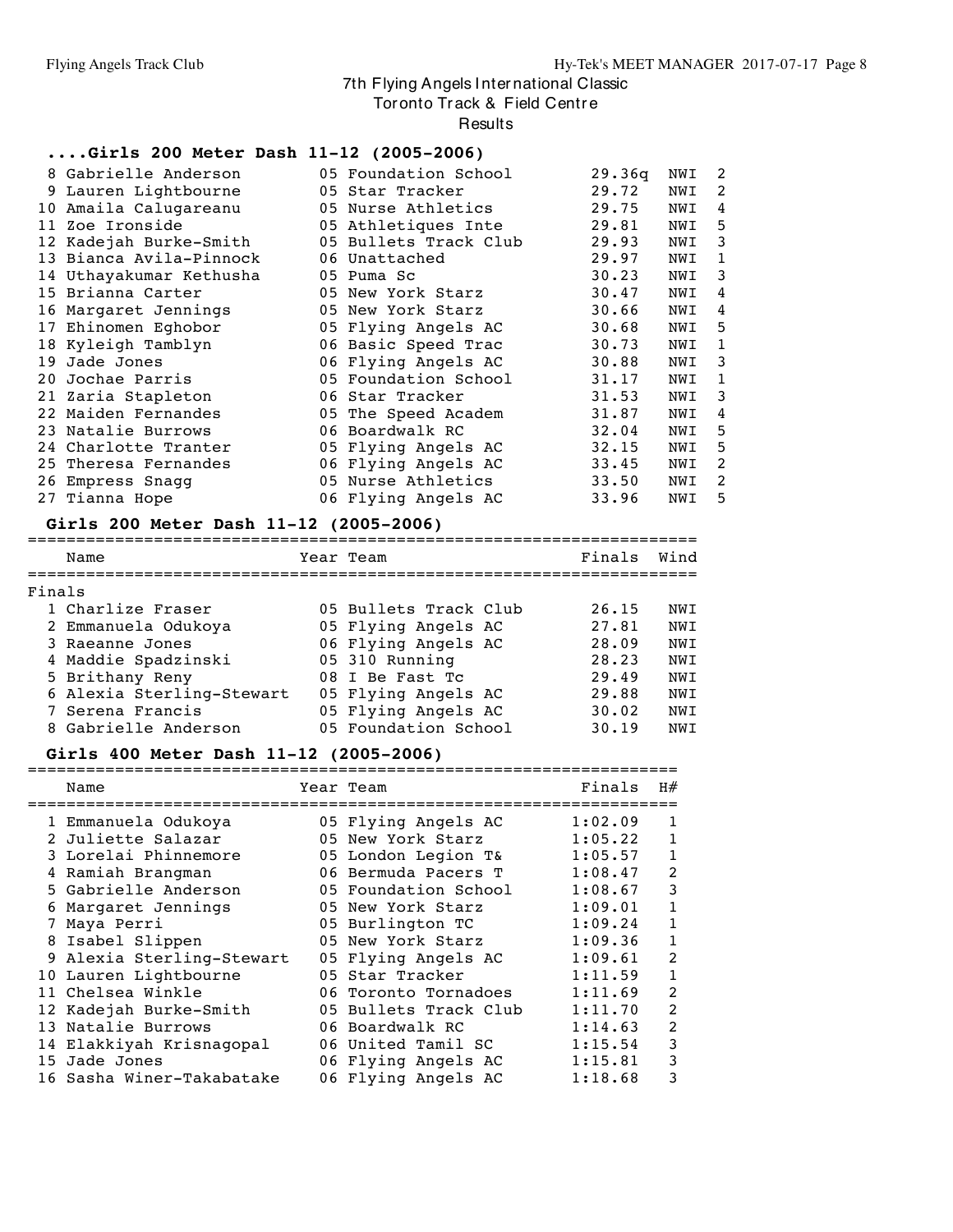#### Tor onto Track & Field Centre

**Results** 

#### **....Girls 400 Meter Dash 11-12 (2005-2006)**

| 17 Tabitha Beck          | 06 York University TFC | $1:20.23$ 2 |  |
|--------------------------|------------------------|-------------|--|
| 18 Madeline McAuslan     | 06 310 Running         | $1:21.54$ 3 |  |
| 19 Ava De La Cruz Wilson | 06 Flying Angels AC    | $1:24.01$ 3 |  |

#### **Girls 800 Meter Run 11-12 (2005-2006)**

===================================================================

|    | Name                      | Year Team            | Finals  | H#             |
|----|---------------------------|----------------------|---------|----------------|
|    | 1 Juliette Salazar        | 05 New York Starz    | 2:27.49 | 1              |
|    | 2 Lorelai Phinnemore      | 05 London Legion T&  | 2:28.12 | 1              |
|    | 3 Payton Dodd             | 05 Meaford Coyo      | 2:33.20 | 1              |
|    | Isabel Slippen            | 05 New York Starz    | 2:37.51 | 1              |
|    | 5 Emmanuela Odukoya       | 05 Flying Angels AC  | 2:39.57 | 2              |
| 6  | Ramiah Brangman           | 06 Bermuda Pacers T  | 2:41.24 | 1              |
|    | 7 Myeisha Sharrief        | 05 Bermuda Pacers T  | 2:42.56 | 1              |
|    | 8 Madison Kerr-Wong       | 06 Flying Angels AC  | 2:44.38 | 1              |
|    | 9 Kaitlin Mohan           | 05 U of Toronto TC   | 2:53.23 | 1              |
|    | 10 Adara Stoddard         | 05 Foundation School | 2:54.13 | 2              |
|    | 11 Sydney Martin          | 05 Meaford Coyo      | 2:55.11 | 1              |
|    | 12 Charlotte Tranter      | 05 Flying Angels AC  | 2:56.24 | $\overline{2}$ |
|    | 13 Lucy Essery-Matthews   | 05 Flying Angels AC  | 2:56.63 | $\overline{2}$ |
|    | 14 Sasha Winer-Takabatake | 06 Flying Angels AC  | 2:56.65 | 2              |
|    | 15 Mckenna Karn           | 05 Meaford Coyo      | 3:03.28 | 1              |
|    | 16 Bethany Alleyne        | 05 Foundation School | 3:03.69 | $\overline{2}$ |
| 17 | Maya Kozlova              | 05 Flying Angels AC  | 3:05.42 | 2              |
|    | 18 Daphne Weeda           | 06 Flying Angels AC  | 3:10.69 | $\overline{2}$ |
|    | 19 Madeline McAuslan      | 06 310 Running       | 3:12.24 | 2              |
|    | 20 Ava De La Cruz Wilson  | 06 Flying Angels AC  | 3:20.34 | 2              |

#### **Girls 1500 Meter Run 11-12 (2005-2006)** ===================================================================

| Name                      | Year Team              | Finals  | H#           |
|---------------------------|------------------------|---------|--------------|
| 1 Kara Tichbourne         | 05 Meaford Coyo        | 4:55.13 | 1            |
| 2 Juliette Salazar        | 05 New York Starz      | 4:58.28 | 1            |
| 3 Lorelai Phinnemore      | 05 London Legion T&    | 5:09.25 | 1            |
| 4 Isabel Slippen          | 05 New York Starz      | 5:12.23 | $\mathbf{1}$ |
| 5 Madison Kerr-Wong       | 06 Flying Angels AC    | 5:25.05 | 1            |
| 6 Ramiah Brangman         | 06 Bermuda Pacers T    | 5:32.92 | $\mathbf{1}$ |
| 7 Katie Jelaca            | 05 310 Running         | 5:33.43 | 1            |
| 8 Maya Perri              | 05 Burlington TC       | 5:33.49 | 2            |
| 9 Myeisha Sharrief        | 05 Bermuda Pacers T    | 5:40.89 | 1            |
| 10 Payton Dodd            | 05 Meaford Coyo        | 5:44.35 | 1            |
| 11 Adara Stoddard         | 05 Foundation School   | 5:51.33 | 2            |
| 12 Tabitha Beck           | 06 York University TFC | 5:52.94 | 2            |
| 13 Sasha Winer-Takabatake | 06 Flying Angels AC    | 5:54.93 | 2            |
| 14 Sydney Martin          | 05 Meaford Coyo        | 6:05.80 | 2            |
| 15 Mckenna Karn           | 05 Meaford Coyo        | 6:20.99 | 2            |
| 16 Bethany Alleyne        | 05 Foundation School   | 6:42.71 | 2            |
| 17 Daphne Weeda           | 06 Flying Angels AC    | 7:02.22 | 2            |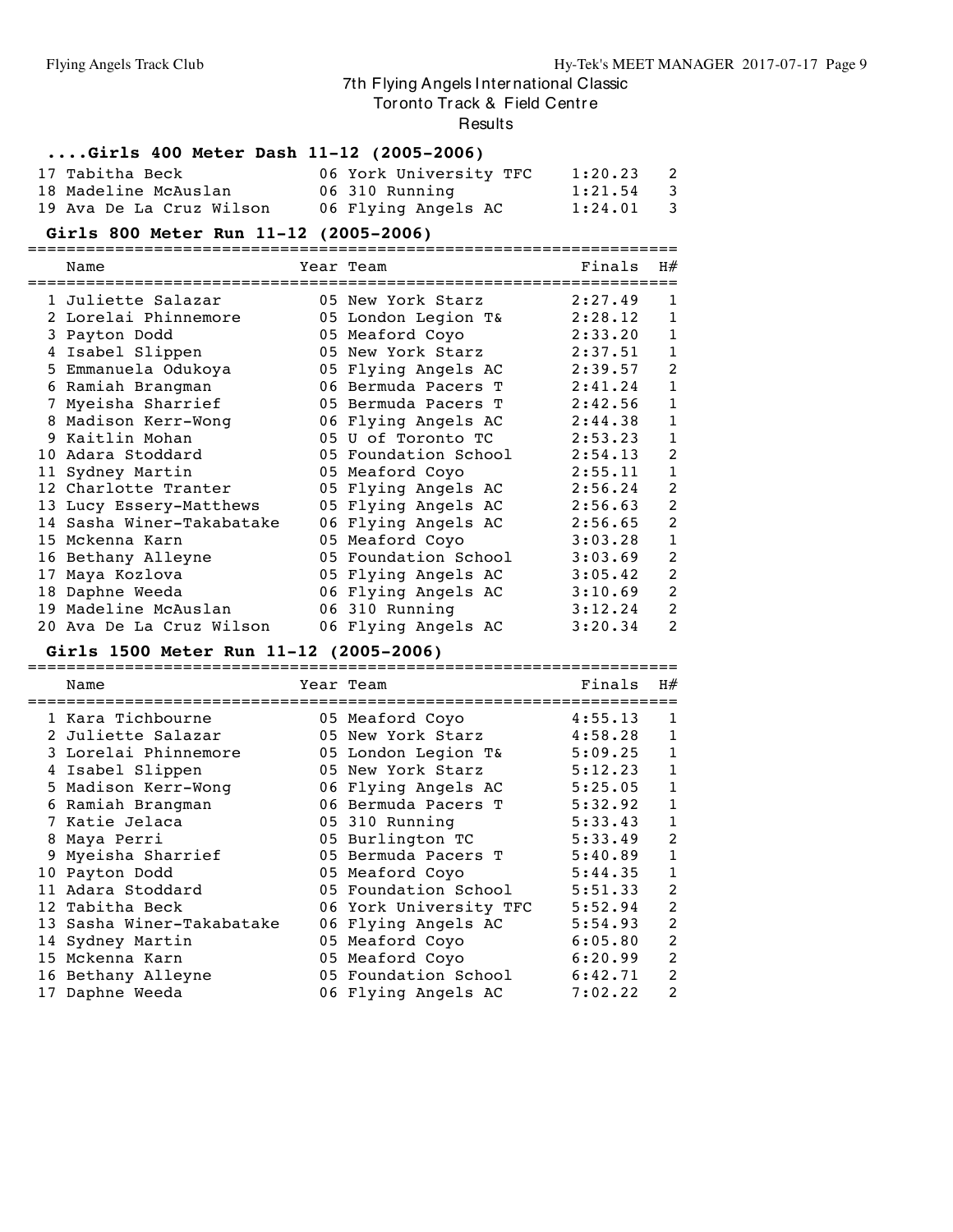Tor onto Track & Field Centre

#### Results

## **Girls 60 Meter Hurdles 24" 11-12 (2005-2006)**

|  | Name                                      | Year Team                              | Finals         | Wind H#    |                    |
|--|-------------------------------------------|----------------------------------------|----------------|------------|--------------------|
|  | 1 Lauren Lightbourne<br>2 Sophia Saldutto | 05 Star Tracker<br>05 Niagara Regional | 10.28<br>10.48 | NWI<br>NWI | -1<br>$\mathbf{1}$ |
|  | 3 Maiden Fernandes                        | 05 The Speed Academ                    | 10.50          | NWI        | $\mathbf{1}$       |
|  | 4 Nya Blades                              | 06 Brampton Racers                     | 10.74          | NWI        | -2                 |
|  | 5 Samantha Williams                       | 06 Brampton Racers                     | 10.89          | NWI        | -2                 |
|  | 6 Sajini Ganeshamurthi                    | 05 United Tamil SC                     | 11.24          | NWI        | -2                 |
|  | 7 Devisha Souden                          | 06 Bullets Track Club                  | 11.41          | NWI        | -2                 |
|  | 8 Zaria Stapleton                         | 06 Star Tracker                        | 11.64          | NWI        | $\overline{1}$     |
|  | 9 Tyia Samuels                            | 06 Brampton Racers                     | 11.82          | NWI        | $\mathbf{1}$       |
|  | 10 Aaliyah McLean                         | 06 Brampton Racers                     | 12.41          | NWI        | 2                  |
|  |                                           |                                        |                |            |                    |

#### **Girls 200 Meter Hurdles 24" 11-12 (2005-2006)**

| Name                                                        | Year Team |                                                         | Finals Wind             |                   |
|-------------------------------------------------------------|-----------|---------------------------------------------------------|-------------------------|-------------------|
| 1 Maddie Spadzinski<br>2 Katie Jelaca<br>3 Maiden Fernandes |           | 05 310 Running<br>05 310 Running<br>05 The Speed Academ | 31.14<br>33.19<br>33.91 | NWT<br>NWI<br>NWT |

#### **Girls 4x100 Meter Relay 11-12 (2005-2006)**

| Team                                 | Finals  |
|--------------------------------------|---------|
|                                      |         |
| 1 Foundation School<br>' A '         | 57.94   |
| 2 Flying Angels AC<br>' A '          | 58.51   |
| 3 Flying Angels AC<br>' R '          | 59.81   |
| 4 Brampton Racers Track Club<br>' א' | 1:00.20 |

### **Girls 4x400 Meter Relay 11-12 (2005-2006)**

| Team                |      | Finals  |
|---------------------|------|---------|
|                     |      |         |
| 1 Flying Angels AC  | 'A'  | 4:42.11 |
| 2 Foundation School | ' א' | 5:08.16 |

#### **Girls High Jump 11-12 (2005-2006)**

| Name                | Year Team |                     | Finals |
|---------------------|-----------|---------------------|--------|
| 1 Myeisha Sharrief  |           | 05 Bermuda Pacers T | 1.27m  |
| 2 Chelsea Nosakhare |           | 06 Flying Angels AC | 1.09m  |

#### **Girls Long Jump 11-12 (2005-2006)**

|  | Name                    | Year Team           | Finals | Wind |
|--|-------------------------|---------------------|--------|------|
|  | 1 Amaila Calugareanu    | 05 Nurse Athletics  | 4.53m  | NWI  |
|  | 2 Sophia Saldutto       | 05 Niagara Regional | 4.20m  | NWI  |
|  | 3 Elakkiyah Krisnaqopal | 06 United Tamil SC  | 3.93m  | NWI  |
|  | 4 Sajini Ganeshamurthi  | 05 United Tamil SC  | 3.87m  | NWI  |
|  | 5 Lauren Lightbourne    | 05 Star Tracker     | 3.78m  | NWI  |
|  | 6 Raeanne Jones         | 06 Flying Angels AC | 3.68m  | NWI  |
|  | 7 Ehinomen Eghobor      | 05 Flying Angels AC | 3.59m  | NWI  |
|  |                         |                     |        |      |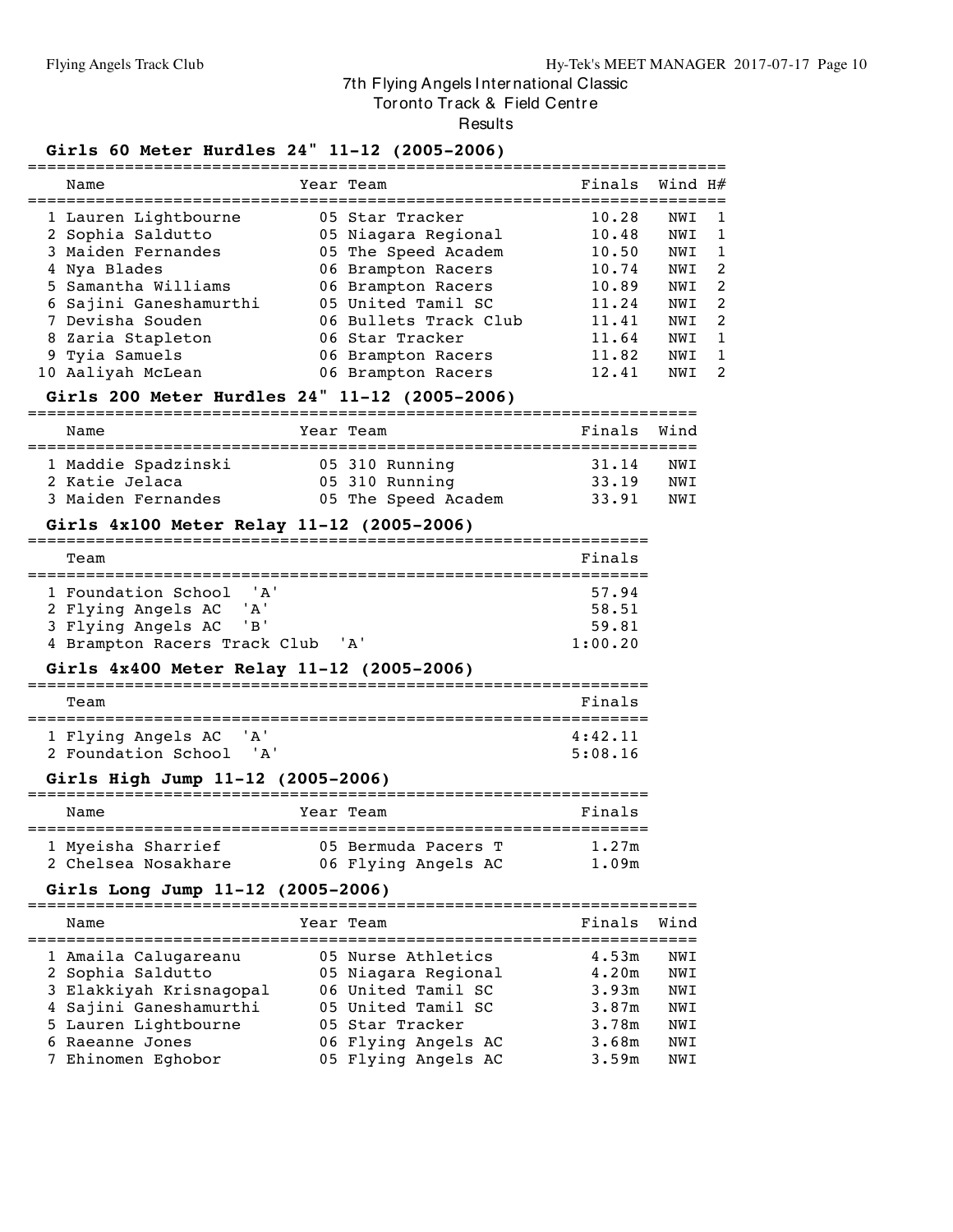Tor onto Track & Field Centre

Results

| $Girls Long Jump 11-12 (2005-2006)$      |                           |                   |     |
|------------------------------------------|---------------------------|-------------------|-----|
| 8 Serena Francis                         | 05 Flying Angels AC       | 3.56m             | NWI |
| 9 Guneetjot Randhawa                     | 06 Bullets Track Club     | J3.56m            | NWI |
| 10 Tabitha Beck                          | 06 York University TFC    | 3.55m             | NWI |
| 11 Jade Jones                            | 06 Flying Angels AC       | 3.49m             | NWI |
| 12 Brianna Carter                        | 05 New York Starz         | 3.47m             | NWI |
| 13 Zaria Stapleton                       | 06 Star Tracker           | J3.47m            | NWI |
| 14 Danyella Moving                       | 06 York University TFC    | 3.38m             | NWI |
| 15 Tianna Hope                           | 06 Flying Angels AC       | 3.23m             | NWI |
| 16 Daphne Weeda                          | 06 Flying Angels AC       | 3.04m             | NWI |
| 17 Uthayakumar Kethusha                  | 05 Puma Sc                | 2.86 <sub>m</sub> | NWI |
| -- Margaret Jennings                     | 05 New York Starz         | FOUL              |     |
| Girls Triple Jump 11-12 (2005-2006)      |                           |                   |     |
| Name                                     | Year Team                 | Finals Wind       |     |
| 1 Zoe Ironside                           | 05 Athletiques Inte 8.42m |                   | NWI |
| Girls Shot Put 2.73 kg 11-12 (2005-2006) |                           |                   |     |
| Name                                     | Year Team                 | Finals            |     |
|                                          |                           |                   |     |

|                                                                                                                                                                                                                                                                                    | 8.12m                                                                                                                                                                                                                                                                      |
|------------------------------------------------------------------------------------------------------------------------------------------------------------------------------------------------------------------------------------------------------------------------------------|----------------------------------------------------------------------------------------------------------------------------------------------------------------------------------------------------------------------------------------------------------------------------|
|                                                                                                                                                                                                                                                                                    | 7.98m                                                                                                                                                                                                                                                                      |
|                                                                                                                                                                                                                                                                                    | 7.96m                                                                                                                                                                                                                                                                      |
|                                                                                                                                                                                                                                                                                    | 7.63m                                                                                                                                                                                                                                                                      |
|                                                                                                                                                                                                                                                                                    | 7.04m                                                                                                                                                                                                                                                                      |
|                                                                                                                                                                                                                                                                                    | 6.56m                                                                                                                                                                                                                                                                      |
|                                                                                                                                                                                                                                                                                    | 6.39m                                                                                                                                                                                                                                                                      |
|                                                                                                                                                                                                                                                                                    | 5.81m                                                                                                                                                                                                                                                                      |
|                                                                                                                                                                                                                                                                                    | 5.65m                                                                                                                                                                                                                                                                      |
|                                                                                                                                                                                                                                                                                    | 5.52m                                                                                                                                                                                                                                                                      |
|                                                                                                                                                                                                                                                                                    | 5.47m                                                                                                                                                                                                                                                                      |
|                                                                                                                                                                                                                                                                                    | 5.07m                                                                                                                                                                                                                                                                      |
| 1 Sophia Saldutto<br>2 Jochae Parris<br>3 Sajini Ganeshamurthi<br>4 Kadejah Burke-Smith<br>5 Elakkiyah Krisnaqopal<br>6 Guneetjot Randhawa<br>7 Asia Phillips<br>8 Devisha Souden<br>9 Uthayakumar Kethusha<br>10 Chelsea Nosakhare<br>11 Kaiva Hyman<br>12 Sasha Winer-Takabatake | 05 Niagara Regional<br>05 Foundation School<br>05 United Tamil SC<br>05 Brampton Racers<br>06 United Tamil SC<br>06 Bullets Track Club<br>06 Flying Angels AC<br>06 Bullets Track Club<br>05 Puma Sc<br>06 Flying Angels AC<br>06 Toronto Tornadoes<br>06 Flying Angels AC |

#### **Girls 100 Meter Dash 13 -14 (2003-2004)**

|   | Name                    | Year Team            | Prelims            | Wind H# |    |
|---|-------------------------|----------------------|--------------------|---------|----|
|   | Preliminaries           |                      |                    |         |    |
|   | 1 Anthaya Charlton      | 03 Star Tracker      | 12.52q             | NWI     | -3 |
|   | Gabrielle Cole          | 04 Flying Angels AC  | 12.97q             | NWI     | 2  |
|   | 3 Sahana Lugirthanathan | 04 Flying Angels AC  | 13.07 <sub>q</sub> | NWI     | 3  |
| 4 | Janae Goodman           | 04 Foundation School | 13.15q             | NWI     | 3  |
|   | 5 Zaria Knight          | 03 Rising Stars      | 13.16q             | NWI     | 1  |
|   | Peace Omonzane          | 04 Flying Angels AC  | 13.24q             | NWI     | 3  |
|   | Nhoaa Powell            | 03 Bermuda Pacers T  | 13.28q             | NWI     | 2  |
| 8 | Sierra Williams         | 03 Flying Angels AC  | 13.34q             | NWI     | 2  |
| 9 | Jada Campbell           | 04 Flying Angels AC  | 13.52              | NWI     | 2  |
|   | 10 Arianna Lee          | 03 Flying Angels AC  | 13.66              | NWI     | 1  |
|   | 11 Coriah Simmons       | 03 Bermuda Pacers T  | 13.68              | NWI     | 4  |
|   | 12 Esme Brown           | 04 York Region Runn  | 13.70              | NWI     | 1  |
|   | 13 Ally Ulett           | 04 The Speed Academ  | 13.92              | NWI     | 3  |
|   | 14 Csenge Lodi          | 04 Flying Angels AC  | 13.96              | NWI     | 1  |
|   | 15 Rayna Reckley        | 03 Star Tracker      | 14.11              | NWI     | 4  |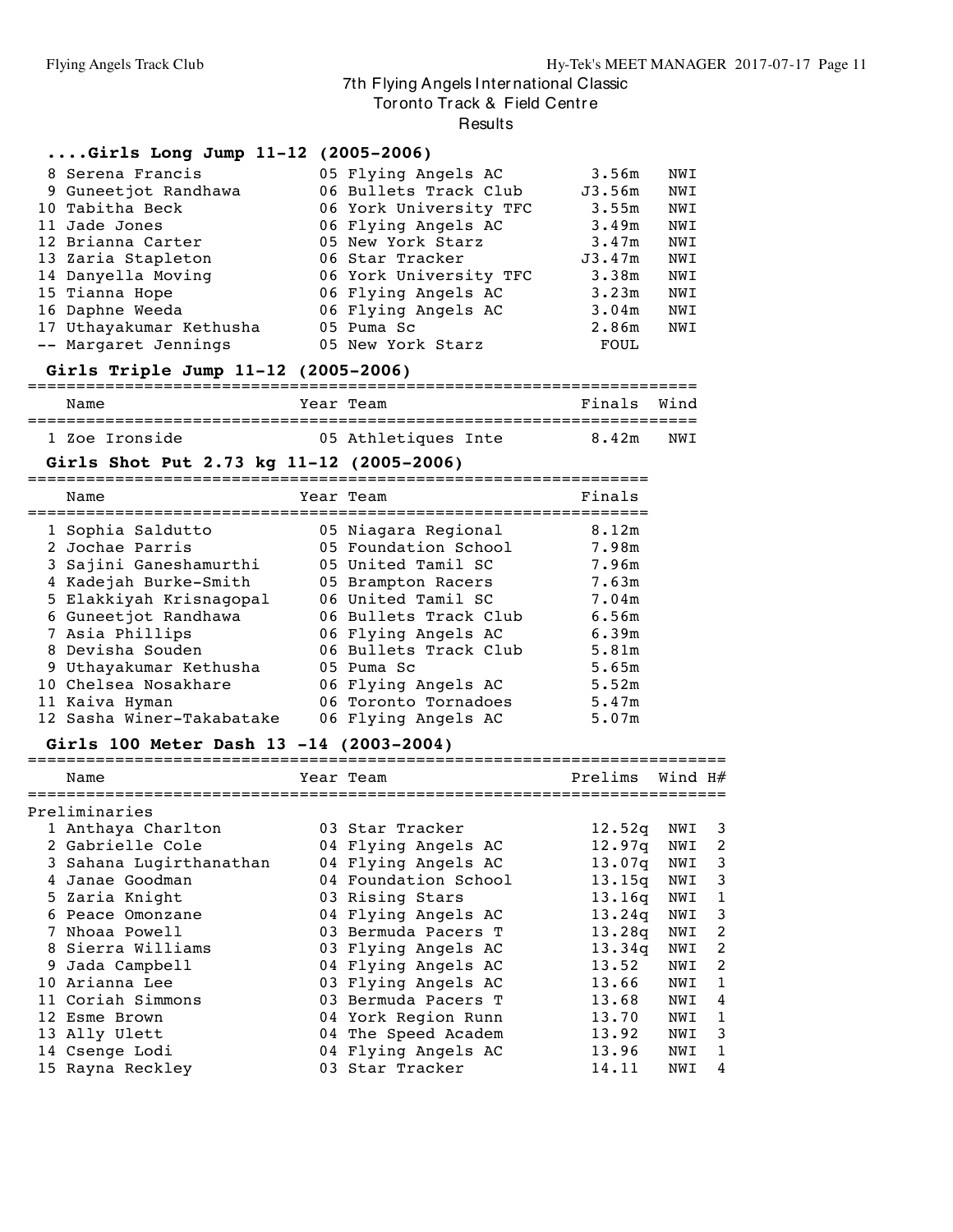Tor onto Track & Field Centre

Results

## **....Girls 100 Meter Dash 13 -14 (2003-2004)**

| 16 Trishanna Glen     | 04 Flying Angels AC  | 14.36 | NWI 4 |                |
|-----------------------|----------------------|-------|-------|----------------|
| 17 Serena Simpson     | 03 Brantford TFC     | 14.68 | NWI 3 |                |
| 18 Lauren Taht        | 03 Burlington TC     | 14.69 | NWI 4 |                |
| 19 Aquilah Rodgers    | 04 Star Tracker      | 15.10 | NWI 4 |                |
| 20 Ksahwine Ebansaraj | 04 Puma Sc           | 15.27 | NWI 2 |                |
| 21 Devyn Cobb-Malcolm | 04 Flying Angels AC  | 15.33 | NWI 4 |                |
| 22 Rakaila Bryan      | 03 Toronto Tornadoes | 15.56 | NWI   | $\overline{4}$ |

#### **Girls 100 Meter Dash 13 -14 (2003-2004)**

| Name                    | Year Team            | Finals Wind |             |
|-------------------------|----------------------|-------------|-------------|
| Finals                  |                      |             |             |
| 1 Anthaya Charlton      | 03 Star Tracker      | 12.43       | NWI         |
| 2 Gabrielle Cole        | 04 Flying Angels AC  | 12.72       | NWI         |
| 3 Sahana Lugirthanathan | 04 Flying Angels AC  | 12.93       | NWI         |
| 4 Janae Goodman         | 04 Foundation School | 13.00       | NWI         |
| 5 Zaria Knight          | 03 Rising Stars      | 13.18       | NWI         |
| 6 Sierra Williams       | 03 Flying Angels AC  | 13.19       | NWI         |
| 7 Nhoaa Powell          | 03 Bermuda Pacers T  | 13.28       | NWI 13.2728 |
| 8 Peace Omonzane        | 04 Flying Angels AC  | J13.28      | NWI 13.2749 |

#### **Girls 200 Meter Dash 13 -14 (2003-2004)**

| 01115 200 MCCCI DUSH 13 -17 (2003-2007) |                      |                      |                  |                            |               |
|-----------------------------------------|----------------------|----------------------|------------------|----------------------------|---------------|
| Name                                    | Year Team            | Prelims              | Wind $H#$        |                            |               |
|                                         |                      |                      |                  |                            |               |
| Preliminaries                           |                      |                      |                  |                            |               |
| 1 Izzy Goudros                          | 03 Hermes & Atalanta | 26.04q               | $2.4 \quad 1$    |                            |               |
| 2 Kyla Cummins                          | 03 Foundation School | 26.15q               | $1.9$ 2          |                            |               |
| 3 Destinee Wray                         | 03 Flying Angels AC  | 26.43q               | $1.9$ 2          |                            |               |
| 4 Sahana Lugirthanathan                 | 04 Flying Angels AC  | 26.70q               | 3.14             |                            |               |
| 5 Sanaa Rae Morris                      | 04 Bermuda Pacers T  | 26.77q               | 1.7              | 5                          |               |
| 6 Sierra Williams                       | 03 Flying Angels AC  | 27.34q               | 1.9              | $\overline{\phantom{0}}^2$ |               |
| 7 Nia  Aaliyah Apparicio                | 03 Flying Angels AC  | 27.41q               | $2 \cdot 4$      | $\overline{1}$             |               |
| 8 Zaria John                            | 03 Centro Scuola TFC | 27.47q               | $3 \cdot 1$      | 4                          |               |
| 9 Tolu Akinduro                         | 04 Flying Angels AC  | 27.50                | 1.7              | 5                          |               |
| 10 Peace Omonzane                       | 04 Flying Angels AC  | 27.58                | 1.7 <sub>5</sub> |                            |               |
| 11 Ally Ulett                           | 04 The Speed Academ  | 27.68                | $1.9$ 2          |                            |               |
| 12 Jada Campbell                        | 04 Flying Angels AC  | 27.71                | $2.1 \quad 3$    |                            |               |
| 13 Janae Goodman                        | 04 Foundation School | 27.82                |                  |                            | 3.1 4 27.8119 |
| 14 Coriah Simmons                       | 03 Bermuda Pacers T  | J27.82 2.4 1 27.8195 |                  |                            |               |
| 15 Athena Dedes                         | 04 Kitchener-Waterl  | $27.96$ 1.7 5        |                  |                            |               |
| 16 Arianna Lee                          | 03 Flying Angels AC  | 28.04                | 1.7 <sub>5</sub> |                            |               |
| 17 Tanisha Floyd                        | 03 Star Tracker      | 28.07                | $1.9$ 2          |                            |               |
| 18 Khalis Somerville                    | 03 Flying Angels AC  | 28.15                | $2 \cdot 1$      | 3                          |               |
| 19 Esme Brown                           | 04 York Region Runn  | 28.23                | $2 \cdot 1$      | 3                          |               |
| 20 Jenna James                          | 03 Athletiques Inte  | 28.29                | 1.7              | 5                          |               |
| 21 Imani Van Gaalen                     | 04 Kitchener-Waterl  | 28.31                | $2.4 \quad 1$    |                            |               |
| 22 Galila Eshetu                        | 03 Flying Angels AC  | 28.72                | $1.9$ 2          |                            |               |
| 23 Shannice Joyce-Brown                 | 04 Flying Angels AC  | 28.83                | $2 \cdot 4$      | $\overline{1}$             |               |
| 24 Aquilah Rodgers                      | 04 Star Tracker      | 28.90                | $2 \cdot 4$      | 1                          |               |
| 25 Lauren Fennell                       | 04 Niagara Regional  | 29.29                | $3 \cdot 1$      | $\overline{4}$             |               |
| 26 Trishanna Glen                       | 04 Flying Angels AC  | $29.31$ $3.1$        |                  | 4                          |               |
| 27 Grace Adeyeye                        | 04 New York Starz    | 29.65                | $3 \cdot 1$      | 4                          |               |
| 28 Keyanna Elcock                       | 04 Flying Angels AC  | 29.83                | $3 \cdot 1$      | 4                          |               |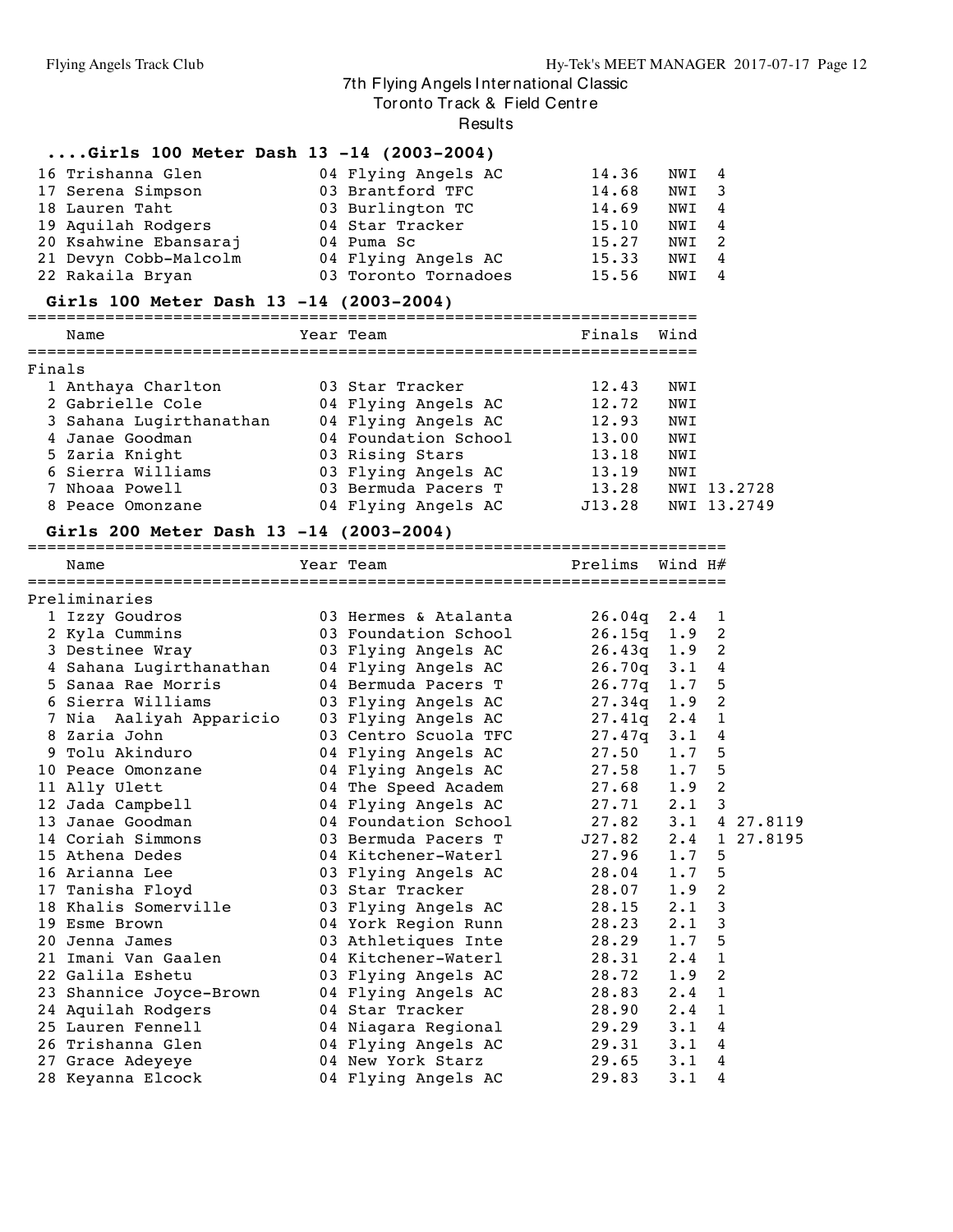Tor onto Track & Field Centre

#### Results

## **....Girls 200 Meter Dash 13 -14 (2003-2004)**

| 29 Leah Gmeskel       | 03 Flying Angels AC | 31.22 2.4 1     |  |
|-----------------------|---------------------|-----------------|--|
| 30 Rayna Reckley      | 03 Star Tracker     | $31.33 \t1.75$  |  |
| 31 Ksahwine Ebansaraj | 04 Puma Sc          | $32.35$ 1.9 2   |  |
| 32 Brooke Smith       | 01 Basic Speed Trac | $33.37$ $2.4$ 1 |  |

#### **Girls 200 Meter Dash 13 -14 (2003-2004)**

| Name                    |  | Finals                                                                                                                                                                                                                                            | Wind   |
|-------------------------|--|---------------------------------------------------------------------------------------------------------------------------------------------------------------------------------------------------------------------------------------------------|--------|
| Finals                  |  |                                                                                                                                                                                                                                                   |        |
| 1 Izzy Goudros          |  | 26.05                                                                                                                                                                                                                                             | $+0.0$ |
| 2 Kyla Cummins          |  | 26.69                                                                                                                                                                                                                                             | $+0.0$ |
| 3 Destinee Wray         |  | 26.84                                                                                                                                                                                                                                             | $+0.0$ |
| 4 Sahana Lugirthanathan |  | 26.98                                                                                                                                                                                                                                             | $+0.0$ |
| 5 Sanaa Rae Morris      |  | 27.19                                                                                                                                                                                                                                             | $+0.0$ |
| 6 Zaria John            |  | 27.40                                                                                                                                                                                                                                             | $+0.0$ |
| 7 Sierra Williams       |  | 27.74                                                                                                                                                                                                                                             | $+0.0$ |
| 8 Nia Aaliyah Apparicio |  | 28.14                                                                                                                                                                                                                                             | $+0.0$ |
|                         |  | $51113$ 200 meter dash 13 -17 (2003-2007)<br>Year Team<br>03 Hermes & Atalanta<br>03 Foundation School<br>03 Flying Angels AC<br>04 Flying Angels AC<br>04 Bermuda Pacers T<br>03 Centro Scuola TFC<br>03 Flying Angels AC<br>03 Flying Angels AC |        |

#### **Girls 400 Meter Dash 13 -14 (2003-2004)**

| Name                   | Year Team            | Finals  | H#           |
|------------------------|----------------------|---------|--------------|
| 1 Sanaa Rae Morris     | 04 Bermuda Pacers T  | 1:01.27 | 1            |
| 2 Kyla Cummins         | 03 Foundation School | 1:02.32 | 2            |
| 3 Tes'yah-Mahl Astwood | 04 Bermuda Pacers T  | 1:02.51 | 1            |
| 4 Danielle Killingbeck | 04 Flying Angels AC  | 1:03.75 | 2            |
| 5 Koa Goodchild        | 03 Bermuda Pacers T  | 1:04.07 | $\mathbf{1}$ |
| 6 Arianna Lee          | 03 Flying Angels AC  | 1:04.48 | 2            |
| 7 Jade Johnson         | 04 Bermuda Pacers T  | 1:05.08 | 1            |
| 8 Athena Dedes         | 04 Kitchener-Waterl  | 1:06.62 | 2            |
| 9 Trishanna Glen       | 04 Flying Angels AC  | 1:06.83 | 2            |
| 10 Lily McBride        | 04 Burlington TC     | 1:07.54 | $\mathbf{1}$ |
| 11 Kyasia Simmons      | 03 Bermuda Pacers T  | 1:09.12 | 1            |
| 12 Alison O'Connor     | 03 Niagara Regional  | 1:09.45 | 1            |
| 13 Tanisha Floyd       | 03 Star Tracker      | 1:18.42 | 1            |
|                        |                      |         |              |

#### **Girls 800 Meter Run 13 -14 (2003-2004)**

| Name                   | Year Team            | Finals  |
|------------------------|----------------------|---------|
| 1 Olivia Karn          | 03 Meaford Coyo      | 2:26.64 |
| 2 Koa Goodchild        | 03 Bermuda Pacers T  | 2:27.93 |
| 3 Tes'yah-Mahl Astwood | 04 Bermuda Pacers T  | 2:28.47 |
| 4 Jade Johnson         | 04 Bermuda Pacers T  | 2:36.51 |
| 5 Daesha Scantlebury   | 03 Foundation School | 2:37.65 |
| 6 Lauren Fennell       | 04 Niagara Regional  | 2:39.39 |
| 7 Siobhan Webster      | 03 U of Toronto TC   | 2:42.39 |
| 8 Alison O'Connor      | 03 Niagara Regional  | 2:44.27 |
| 9 Kyasia Simmons       | 03 Bermuda Pacers T  | 2:49.50 |
| 10 Anna Hatcher        | 03 U of Toronto TC   | 2:52.78 |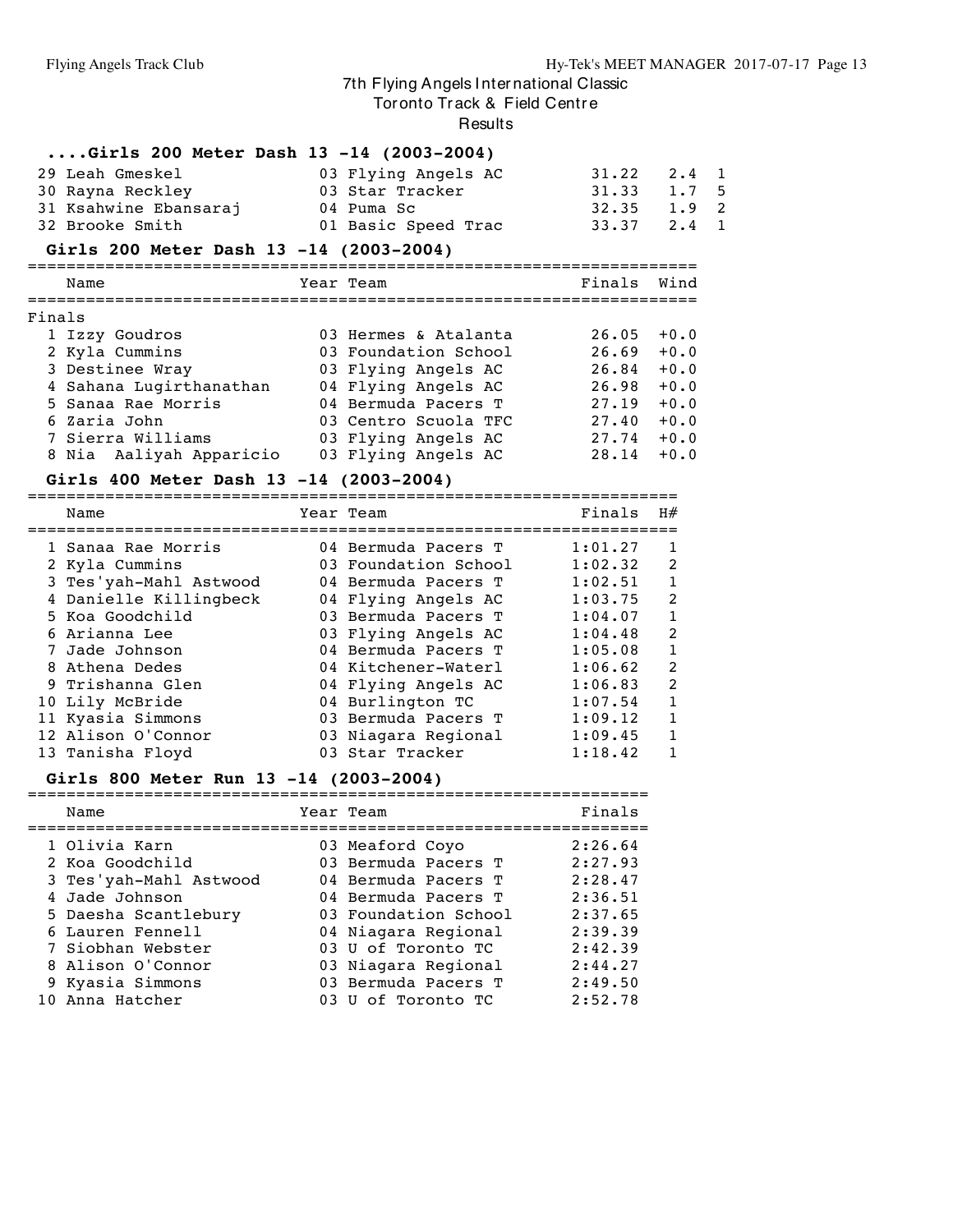Tor onto Track & Field Centre

Results

## **Girls 1500 Meter Run 13 -14 (2003-2004)**

| Name                 | Year Team            | Finals  |
|----------------------|----------------------|---------|
| 1 Olivia Karn        | 03 Meaford Coyo      | 5:10.41 |
| 2 Koa Goodchild      | 03 Bermuda Pacers T  | 5:16.50 |
| 3 Jade Johnson       | 04 Bermuda Pacers T  | 5:24.28 |
| 4 Daesha Scantlebury | 03 Foundation School | 5:26.37 |
| 5 Lily McBride       | 04 Burlington TC     | 5:28.65 |
| 6 Kate Woodside      | 03 U of Toronto TC   | 5:33.90 |

#### **Girls 80 Meter Hurdles 27" 13 -14 (2003-2004)**

| Name               | Year Team           | Finals Wind $H#$ |     |                          |
|--------------------|---------------------|------------------|-----|--------------------------|
| 1 Anthaya Charlton | 03 Star Tracker     | 12.19            | 1.1 | - 2                      |
| 2 Tolu Akinduro    | 04 Flying Angels AC | 12.63            | 0.3 | $\overline{1}$           |
| 3 Vivica Addison   | 03 Rising Stars     | 12.95            | 0.3 | $\overline{1}$           |
| 4 Nadia Austin     | 03 Niagara Regional | 13.18            | 0.3 | $\overline{\phantom{0}}$ |
| 5 Grace Adeyeye    | 04 New York Starz   | 13.77            | 0.3 | $\overline{1}$           |
| 6 Charlotte Bishop | 04 Invictus Ath     | 14.75            | 1.1 | - 2                      |
| 7 Brynn Miller     | 04 North Halton Sta | 15.15            | 1.1 | - 2                      |
| 8 Aquilah Rodgers  | 04 Star Tracker     | 17.47            |     | - 2                      |
|                    |                     |                  |     |                          |

## **Girls 200 Meter Hurdles 27" 13 -14 (2003-2004)**

| Name                  | Year Team          |  | Finals Wind |     |
|-----------------------|--------------------|--|-------------|-----|
| 1 Vivica Addison      | 03 Rising Stars    |  | 30.60       | NWT |
| 2 Subangi Ramez Kumar | 03 United Tamil SC |  | 40.06       | NWT |

#### **Girls 4x100 Meter Relay 13 -14 (2003-2004)**

| Team                                 | Finals |
|--------------------------------------|--------|
|                                      |        |
| 1 Bermuda Pacers Track Club<br>' A ' | 51.97  |
| 2 Flying Angels AC<br>$'$ B $'$      | 53.86  |
| 3 Flying Angels AC<br>' A '          | 54.02  |
|                                      |        |

## **Girls 4x400 Meter Relay 13 -14 (2003-2004)**

| Team |                                 |  | Finals  |
|------|---------------------------------|--|---------|
|      |                                 |  |         |
|      | 1 Bermuda Pacers Track Club 'A' |  | 4:11.51 |

## **Girls High Jump 13 -14 (2003-2004)**

| -------            |                      | ------- |
|--------------------|----------------------|---------|
| 1 Abilene Jull     | York Region Runn     | 1.48m   |
| 2 Tolu Akinduro    | 04 Flying Angels AC  | 1.45m   |
| 3 Anthaya Charlton | 03 Star Tracker      | 1.40m   |
| 4 Precious Drub    | 04 Centro Scuola TFC | J1.40m  |
| 5 Tanisha Floyd    | 03 Star Tracker      | J1.40m  |
| 6 Vivica Addison   | 03 Rising Stars      | J1.40m  |
| 7 Brynn Miller     | 04 North Halton Sta  | 1.30m   |
| 8 Zaria John       | 03 Centro Scuola TFC | J1.30m  |
|                    |                      |         |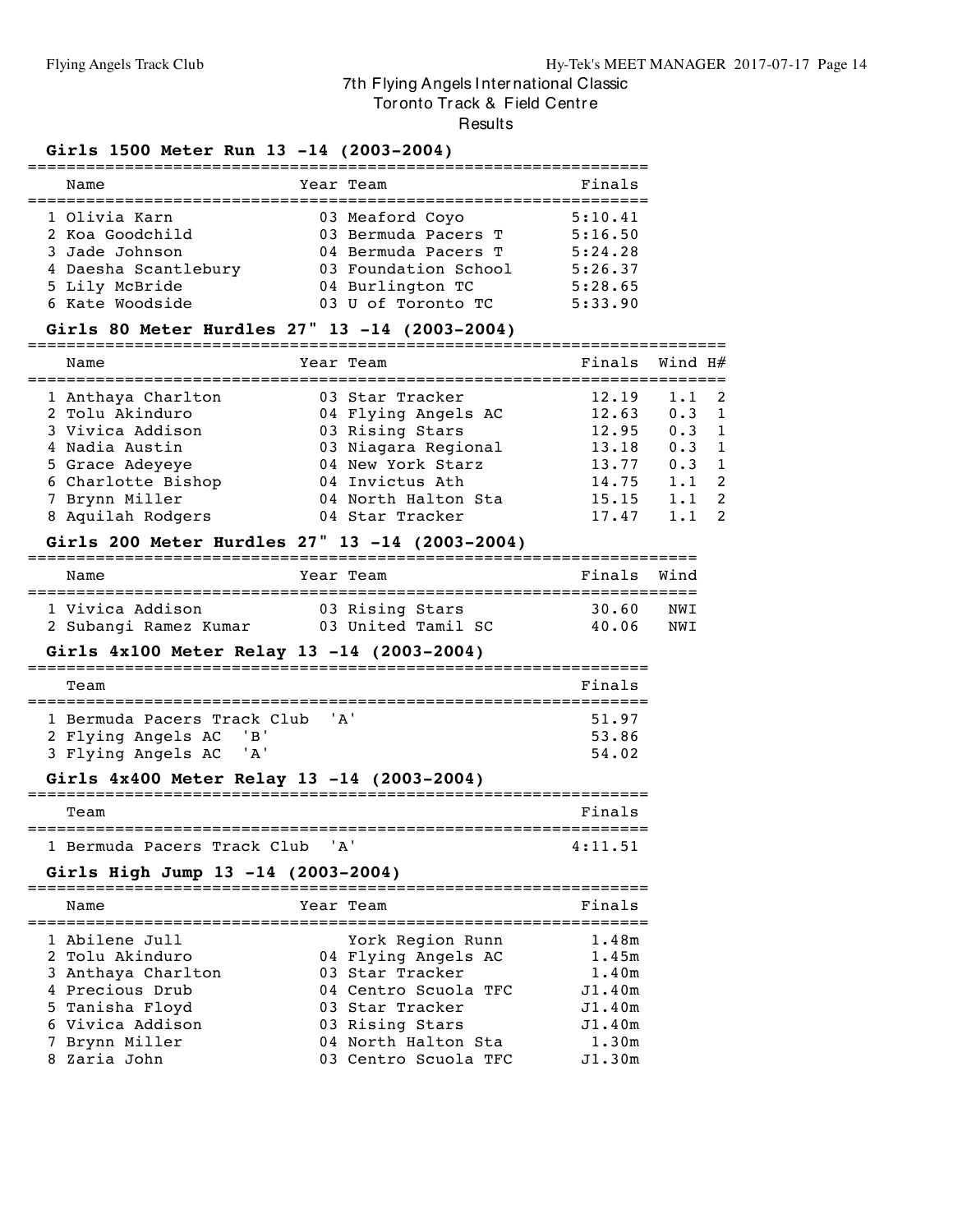Tor onto Track & Field Centre

#### **Results**

#### **....Girls High Jump 13 -14 (2003-2004)**

-- Grace Adeyeye 64 New York Starz NH

#### **Girls Long Jump 13 -14 (2003-2004)**

|    | Name                    | Year Team            | Finals            | Wind |
|----|-------------------------|----------------------|-------------------|------|
|    | 1 Anthaya Charlton      | 03 Star Tracker      | 5.64m             | NWI  |
|    | 2 Tanisha Floyd         | 03 Star Tracker      | 4.81m             | NWI  |
|    | 3 Vivica Addison        | 03 Rising Stars      | 4.73m             | NWI  |
|    | 4 Raveena Vyqunthavasan | 04 United Tamil SC   | 4.69m             | NWI  |
|    | 5 Csenge Lodi           | 04 Flying Angels AC  | 4.53m             | NWI  |
|    | 6 Nadia Austin          | 03 Niagara Regional  | 4.51m             | NWI  |
| 7  | Nhoaa Powell            | 03 Bermuda Pacers T  | 4.50m             | NWI  |
| 8  | Peace Omonzane          | 04 Flying Angels AC  | 4.48m             | NWI  |
|    | 9 Christine Ye          | 03 York Region Runn  | 4.46m             | NWI  |
| 10 | Arianna Lee             | 03 Flying Angels AC  | 4.36m             | NWI  |
|    | 11 Esme Brown           | 04 York Region Runn  | 4.32m             | NWI  |
|    | 12 Alison O'Connor      | 03 Niagara Regional  | 4.19m             | NWI  |
|    | 13 Charlotte Bishop     | 04 Invictus Ath      | 4.04 <sub>m</sub> | NWI  |
| 14 | Lauren Taht             | 03 Burlington TC     | 3.96m             | NWI  |
|    | 15 Serena Simpson       | 03 Brantford TFC     | J3.96m            | NWI  |
|    | 16 Aquilah Rodgers      | 04 Star Tracker      | 3.60m             | NWI  |
|    | 17 Rayna Reckley        | 03 Star Tracker      | 3.53m             | NWI  |
|    | 18 Rakaila Bryan        | 03 Toronto Tornadoes | 3.06m             | NWI  |

#### **Girls Triple Jump 13 -14 (2003-2004)**

| Name                   |  | Year Team            |  |  | Finals Wind    |  |  |
|------------------------|--|----------------------|--|--|----------------|--|--|
|                        |  |                      |  |  |                |  |  |
| 1 Izzy Goudros         |  | 03 Hermes & Atalanta |  |  | $11.06m + 0.0$ |  |  |
| 2 Jada Campbell        |  | 04 Flying Angels AC  |  |  | $10.16m$ $0.3$ |  |  |
| 3 Tolu Akinduro        |  | 04 Flying Angels AC  |  |  | $9.85m + 0.0$  |  |  |
| 4 Shannice Joyce-Brown |  | 04 Flying Angels AC  |  |  | $9.73m + 0.0$  |  |  |

#### **Girls Shot Put 3.00 kg 13 -14 (2003-2004)**

| Name                 | Year Team       | Finals |
|----------------------|-----------------|--------|
| 1 Zaria Knight       | 03 Rising Stars | 9.82m  |
| 2 Ksahwine Ebansaraj | 04 Puma Sc      | 7.21m  |

#### **Girls 100 Meter Dash 15-17 (2000-2002)**

| Name                     | Year Team           | Prelims Wind H#  |     |                          |
|--------------------------|---------------------|------------------|-----|--------------------------|
| Preliminaries            |                     |                  |     |                          |
| 1 Sydonie Merrick        | 01 Flying Angels AC | $12.30q - 0.9$ 1 |     |                          |
| 2 Camille Watson         | 01 The Speed Academ | $12.47q - 0.9$   |     | $\overline{1}$           |
| 3 Cassandra Garcia       | 00 Flying Angels AC | $12.50q$ 0.6     |     | $\overline{2}$           |
| 4 Nnenna Ibe             | 00 Flying Angels AC | $12.56q - 0.9$   |     | $\overline{1}$           |
| 5 Sarah Saldutto         | 01 Niagara Regional | $12.73q$ $0.1$   |     | $\overline{4}$           |
| 6 Najae Campbell         | 00 The Speed Academ | $12.89q$ 0.1     |     | $\overline{4}$           |
| 7 Ariana Walcott         | 00 Flying Angels AC | $12.98q$ 1.5 3   |     |                          |
| 8 Kimora Richards-Larose | 00 The Speed Academ | 13.02q           | 0.6 | $\overline{\phantom{a}}$ |
| 9 Makayla McGlashan      | 01 The Speed Academ | 13.09            | 0.6 | - 2                      |
|                          |                     |                  |     |                          |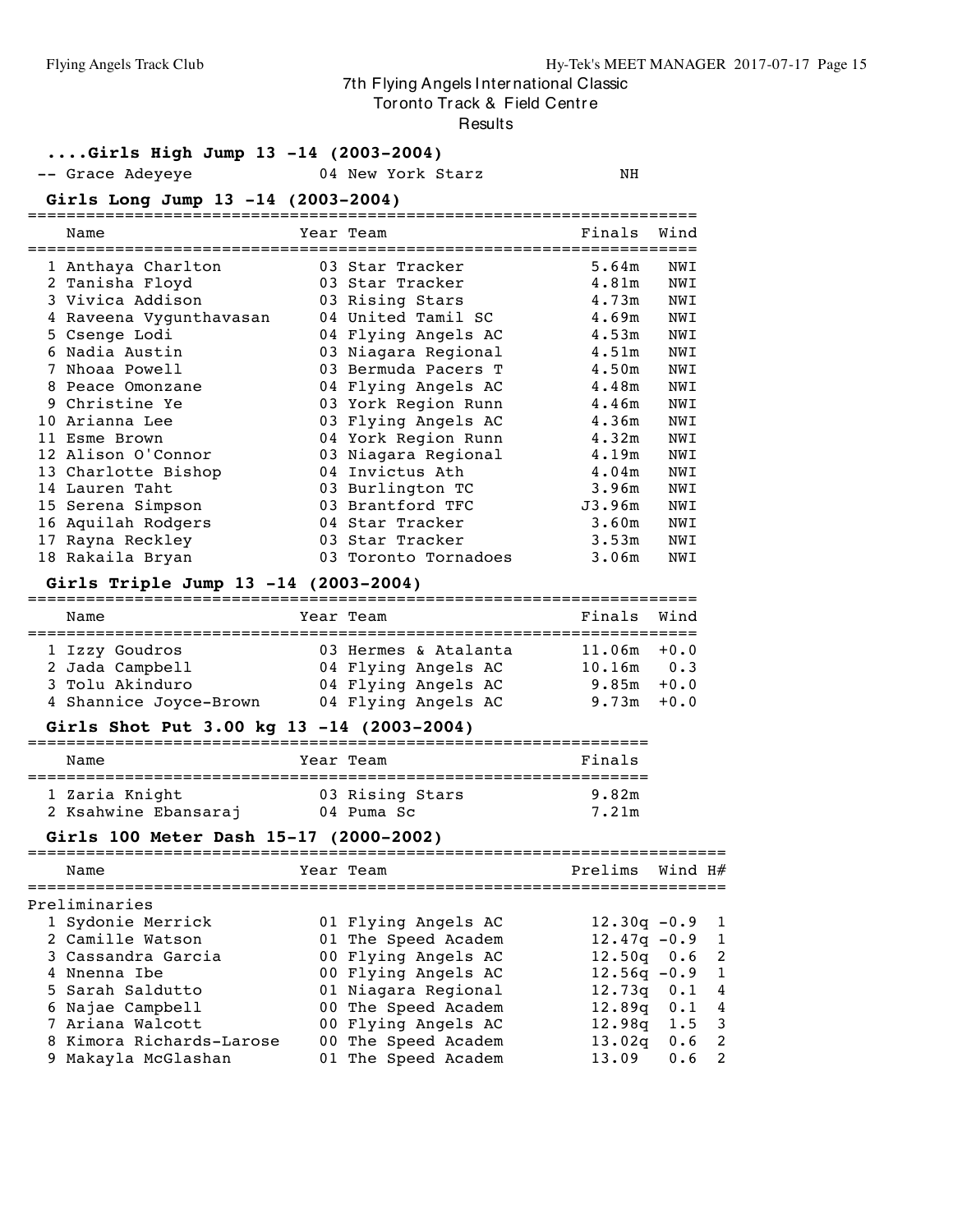Tor onto Track & Field Centre

Results

#### **....Girls 100 Meter Dash 15-17 (2000-2002)**

| 10 Karina Di Biase               02 Centro Scuola TFC |                                          | $13.25$ 0.6 2     |               |  |
|-------------------------------------------------------|------------------------------------------|-------------------|---------------|--|
| 11 Tihana Williams                                    | 01 Flying Angels AC                      | $13.26 -0.9$ 1    |               |  |
| 12 Shakila Blackman                                   | 01 Foundation School                     | $13.32 \t1.5 \t3$ |               |  |
| 13 Ivana Atem                                         |                                          |                   |               |  |
| 14 Vivian Ng                                          | 00 York Region Runn 513.34 0.6 2 13.3352 |                   |               |  |
| 15 Aliyah Logan                                       | 02 The Speed Academ 13.37 -0.9 1         |                   |               |  |
| 16 Sahana Nandakumar                                  | 02 The Speed Academ 13.44 -0.9 1         |                   |               |  |
| 17 Samantha Rae                                       | 01 York Region Runn 13.53 1.5 3          |                   |               |  |
| 18 Robyn Barnett                                      | 02 Star Tracker                          | $13.58$ 0.1 4     |               |  |
| 19 Thyra Mbiro                                        | 00 Etobicoke TFC                         | $13.63$ $1.5$ 3   |               |  |
| 20 Avielle Emanuel                                    | 01 Flying Angels AC                      | $13.75$ 0.1 4     |               |  |
| 21 Keena Browne                                       | 01 Durham Legion At                      | 13.80             | $-0.9$ 1      |  |
| 22 Alexandra Morales                                  | 02 The Speed Academ                      | $13.86$ 0.1 4     |               |  |
| 23 Tiana Rouse                                        | 00 Foundation School                     | $13.93$ 0.1 4     |               |  |
| 24 Davanna Collie                                     | 02 Star Tracker                          | $14.06$ 1.5 3     |               |  |
| 25 Okela Sylvester 102 Flying Angels AC               |                                          | $14.41$ 0.1 4     |               |  |
| 26 Monique Munroe 601 Flying Angels AC                |                                          | $14.53$ $1.5$ 3   |               |  |
| -- Reanna Julien                                      | 01 The Speed Academ DNF                  |                   | $1.5 \quad 3$ |  |

## **Girls 100 Meter Dash 15-17 (2000-2002)**

|        | Name                     |  | Year Team           | Finals | Wind |  |  |  |  |  |  |
|--------|--------------------------|--|---------------------|--------|------|--|--|--|--|--|--|
|        |                          |  |                     |        |      |  |  |  |  |  |  |
| Finals |                          |  |                     |        |      |  |  |  |  |  |  |
|        | 1 Sydonie Merrick        |  | 01 Flying Angels AC | 12.14  | 1.1  |  |  |  |  |  |  |
|        | 2 Cassandra Garcia       |  | 00 Flying Angels AC | 12.31  | 1.1  |  |  |  |  |  |  |
|        | 3 Camille Watson         |  | 01 The Speed Academ | 12.41  | 1.1  |  |  |  |  |  |  |
|        | 4 Nnenna Ibe             |  | 00 Flying Angels AC | 12.44  | 1.1  |  |  |  |  |  |  |
|        | 5 Najae Campbell         |  | 00 The Speed Academ | 13.04  | 1.1  |  |  |  |  |  |  |
|        | 6 Ariana Walcott         |  | 00 Flying Angels AC | 13.10  | 1.1  |  |  |  |  |  |  |
|        | 7 Kimora Richards-Larose |  | 00 The Speed Academ | 13.27  | 1.1  |  |  |  |  |  |  |

## **Girls 200 Meter Dash 15-17 (2000-2002)**

| Name                      | Year Team                                | Prelims           | Wind H#     |   |
|---------------------------|------------------------------------------|-------------------|-------------|---|
| Preliminaries             |                                          |                   |             |   |
| 1 Camille Watson          | 01 The Speed Academ                      | $25.91q$ $2.8$ 1  |             |   |
| 2 Ariana Walcott          | 00 Flying Angels AC                      | $26.04q$ 4.0 3    |             |   |
| 3 Cassandra Garcia        | 00 Flying Angels AC                      | $26.08q$ 3.1 4    |             |   |
| 4 Korina Black            | 01 Etobicoke TFC                         | $26.63q$ 4.0 3    |             |   |
| 5 Makayla McGlashan       | 01 The Speed Academ                      | $26.68q$ 4.0 3    |             |   |
| 6 Courtney Brooks         | 00 The Speed Academ                      | $26.88q$ 3.1 4    |             |   |
| 7 Tihana Williams         | 01 Flying Angels AC                      | $26.95q$ $3.1$ 4  |             |   |
| 8 Sahana Nandakumar       | 02 The Speed Academ                      | $27.39q - 2.4$ 2  |             |   |
| 9 Keena Browne            | 01 Durham Legion At 27.48 4.0 3 27.4710  |                   |             |   |
| 10 Ivana Atem             | 02 Flying Angels AC J27.48 2.8 1 27.4742 |                   |             |   |
| 11 Shakila Blackman       | 01 Foundation School                     | 27.50 2.8 1       |             |   |
| 12 Busola Akinduro        | 02 Flying Angels AC                      | $27.60 -2.4$ 2    |             |   |
| 13 Kimora Richards-Larose | 00 The Speed Academ                      | $27.74$ $3.1$ $4$ |             |   |
| 14 Karina Di Biase        | 02 Centro Scuola TFC                     | $27.76$ 4.0 3     |             |   |
| 15 Aliyah Logan           | 02 The Speed Academ                      | $27.81 - 2.4$ 2   |             |   |
| 16 Robyn Barnett          | 02 Star Tracker                          | $28.02$ $2.8$ 1   |             |   |
| 17 Alexandra Morales      | 02 The Speed Academ                      | 28.38 3.1 4       |             |   |
| 18 Avielle Emanuel        | 01 Flying Angels AC                      | 28.48             | $4 \cdot 0$ | 3 |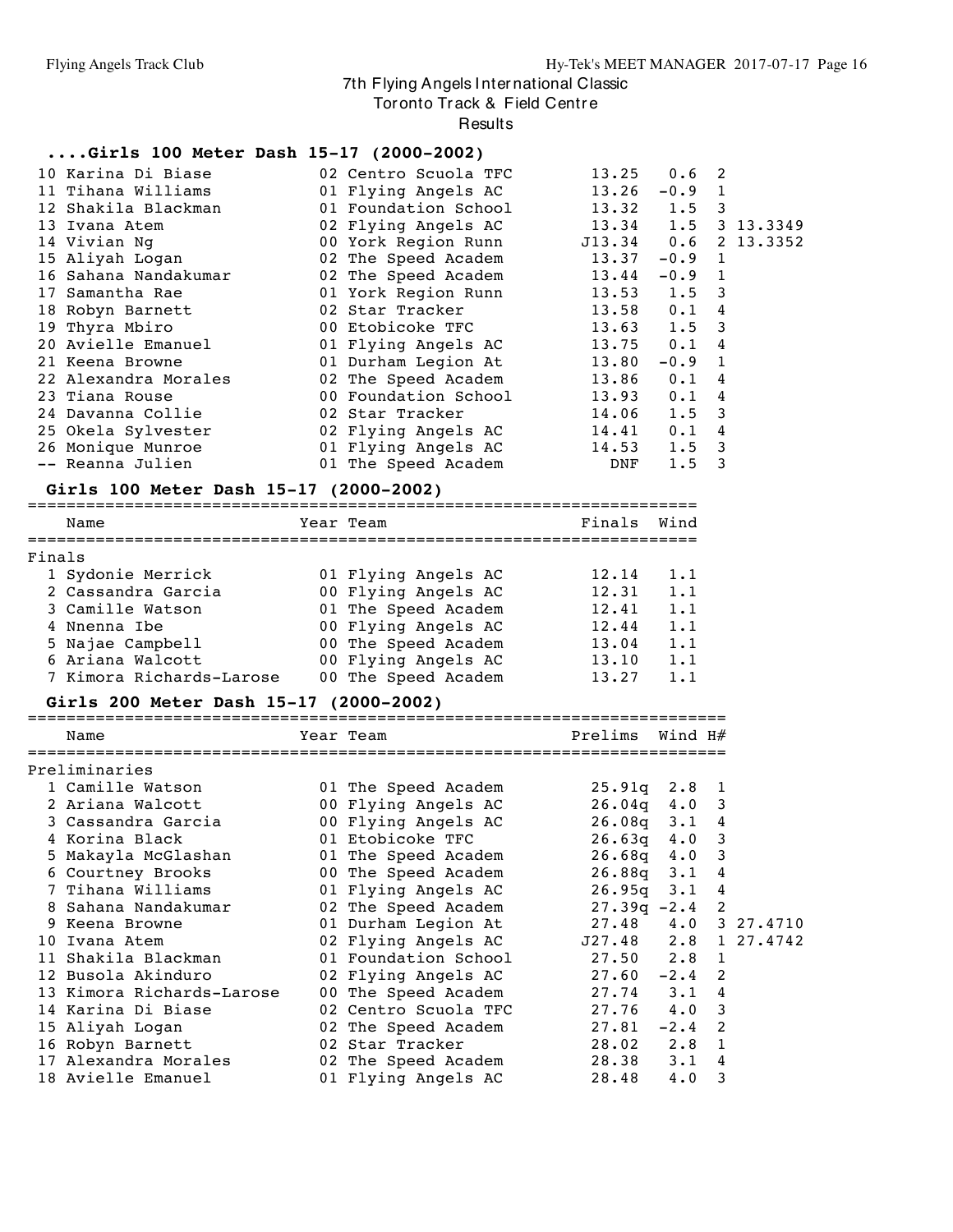Tor onto Track & Field Centre

#### Results

| Girls 200 Meter Dash $15-17$ (2000-2002)                                 |           |                                        |               |      |
|--------------------------------------------------------------------------|-----------|----------------------------------------|---------------|------|
| 19 Davanna Collie                                                        |           | 02 Star Tracker                        | 29.38         | 4.0  |
| 20 Tobi Adebajo                                                          |           | 02 Flying Angels AC                    | $29.78 - 2.4$ |      |
| 21 Monique Munroe                                                        |           | 01 Flying Angels AC                    | 29.95         | 2.8  |
| Girls 200 Meter Dash 15-17 (2000-2002)<br>============================== |           |                                        |               |      |
| Name                                                                     | Year Team |                                        | Finals        | Wind |
|                                                                          |           |                                        |               |      |
| Finals<br>1 Camille Watson                                               |           | 01 The Speed Academ                    | 25.84         | NWI  |
| 2 Cassandra Garcia                                                       |           | 00 Flying Angels AC                    | 26.00         | NWI  |
| 3 Courtney Brooks                                                        |           | 00 The Speed Academ                    | 26.32         | NWI  |
| 4 Ariana Walcott                                                         |           | 00 Flying Angels AC                    | 26.36         | NWI  |
| 5 Makayla McGlashan                                                      |           | 01 The Speed Academ                    | 27.04         | NWI  |
| 6 Korina Black                                                           |           | 01 Etobicoke TFC                       | 27.36         | NWI  |
| 7 Tihana Williams                                                        |           | 01 Flying Angels AC                    | 28.23         | NWI  |
| 8 Sahana Nandakumar                                                      |           | 02 The Speed Academ                    | 28.60         | NWI  |
| Girls 400 Meter Dash 15-17 (2000-2002)                                   |           |                                        |               |      |
| Name                                                                     | Year Team |                                        | Finals        |      |
| 1 Erika Rosato                                                           |           | 00 Etobicoke TFC                       | 1:02.52       |      |
| 2 Shaneil Lovell                                                         |           | 01 Flying Angels AC                    | 1:03.86       |      |
| 3 Renita Sandiford                                                       |           | 01 Rising Stars                        | 1:05.92       |      |
| 4 J'Auna James                                                           |           | 00 Bermuda Pacers T                    | 1:09.01       |      |
| 5 Tobi Adebajo                                                           |           | 02 Flying Angels AC                    | 1:10.00       |      |
| -- Okela Sylvester                                                       |           | 02 Flying Angels AC                    | DNF           |      |
| Girls 800 Meter Run 15-17 (2000-2002)                                    |           |                                        |               |      |
| Name                                                                     | Year Team |                                        | Finals        |      |
| 1 Benet Avery                                                            |           | 00 Phoenix Athletic                    | 2:23.69       |      |
| 2 Jenelle Lymann                                                         |           | 02 Meaford Coyo                        | 2:27.42       |      |
| 3 Erini Haron                                                            |           | 02 The Speed Academ                    | 2:32.56       |      |
| 4 Taylor Burwell                                                         |           | 00 Flying Angels AC                    | 2:33.26       |      |
| 5 Julia Latham                                                           |           | 00 Meaford Coyo                        | 2:37.27       |      |
| 6 Shaneil Lovell                                                         |           | 01 Flying Angels AC                    | 2:39.13       |      |
| 7 Sarina Chongyen                                                        |           | 02 Flying Angels AC                    | 2:43.61       |      |
| 8 J'Auna James                                                           |           | 00 Bermuda Pacers T                    | 2:45.89       |      |
| Girls 1500 Meter Run 15-17 (2000-2002)                                   |           | ====================================== |               |      |
| Name                                                                     | Year Team |                                        | Finals        |      |
| 1 Taylor Burwell                                                         |           | 00 Flying Angels AC                    | 5:32.21       |      |
| Girls 100 Meter Hurdles 30" 15-17 (2000-2002)                            |           |                                        |               |      |
| Name                                                                     | Year Team |                                        | Finals Wind   |      |
| 1 Sarah Saldutto                                                         |           | 01 Niagara Regional                    | 14.36         | 0.3  |
| 2 Nnenna Ibe                                                             |           | 00 Flying Angels AC                    | 14.84         | 0.3  |
| 3 Kalisha Brown                                                          |           | 00 Flying Angels AC                    | 16.05         | 0.3  |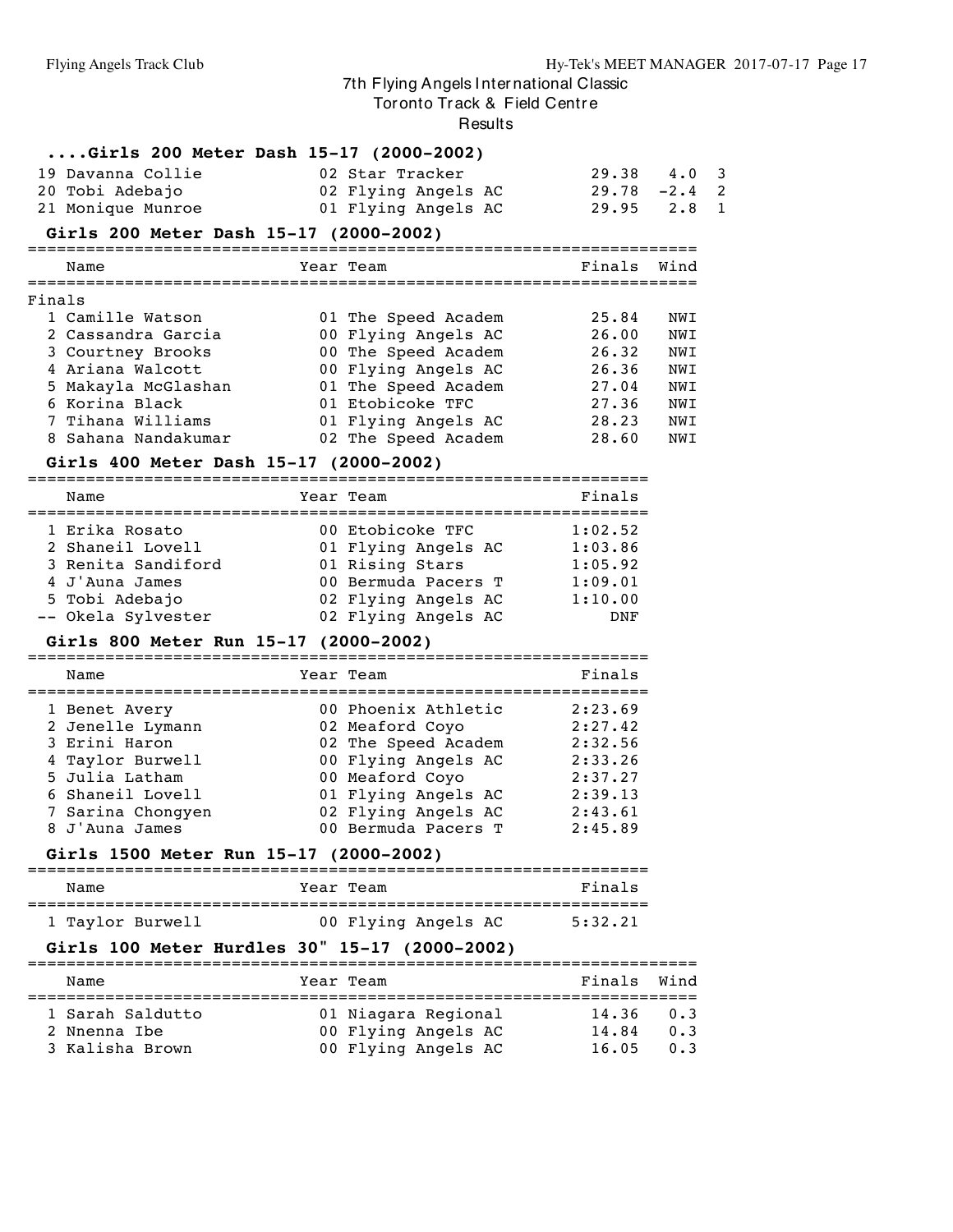Tor onto Tr ack & Field Centr e

Results

| Girls 100 Meter Hurdles 30" 15-17 (2000-2002)<br>4 Sarah Belle                                                                                          |                     | 02 Foundation School                                                                                                                                                    | 26.50                                                                              | 0.3                                                      |
|---------------------------------------------------------------------------------------------------------------------------------------------------------|---------------------|-------------------------------------------------------------------------------------------------------------------------------------------------------------------------|------------------------------------------------------------------------------------|----------------------------------------------------------|
| Girls 400 Meter Hurdles 30" 15-17 (2000-2002)<br>================================                                                                       |                     |                                                                                                                                                                         |                                                                                    |                                                          |
| Name                                                                                                                                                    |                     | =============================<br>Year Team                                                                                                                              | Finals                                                                             |                                                          |
| l Mia Ines                                                                                                                                              |                     | 01 Etobicoke TFC                                                                                                                                                        | 1:07.42                                                                            |                                                          |
| Girls 4x100 Meter Relay 15-17 (2000-2002)                                                                                                               |                     |                                                                                                                                                                         |                                                                                    |                                                          |
| Team                                                                                                                                                    |                     |                                                                                                                                                                         | Finals                                                                             |                                                          |
| 1 Rising Stars<br>' A '<br>2 Flying Angels AC<br>' A'                                                                                                   |                     |                                                                                                                                                                         | 51.92<br>53.74                                                                     |                                                          |
| Girls 4x400 Meter Relay 15-17 (2000-2002)                                                                                                               |                     |                                                                                                                                                                         |                                                                                    |                                                          |
| Team                                                                                                                                                    |                     |                                                                                                                                                                         | Finals                                                                             |                                                          |
| ' A'<br>1 Flying Angels AC<br>2 Foundation School 'A'<br>3 U of Toronto TC 'A'                                                                          |                     |                                                                                                                                                                         | 4:18.92<br>4:37.90<br>5:02.25                                                      |                                                          |
| Girls Long Jump 15-17 (2000-2002)                                                                                                                       |                     |                                                                                                                                                                         |                                                                                    |                                                          |
| Name                                                                                                                                                    |                     | Year Team                                                                                                                                                               | Finals                                                                             | Wind                                                     |
| 1 Sarah Saldutto<br>2 Dominique Wood<br>3 Zekiah Lewis<br>4 Shyanne Mitchell<br>5 Davanna Collie<br>6 Vivian Ng<br>7 Robyn Barnett<br>8 Avielle Emanuel |                     | 01 Niagara Regional<br>02 Foundation School<br>01 Bermuda Pacers T<br>01 Unattached<br>02 Star Tracker<br>00 York Region Runn<br>02 Star Tracker<br>01 Flying Angels AC | $5.43m + 0.0$<br>5.22m<br>5.20m<br>4.96m<br>4.56m<br>$4.42m$ 1.4<br>4.23m<br>4.15m | $-0.4$<br>$-0.4$<br>$-0.4$<br>$+0.0$<br>$+0.0$<br>$-1.3$ |
| Girls Triple Jump 15-17 (2000-2002)                                                                                                                     | $=$ $=$ $=$ $=$ $=$ |                                                                                                                                                                         |                                                                                    |                                                          |
| Name                                                                                                                                                    |                     | Year Team                                                                                                                                                               | Finals                                                                             | Wind                                                     |
| 1 Dominique Wood<br>2 Busola Akinduro<br>3 Zekiah Lewis<br>4 Shyanne Mitchell<br>Girls Shot Put 3.00 kg 15-17 (2000-2002)                               |                     | :=============================<br>02 Foundation School<br>02 Flying Angels AC<br>01 Bermuda Pacers T<br>01 Unattached                                                   | $11.20m + 0.0$<br>11.02m<br>10.92m<br>9.87m                                        | $+0.0$<br>0.3<br>0.4                                     |
| Name                                                                                                                                                    |                     | Year Team                                                                                                                                                               | Finals                                                                             |                                                          |
| 1 Rowland Kirton-Browne<br>2 Leekaysia Burch                                                                                                            |                     | ====================================<br>02 Rising Stars<br>02 Bermuda Pacers T                                                                                          | 10.83m<br>9.66m                                                                    |                                                          |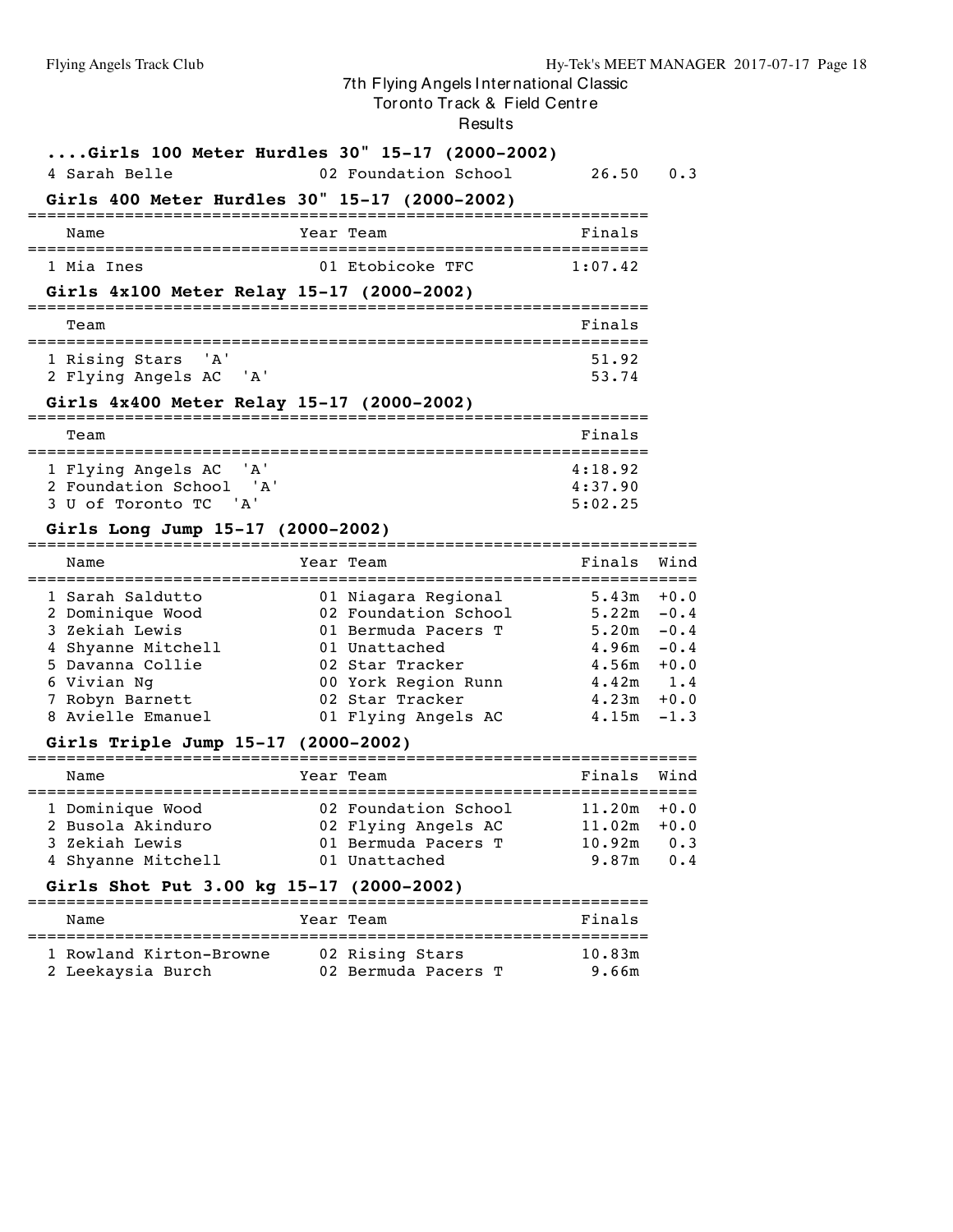#### Tor onto Track & Field Centre

**Results** 

#### **Girls Discus Throw 1.00 kg 15-17 (2000-2002)**

| Name                    | Year Team            | Finals |
|-------------------------|----------------------|--------|
| 1 Lauren King           | 01 Bolton Pole Vault | 29.35m |
| 2 Rowland Kirton-Browne | 02 Rising Stars      | 26.74m |
| 3 Leekaysia Burch       | 02 Bermuda Pacers T  | 21.75m |

#### **Women 100 Meter Dash Invitational (1999+)**

========================================================================

|                                                                                                                                                                                                                                                                                                                                                                                                                                                                                                                                                                                     | Name           |  |                     | Prelims |     |    |
|-------------------------------------------------------------------------------------------------------------------------------------------------------------------------------------------------------------------------------------------------------------------------------------------------------------------------------------------------------------------------------------------------------------------------------------------------------------------------------------------------------------------------------------------------------------------------------------|----------------|--|---------------------|---------|-----|----|
| Wind H#<br>Year Team<br>Preliminaries<br>1 Leya Buchanan<br>96 The Speed Academ<br>11.79q<br>NWI<br>2 Shaina Harrison<br>94 Flying Angels AC<br>11.81g<br>NWI<br>93 Supreme Athletics<br>3 Jellisa Westney<br>11.93q<br>NWI<br>4 Trisanne Clark<br>98 Flying Angels AC<br>12.15q<br>NWI<br>5 Dallyssa Huggins<br>98 Unattached<br>13.30q<br>NWI<br>6 Olivia Henry<br>13.49q<br>99 Toronto Tornadoes<br>NWI<br>7 Damica Hill<br>13.91q<br>97 Durham Legion At<br>NWI<br>14.09q<br>8 Karla Del Grande<br>53 Nemean Lions<br>NWI<br>9 Kylie Ito<br>14.23<br>97 The Speed Academ<br>NWI |                |  |                     |         |     |    |
|                                                                                                                                                                                                                                                                                                                                                                                                                                                                                                                                                                                     |                |  |                     |         |     |    |
|                                                                                                                                                                                                                                                                                                                                                                                                                                                                                                                                                                                     |                |  |                     |         |     | -2 |
|                                                                                                                                                                                                                                                                                                                                                                                                                                                                                                                                                                                     |                |  |                     |         |     | -2 |
|                                                                                                                                                                                                                                                                                                                                                                                                                                                                                                                                                                                     |                |  |                     |         |     | 2  |
|                                                                                                                                                                                                                                                                                                                                                                                                                                                                                                                                                                                     |                |  |                     |         |     |    |
|                                                                                                                                                                                                                                                                                                                                                                                                                                                                                                                                                                                     |                |  |                     |         |     | -1 |
|                                                                                                                                                                                                                                                                                                                                                                                                                                                                                                                                                                                     |                |  |                     |         |     |    |
|                                                                                                                                                                                                                                                                                                                                                                                                                                                                                                                                                                                     |                |  |                     |         |     | 2  |
|                                                                                                                                                                                                                                                                                                                                                                                                                                                                                                                                                                                     |                |  |                     |         |     | 2  |
|                                                                                                                                                                                                                                                                                                                                                                                                                                                                                                                                                                                     | 10 Debbie King |  | 90 Flying Angels AC | 14.41   | NWI |    |

#### **Women 100 Meter Dash Invitational (1999+)**

===================================================================== Name Tear Team Name Finals Wind =====================================================================

| Finals             |  |                                                                                                                                                                              |                           |
|--------------------|--|------------------------------------------------------------------------------------------------------------------------------------------------------------------------------|---------------------------|
| 1 Leya Buchanan    |  | 11.32                                                                                                                                                                        | 2.1                       |
| 2 Shaina Harrison  |  |                                                                                                                                                                              | $11.57$ $2.1$ $11.5654$ . |
| 3 Jellisa Westney  |  |                                                                                                                                                                              | J11.57 2.1 11.5696        |
| 4 Trisanne Clark   |  | 12.01                                                                                                                                                                        | 2.1                       |
| 5 Dallyssa Huggins |  | 12.98                                                                                                                                                                        | 2.1                       |
| 6 Olivia Henry     |  | 13.45                                                                                                                                                                        | 2.1                       |
| 7 Damica Hill      |  | 13.63                                                                                                                                                                        | 2.1                       |
| 8 Karla Del Grande |  | 13.86                                                                                                                                                                        | 2.1                       |
|                    |  | 96 The Speed Academ<br>94 Flying Angels AC<br>93 Supreme Athletics<br>98 Flying Angels AC<br>98 Unattached<br>99 Toronto Tornadoes<br>97 Durham Legion At<br>53 Nemean Lions |                           |

#### **Women 200 Meter Dash Invitational (1999+)**

=====================================================================

| Name                 | Year Team            | Finals | Wind        |
|----------------------|----------------------|--------|-------------|
| 1 Kimberly Hyacinthe | 89 Vainqueurs Plus   | 23.74  | $3 \cdot 7$ |
| 2 Trisanne Clark     | 98 Flying Angels AC  | 24.04  | 3.7         |
| 3 Jazmyn Lewis       | 99 The Speed Academ  | 25.46  | 3.7         |
| 4 Dallyssa Huggins   | 98 Unattached        | 26.06  | $3 \cdot 7$ |
| 5 Laneewka Gibson    | 98 Foundation School | 26.24  | 3.7         |
| 6 Damica Hill        | 97 Durham Legion At  | 28.24  | 3.7         |
| 7 Sheree Mullings    | 81 JamCan Internati  | 28.66  | $3 \cdot 7$ |
|                      |                      |        |             |

#### **Women 400 Meter Dash Invitational (1999+)**

| Name             | Year Team           | Finals  |
|------------------|---------------------|---------|
|                  |                     |         |
| 1 Trisanne Clark | 98 Flying Angels AC | 57.17   |
| 2 Jazmyn Lewis   | 99 The Speed Academ | 58.33   |
| 3 Merrecia James | 87 Fast and Furious | 1:04.20 |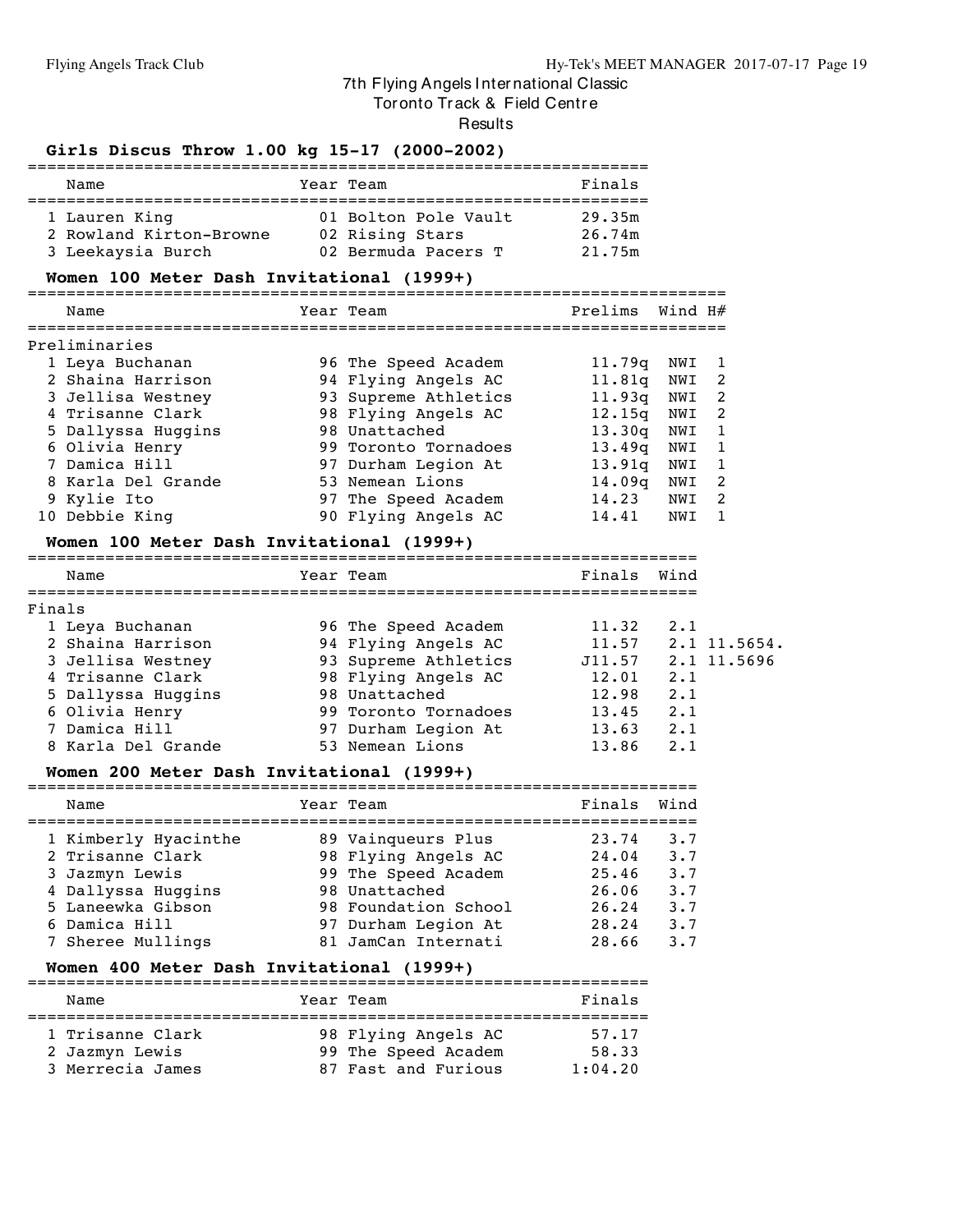#### Tor onto Tr ack & Field Centr e

Results

| Women 400 Meter Dash Invitational (1999+)<br>4 Karla Del Grande<br>Women 800 Meter Run Invitational (1999+) | 53 Nemean Lions                                    | 1:09.54                       |            |   |           |
|-------------------------------------------------------------------------------------------------------------|----------------------------------------------------|-------------------------------|------------|---|-----------|
| Name                                                                                                        | Year Team                                          | Finals                        |            |   |           |
| 1 Merrecia James                                                                                            | 87 Fast and Furious                                | 2:18.50                       |            |   |           |
| Women 1500 Meter Run Invitational (1999+)                                                                   |                                                    |                               |            |   |           |
| Name                                                                                                        | Year Team                                          | Finals                        |            |   |           |
| 1 Merrecia James<br>2 Nicole Burwell                                                                        | 87 Fast and Furious<br>99 Flying Angels AC 5:46.78 | 4:47.69                       |            |   |           |
|                                                                                                             |                                                    |                               |            |   |           |
| Name                                                                                                        | Year Team                                          | Finals                        | Wind       |   |           |
| 1 Patricia Sylvester 84 Brampton Elite TC                                                                   |                                                    | $5.83m -0.4$<br>$5.22m - 0.4$ |            |   |           |
| 2 Dallyssa Huggins<br>3 Olivia Henry                                                                        | 98 Unattached<br>99 Toronto Tornadoes              | $4.77m$ 0.1                   |            |   |           |
| Women Triple Jump Invitational (1999+)                                                                      |                                                    |                               |            |   |           |
| Name                                                                                                        | Year Team                                          | Finals                        | Wind       |   |           |
| 1 Yosiry Urrutia                                                                                            | 86 Columbia                                        | $13.59m + 0.0$                |            |   |           |
| Boys 100 Meter Dash $6 \&$ Under $(2011+)$                                                                  |                                                    |                               |            |   |           |
| Name                                                                                                        | Year Team                                          | Prelims                       | Wind H#    |   |           |
| Preliminaries                                                                                               |                                                    |                               |            |   |           |
| 1 Malachi Graham                                                                                            | 11 Unattached                                      | 18.02q                        | NWI 1      |   |           |
| 2 Kabir Chehal                                                                                              | 11 Puma Sc                                         | 19.17q                        | NWI 2      |   |           |
| 3 Jahsean Ellington 11 Brampton Racers                                                                      |                                                    | 19.22q                        | NWI        |   | 2 19.2156 |
| 4 Macaiah Passley<br>5 Lucas Marlor                                                                         | 11 Brampton Racers<br>11 Flying Angels AC          | J19.22q<br>19.58q             | NWI<br>NWI | 2 | 2 19.2177 |
| 6 Isaiah Birch                                                                                              | 11 Brampton Racers                                 | 20.11q                        | NWI        | 1 |           |
| 7 Santosh Balaramana                                                                                        | 11 United Tamil SC                                 | 20.90q                        | NWI        | 2 |           |
| 8 Nathan Francis                                                                                            | 12 Brampton Racers                                 | 21.33q NWI                    |            | 1 |           |
| 9 Jonoah Walker                                                                                             | 12 Flying Angels AC                                | 24.01                         | NWI        | 1 |           |
| 10 Terrell Malanuk-Myers                                                                                    | 11 Flying Angels AC                                | 24.35                         | NWI        | 1 |           |
| 11 Mahkai Goldbourne                                                                                        | 12 Brampton Racers                                 | 24.97                         | NWI        | 2 |           |
| 12 Micka Foster                                                                                             | 12 I Be Fast Tc                                    | 25.95                         | NWI        | 1 |           |
| Boys 100 Meter Dash 6 & Under $(2011+)$                                                                     |                                                    |                               |            |   |           |
| Name                                                                                                        | Year Team                                          | Finals                        | Wind       |   |           |
| Finals                                                                                                      |                                                    |                               |            |   |           |
| 1 Malachi Graham                                                                                            | 11 Unattached                                      | 17.76                         | NWI        |   |           |
| 2 Jahsean Ellington                                                                                         | 11 Brampton Racers                                 | 18.65                         | NWI        |   |           |
| 3 Macaiah Passley                                                                                           | 11 Brampton Racers                                 | 18.67                         | NWI        |   |           |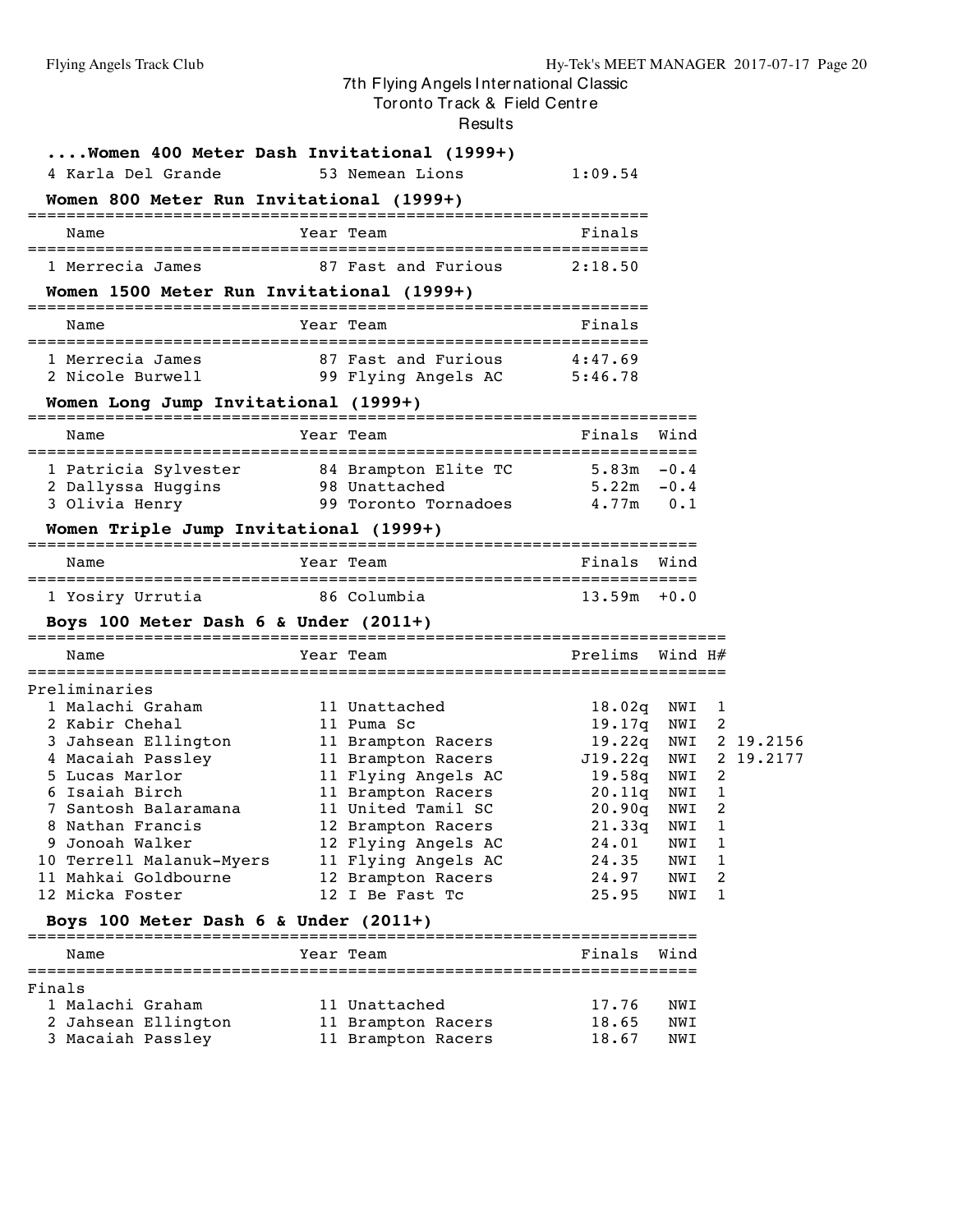Tor onto Track & Field Centre

Results

|        | $\ldots$ Boys 100 Meter Dash 6 & Under (2011+)   |                                             |                 |      |              |
|--------|--------------------------------------------------|---------------------------------------------|-----------------|------|--------------|
|        | 4 Kabir Chehal                                   | 11 Puma Sc                                  | 18.87           | NWI  |              |
|        | 5 Lucas Marlor                                   | 11 Flying Angels AC                         | 18.98           | NWI  |              |
|        | 6 Isaiah Birch                                   | 11 Brampton Racers                          | 19.74           | NWI  |              |
|        | 7 Nathan Francis                                 | 12 Brampton Racers                          | 20.17           | NWI  |              |
|        | 8 Santosh Balaramana                             | 11 United Tamil SC                          | 20.23           | NWI  |              |
|        | Boys 200 Meter Dash $6 \&$ Under (2011+)         |                                             |                 |      |              |
|        | Name                                             | Year Team                                   | Finals Wind     |      |              |
|        | 1 Kabir Chehal                                   | 11 Puma Sc                                  | 39.74           | NWI  |              |
|        | Boys 100 Meter Dash 7-8 (2009-2010)              |                                             |                 |      |              |
|        | Name                                             | Year Team                                   | Prelims Wind H# |      |              |
|        | Preliminaries                                    |                                             |                 |      |              |
|        | 1 Giordano Simpson                               | 09 New York Starz                           | 14.82q          | NWI  | 1            |
|        | 2 Kruz Iris                                      | 09 Bermuda Pacers T                         | 15.16q          | NWI  | 2            |
|        | 3 Anthony Phinn                                  | 09 Brampton Racers                          | 15.54q          | NWI  | 3            |
|        | 4 Braxxton Barnett                               | 09 Brampton Racers                          | 15.83q          | NWI  | 3            |
|        | 5 Carter Forrester–Debourk                       | 09 Boardwalk RC                             | 16.08q          | NWI  | $\mathbf{1}$ |
|        | 6 George Lukac                                   | 09 Burlington TC                            | 16.36q          | NWI  | 3            |
|        | 7 Oscar Taht                                     | 10 Burlington TC                            | 16.41q          | NWI  | 3            |
|        | 8 Johan Waithe                                   | 09 Flying Angels AC                         | 16.56q          | NWI  | 3            |
|        | 9 Amari Samuel                                   | 09 Flying Angels AC                         | 16.68           | NWI  | 1            |
|        | 10 Aditya Nair                                   | 09 Puma Sc                                  | 16.87           | NWI  | $\mathbf{1}$ |
|        | 11 Kirathaswaran Sreedaran                       | 09 Puma Sc                                  | 17.06           | NWI  | 3            |
|        | 12 Tayshawn Malcolm                              | 09 Brampton Racers                          | 17.15           | NWI  | 2            |
|        | 13 Malyke Jules                                  | 09 Brampton Racers                          | 17.44           | NWI  | 2            |
|        | 14 Keith Winkle Jr                               | 09 Toronto Tornadoes                        | 17.46           | NWI  | 1            |
|        | 15 Taeden Dawkins                                | 10 Flying Angels AC                         | 17.66           | NWI  | 2            |
|        | 16 Josiah Walker                                 | 10 Flying Angels AC                         | 18.33           | NWI  | 1            |
|        | 17 Markus Rolle                                  | 09 Star Tracker                             | 18.49           | NWI  | 2            |
|        | 18 Janai Brown                                   | 10 Unattached                               | 19.46           | NWI  | 2            |
|        | 19 Kaelen Smith                                  | 12 First Attempt Ju                         | 21.94           | NWI  | 1            |
|        | 20 Levy Schaffer Roff                            | 10 Flying Angels AC                         | 22.73           | NWI  | 2            |
|        | Boys 100 Meter Dash 7-8 (2009-2010)              |                                             |                 |      |              |
|        | Name<br>============<br>======================== | Year Team<br>============================== | Finals          | Wind |              |
| Finals |                                                  |                                             |                 |      |              |
|        | 1 Giordano Simpson                               | 09 New York Starz                           | 14.64           | NWI  |              |
|        | 2 Kruz Iris                                      | 09 Bermuda Pacers T                         | 14.90           | NWI  |              |
|        | 3 Anthony Phinn                                  | 09 Brampton Racers                          | 15.61           | NWI  |              |
|        | 4 Carter Forrester-Debourk                       | 09 Boardwalk RC                             | 15.77           |      | NWI 15.7659  |
|        | 5 Braxxton Barnett                               | 09 Brampton Racers                          | J15.77          |      | NWI 15.7669  |
|        | 6 George Lukac                                   | 09 Burlington TC                            | 16.61           | NWI  |              |
|        | 7 Johan Waithe                                   | 09 Flying Angels AC                         | 16.70           | NWI  |              |
|        | 8 Oscar Taht                                     | 10 Burlington TC                            | 16.80           | NWI  |              |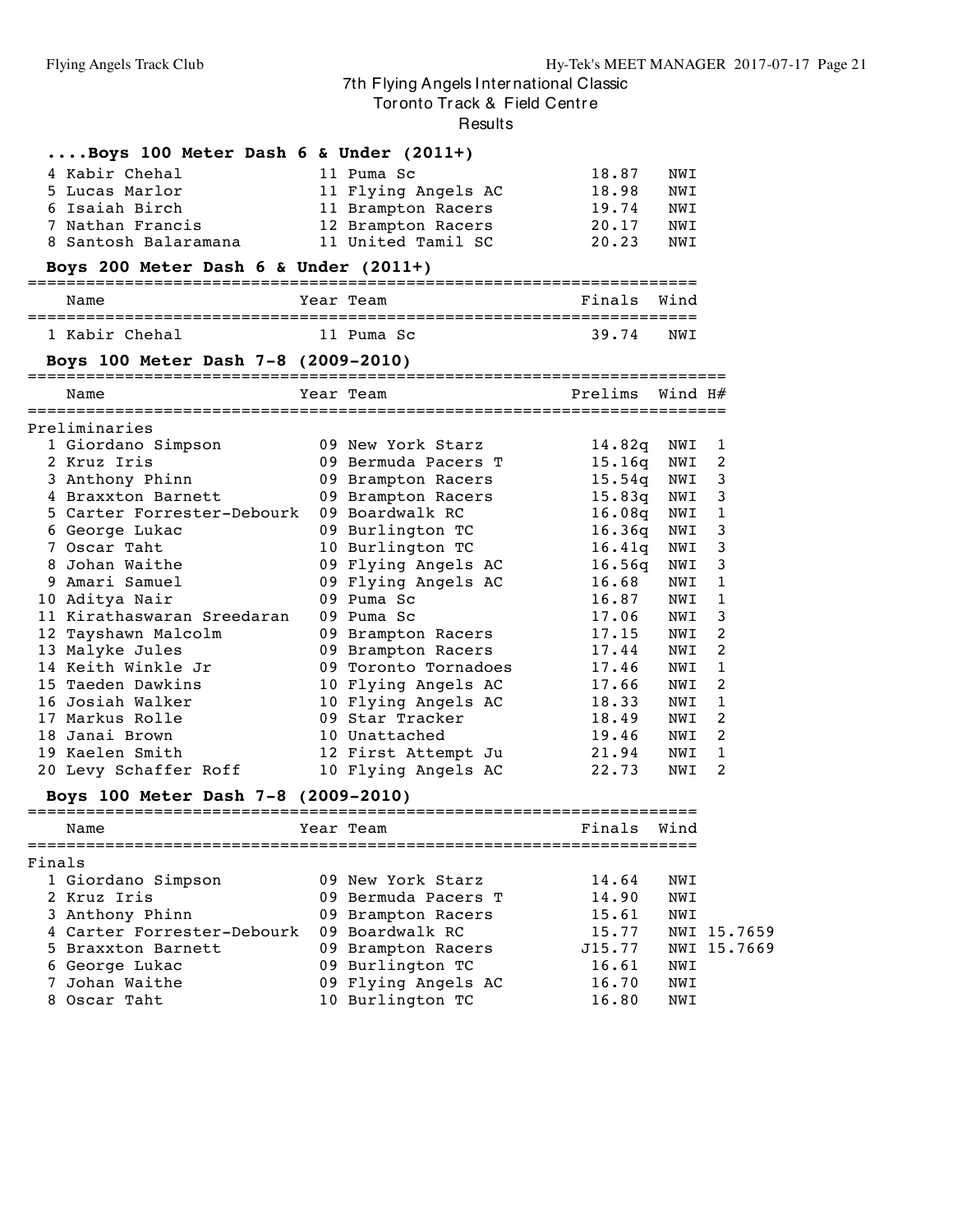Tor onto Track & Field Centre

#### Results

## **Boys 200 Meter Dash 7-8 (2009-2010)**

|        | Name                                                                            | Year Team                              | Prelims     | Wind H#     |                  |
|--------|---------------------------------------------------------------------------------|----------------------------------------|-------------|-------------|------------------|
|        | Preliminaries                                                                   |                                        |             |             |                  |
|        | 1 Kruz Iris                                                                     | 09 Bermuda Pacers T                    | 32.16q      | NWI         | 1                |
|        | 2 Arisuthan Arulananthan                                                        | 09 Sir Alexande                        | 34.87q      | NWI         | 2                |
|        | 3 Amari Samuel                                                                  | 09 Flying Angels AC                    | 35.25q      | NWI         | 2                |
|        | 4 Johan Waithe                                                                  | 09 Flying Angels AC                    | 35.68q      | NWI         | 1                |
|        | 5 Vithuran Sriranjan                                                            | 09 United Tamil SC                     | 37.14q      | NWI         | 1                |
|        | 6 Mylez Moss                                                                    | 10 Star Tracker                        | 38.25q      | NWI         | $\overline{2}$   |
|        | 7 Taeden Dawkins                                                                | 10 Flying Angels AC                    | 38.27q      | NWI         | 1                |
|        | 8 Aditya Nair                                                                   | 09 Puma Sc                             | 39.07q      | NWI         | 2                |
|        | 9 Levy Schaffer Roff 10 Flying Angels AC                                        |                                        | 52.82       | NWI         | 1                |
|        | Boys 200 Meter Dash 7-8 (2009-2010)                                             |                                        |             |             |                  |
|        | Name                                                                            | Year Team                              | Finals Wind |             |                  |
| Finals |                                                                                 |                                        |             |             |                  |
|        | 1 Kruz Iris                                                                     | 09 Bermuda Pacers T                    | 32.00       | NWI         |                  |
|        | 2 Arisuthan Arulananthan                                                        | 09 Sir Alexande                        | 35.07       |             | NWI 35.0632      |
|        | 3 Johan Waithe                                                                  | 09 Flying Angels AC                    | J35.07      |             | NWI 35.0685      |
|        | 4 Mylez Moss                                                                    | 10 Star Tracker                        | 36.34       | NWI         |                  |
|        | 5 Amari Samuel                                                                  | 09 Flying Angels AC                    | 36.87       | NWI         |                  |
|        | 6 Aditya Nair                                                                   | 09 Puma Sc                             | 37.83       | NWI         |                  |
|        | 7 Taeden Dawkins                                                                | 10 Flying Angels AC                    | 43.75       | NWI         |                  |
|        | Boys 400 Meter Dash 7-8 (2009-2010)                                             |                                        |             |             |                  |
|        | Name                                                                            | Year Team                              | Finals $H#$ |             |                  |
|        | 1 Braxxton Barnett                                                              |                                        |             |             | $2 \; 1:15.3534$ |
|        | 2 Giordano Simpson                                                              |                                        |             |             | 1, 1:15.3570     |
|        | 3 Carter Forrester-Debourk 09 Boardwalk RC                                      |                                        | 1:18.98     | 2           |                  |
|        | 4 George Lukac                                                                  | 09 Burlington TC                       | 1:20.64     | 1           |                  |
|        | 5 Nithujan Vishnukaran                                                          | 09 United Tamil SC                     | 1:21.58     | 1           |                  |
|        | 6 Brennan Law                                                                   | 09 Meaford Coyo                        | 1:22.23     | 1           |                  |
|        | 7 Mylez Moss                                                                    | 10 Star Tracker                        | 1:23.51     | 2           |                  |
|        | 8 Johan Waithe                                                                  | 09 Flying Angels AC<br>09 Meaford Coyo | 1:23.54     | 2           |                  |
|        | 9 Jackson Squire                                                                | 09 Meaford Coyo                        | 1:23.73     | 1           |                  |
|        | 10 Oscar Taht                                                                   | 10 Burlington TC                       | 1:26.33     | 3           |                  |
|        | 11 Tobiah Goodchild                                                             | 09 Bermuda Pacers T                    | 1:27.04     | $\mathbf 1$ |                  |
|        | 12 Keith Winkle Jr                                                              | 09 Toronto Tornadoes                   | 1:29.57     | 2           |                  |
|        | 13 Rakesh Rajakulathilakan 10 Puma Sc<br>14 Rory Phinnemore 10 London Legion T& |                                        | 1:32.86     | 3           |                  |
|        |                                                                                 |                                        | 1:44.23     | 3           |                  |
|        | 15 Levy Schaffer Roff                                                           | 10 Flying Angels AC                    | 2:12.21     | 2           |                  |
|        | Boys 800 Meter Run 7-8 (2009-2010)                                              |                                        |             |             |                  |

| Name               | Year Team           | Finals  |
|--------------------|---------------------|---------|
| 1 Giordano Simpson | 09 New York Starz   | 2:47.25 |
| 2 Brennan Law      | 09 Meaford Coyo     | 3:04.55 |
| 3 Jackson Squire   | 09 Meaford Coyo     | 3:07.43 |
| 4 Tobiah Goodchild | 09 Bermuda Pacers T | 3:14.31 |
| 5 Darius Spencer   | 09 Flying Angels AC | 3:41.77 |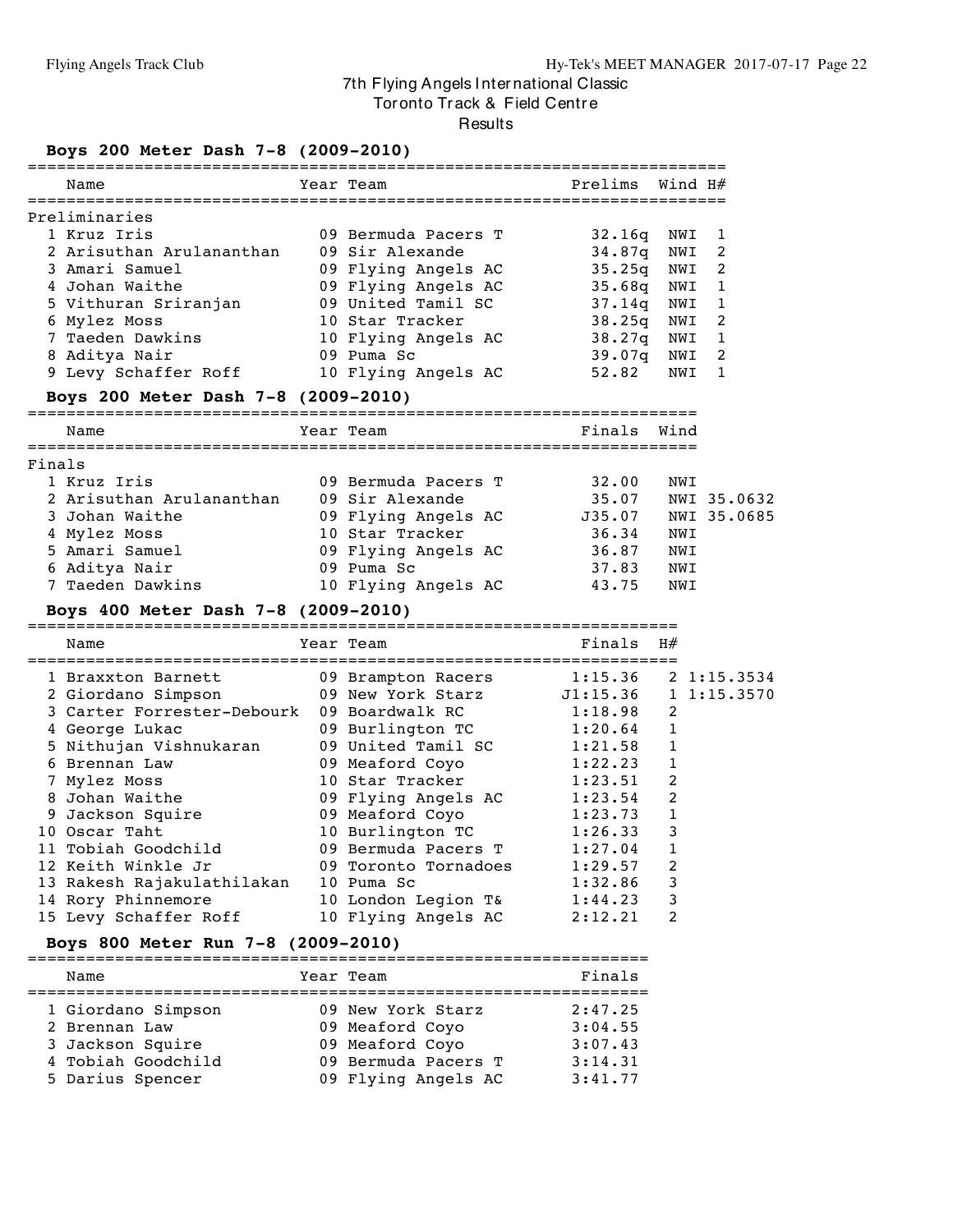Tor onto Track & Field Centre

#### Results

#### **....Boys 800 Meter Run 7-8 (2009-2010)**

6 Rory Phinnemore 10 London Legion T& 3:48.92

#### **Boys 60 Meter Hurdles 12" 7-8 (2009-2010)**

|  | Name                      | Year Team             | Finals | Wind H# |                |
|--|---------------------------|-----------------------|--------|---------|----------------|
|  | 1 Jaylen Stubbs           | 09 Brampton Racers    | 10.64  | NWI     | - 2            |
|  | 2 Nithujan Vishnukaran    | 09 United Tamil SC    | 11.40  | NWI     | $\overline{1}$ |
|  | 3 Mylez Moss              | 10 Star Tracker       | 11.49  | NWI     | -2             |
|  | 4 Kirathaswaran Sreedaran | 09 Puma Sc            | 11.54  | NWI     | -2             |
|  | 5 Rakesh Rajakulathilakan | 10 Puma Sc            | 11.83  | NWI     | $\overline{1}$ |
|  | 6 Tayshawn Malcolm        | 09 Brampton Racers    | 11.85  | NWI     | $\overline{1}$ |
|  | 7 Yuvraj Randhawa         | 09 Bullets Track Club | 12.64  | NWI     | $\overline{1}$ |
|  | 8 Kirathiswaran Sreedaran | 09 Puma Sc            | 13.04  | NWI     | -2             |
|  | 9 Janai Brown             | 10 Unattached         | 13.28  | NWI     | $\overline{1}$ |
|  | 10 Levy Schaffer Roff     | 10 Flying Angels AC   | 16.35  | NWI     | -2             |

#### **Boys 4x100 Meter Relay 7-8 (2009-2010)** ================================================================

| Team                             |  |  | Finals  |
|----------------------------------|--|--|---------|
|                                  |  |  |         |
| 1 Brampton Racers Track Club 'A' |  |  | 1:10.19 |

#### **Boys Long Jump 7-8 (2009-2010)**

| Name                                | Year Team                                 | Finals         | Wind       |
|-------------------------------------|-------------------------------------------|----------------|------------|
| 1 Kruz Iris<br>2 Vithuran Sriranjan | 09 Bermuda Pacers T<br>09 United Tamil SC | 3.62m<br>3.10m | NWI<br>NWI |
| 3 Mylez Moss                        | 10 Star Tracker                           | 3.08m          | NWI        |
| 4 Arisuthan Arulananthan            | 09 Sir Alexande                           | 2.97m          | NWI        |
| 5 Rakesh Rajakulathilakan           | 10 Puma Sc                                | 2.66m          | NWI        |
| 6 Janai Brown                       | 10 Unattached                             | 2.43m          | NWI        |
| 7 Markus Rolle                      | 09 Star Tracker                           | 2.09m          | NWI        |
| 8 Levy Schaffer Roff                | 10 Flying Angels AC                       | 1.55m          | NWI        |

#### **Boys Shot Put 1.50 kg 7-8 (2009-2010)**

| Name                                                 | Year Team                  | Finals         |
|------------------------------------------------------|----------------------------|----------------|
| 1 Suvendan Selvaenthira<br>2 Rakesh Rajakulathilakan | $09$ Puma Sc<br>10 Puma Sc | 4.46m<br>4.27m |

#### **Boys 100 Meter Dash 9 -10 (2007-2008)**

| Name                | Year Team             | Prelims Wind H#    |       |                |
|---------------------|-----------------------|--------------------|-------|----------------|
| Preliminaries       |                       |                    |       |                |
| 1 Jelani Ellison    | 07 Bullets Track Club | 13.99q             | NWI 1 |                |
| 2 Josiah Lockhart   | 07 Star Tracker       | 14.06 <sub>q</sub> | NWI   | - 2            |
| 3 Ashan Trotman     | 07 Rising Stars       | 14.23q             | NWI   | 4              |
| 4 Rolinny Labranche | 08 Star Tracker       | 14.60q             | NWI   | - 3            |
| 5 Franklin Ameyaw   | 07 Puma Sc            | 14.63q             | NWI   | - 1            |
| 6 Zavier Knight     | 08 Rising Stars       | 14.83q             | NWI   | $\overline{1}$ |
| 7 Ethan Haynes      | 08 Rising Stars       | 14.91q             | NWI   | -3             |
|                     |                       |                    |       |                |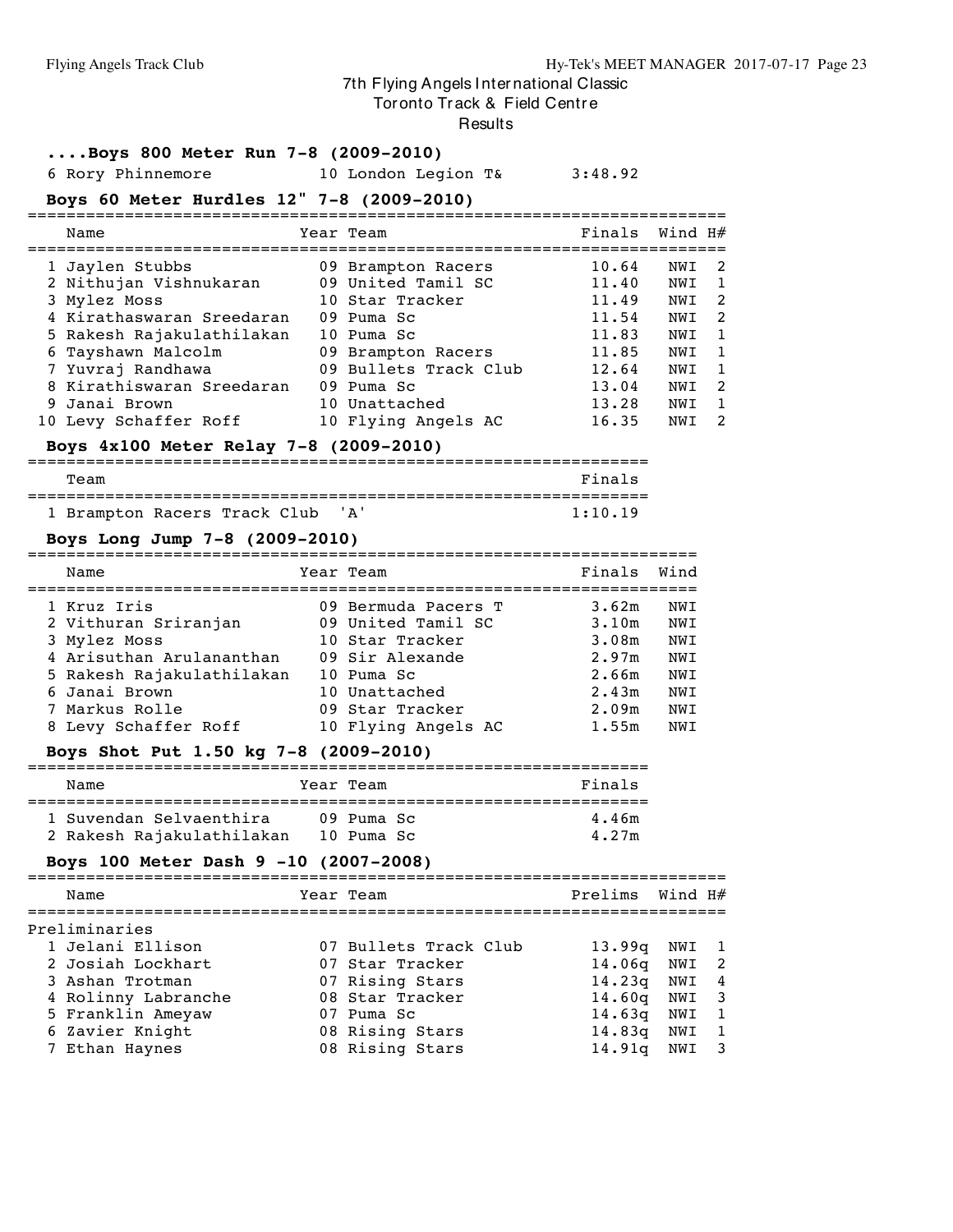Tor onto Track & Field Centre

**Results** 

#### **....Boys 100 Meter Dash 9 -10 (2007-2008)**

| 8 Evans Barning<br>9 Lloyd Alexander<br>Aswin Gandhiram<br>10 |                                                                                                                                                                                                                                                                                                                                                                                    | 07 Puma Sc<br>07 Foundation School | 14.96q<br>15.07                                                                                                                                                                                                                                                                                                           | NWI | 1 |
|---------------------------------------------------------------|------------------------------------------------------------------------------------------------------------------------------------------------------------------------------------------------------------------------------------------------------------------------------------------------------------------------------------------------------------------------------------|------------------------------------|---------------------------------------------------------------------------------------------------------------------------------------------------------------------------------------------------------------------------------------------------------------------------------------------------------------------------|-----|---|
|                                                               |                                                                                                                                                                                                                                                                                                                                                                                    |                                    |                                                                                                                                                                                                                                                                                                                           |     |   |
|                                                               |                                                                                                                                                                                                                                                                                                                                                                                    |                                    |                                                                                                                                                                                                                                                                                                                           | NWI | 4 |
|                                                               |                                                                                                                                                                                                                                                                                                                                                                                    | 07 Puma Sc                         | 15.17                                                                                                                                                                                                                                                                                                                     | NWI | 2 |
| 11 Quin Wynter                                                |                                                                                                                                                                                                                                                                                                                                                                                    | 07 Kitchener-Waterl                | 15.28                                                                                                                                                                                                                                                                                                                     | NWI | 4 |
|                                                               |                                                                                                                                                                                                                                                                                                                                                                                    |                                    | 15.33                                                                                                                                                                                                                                                                                                                     | NWI | 4 |
|                                                               |                                                                                                                                                                                                                                                                                                                                                                                    |                                    | 15.48                                                                                                                                                                                                                                                                                                                     | NWI | 3 |
|                                                               |                                                                                                                                                                                                                                                                                                                                                                                    |                                    | 15.70                                                                                                                                                                                                                                                                                                                     | NWI | 3 |
|                                                               |                                                                                                                                                                                                                                                                                                                                                                                    |                                    | 15.74                                                                                                                                                                                                                                                                                                                     | NWI | 2 |
|                                                               |                                                                                                                                                                                                                                                                                                                                                                                    |                                    | 15.76                                                                                                                                                                                                                                                                                                                     | NWI | 2 |
|                                                               |                                                                                                                                                                                                                                                                                                                                                                                    |                                    | 15.91                                                                                                                                                                                                                                                                                                                     | NWI | 2 |
|                                                               |                                                                                                                                                                                                                                                                                                                                                                                    |                                    | 16.31                                                                                                                                                                                                                                                                                                                     | NWI | 1 |
|                                                               |                                                                                                                                                                                                                                                                                                                                                                                    |                                    | 16.35                                                                                                                                                                                                                                                                                                                     | NWI | 4 |
|                                                               |                                                                                                                                                                                                                                                                                                                                                                                    |                                    | 16.43                                                                                                                                                                                                                                                                                                                     | NWI | 4 |
|                                                               |                                                                                                                                                                                                                                                                                                                                                                                    |                                    | 16.52                                                                                                                                                                                                                                                                                                                     | NWI | 3 |
|                                                               |                                                                                                                                                                                                                                                                                                                                                                                    |                                    | 16.84                                                                                                                                                                                                                                                                                                                     | NWI | 4 |
|                                                               |                                                                                                                                                                                                                                                                                                                                                                                    |                                    | 16.91                                                                                                                                                                                                                                                                                                                     | NWI | 2 |
|                                                               |                                                                                                                                                                                                                                                                                                                                                                                    |                                    | 17.37                                                                                                                                                                                                                                                                                                                     | NWI | 4 |
|                                                               |                                                                                                                                                                                                                                                                                                                                                                                    |                                    | 17.69                                                                                                                                                                                                                                                                                                                     | NWI | 1 |
|                                                               |                                                                                                                                                                                                                                                                                                                                                                                    |                                    | 17.85                                                                                                                                                                                                                                                                                                                     | NWI | 2 |
|                                                               |                                                                                                                                                                                                                                                                                                                                                                                    |                                    | 18.17                                                                                                                                                                                                                                                                                                                     | NWI | 3 |
|                                                               | 12 Uthayakumar Danushan<br>13 Josiah Akinwande<br>14 Seyon Satheesh<br>15 Christopher Waithe<br>16 Isaiah Akinwande<br>17 Jasakan Jegatheesvaran<br>18 Cowburn Carson<br>19 Cameron Mair<br>20 Jarushan Jeyamohan<br>21 Aqeel Abdul Mathloob<br>22 Momo Winer-Takabatake<br>23 Mason Ferguson<br>24 Imarja? Jones<br>25 Finley Kronwald<br>26 Braylen Spencer<br>27 Kallen Boateng |                                    | 08 Puma Sc<br>08 Brampton Racers<br>08 Speed City T<br>08 Flying Angels AC<br>08 Brampton Racers<br>07 Puma Sc<br>07 Kitchener-Waterl<br>08 New York Starz<br>07 Puma Sc<br>08 Puma Sc<br>08 Flying Angels AC<br>07 Kingston Tra<br>08 Flying Angels AC<br>07 Brantford TFC<br>08 Flying Angels AC<br>08 Flying Angels AC |     |   |

#### **Boys 100 Meter Dash 9 -10 (2007-2008)**

|        | Name                |    | Year Team             | Finals | Wind       |
|--------|---------------------|----|-----------------------|--------|------------|
|        |                     |    |                       |        |            |
| Finals |                     |    |                       |        |            |
|        | 1 Jelani Ellison    |    | 07 Bullets Track Club | 13.56  | NWT        |
|        | 2 Josiah Lockhart   |    | 07 Star Tracker       | 13.91  | <b>NWT</b> |
|        | 3 Ashan Trotman     |    | 07 Rising Stars       | 14.32  | <b>NWT</b> |
|        | 4 Rolinny Labranche |    | 08 Star Tracker       | 14.84  | <b>NWT</b> |
|        | 5 Franklin Ameyaw   |    | 07 Puma Sc            | 14.92  | <b>NWT</b> |
|        | 6 Ethan Haynes      |    | 08 Rising Stars       | 15.07  | NWI        |
|        | 7 Evans Barning     | 07 | Puma Sc               | 15.51  | <b>NWT</b> |
|        | 8 Zavier Knight     |    | 08 Rising Stars       | 15.58  | <b>NWT</b> |

#### **Boys 200 Meter Dash 9 -10 (2007-2008)**

======================================================================== Name  $Year$  Team  $Year$  Prelims Wind H $#$ 

| Preliminaries             |                       |                    |     |    |
|---------------------------|-----------------------|--------------------|-----|----|
| 1 Josiah Lockhart         | 07 Star Tracker       | 29.32q             | NWI | -3 |
| 2 Gianni Simpson          | 08 New York Starz     | 29.54q             | NWI | 4  |
| 3 Jelani Ellison          | 07 Bullets Track Club | 29.98q             | NWI | 1  |
| 4 Nathaniel Somerville    | 07 Flying Angels AC   | 30.04q             | NWI | 4  |
| 5 Rolinny Labranche       | 08 Star Tracker       | 30.18q             | NWI | 4  |
| 6 Ashan Trotman           | 07 Rising Stars       | 30.36q             | NWI | 4  |
| 7 Julian Brandon          | 07 Flying Angels AC   | 30.67 <sub>q</sub> | NWI | 3  |
| 8 Aswin Gandhiram         | 07 Puma Sc            | 31.41q             | NWI | 3  |
| 9 Lloyd Alexander         | 07 Foundation School  | 31.45              | NWI | 3  |
| 10 Zavier Knight          | 08 Rising Stars       | 31.77              | NWI | 1  |
| 11 Ethan Haynes           | 08 Rising Stars       | 32.29              | NWI | 3  |
| 12 Uthayakumar Danushan   | 08 Puma Sc            | 33.13              | NWI | 1  |
| 13 Christopher Waithe     | 08 Flying Angels AC   | 33.66              | NWI | 4  |
| 14 Jasakan Jegatheesvaran | 07 Puma Sc            | 33.83              | NWI | 4  |
| 15 Percy Wiersma          | 08 Flying Angels AC   | 34.20              | NWI | 1  |
|                           |                       |                    |     |    |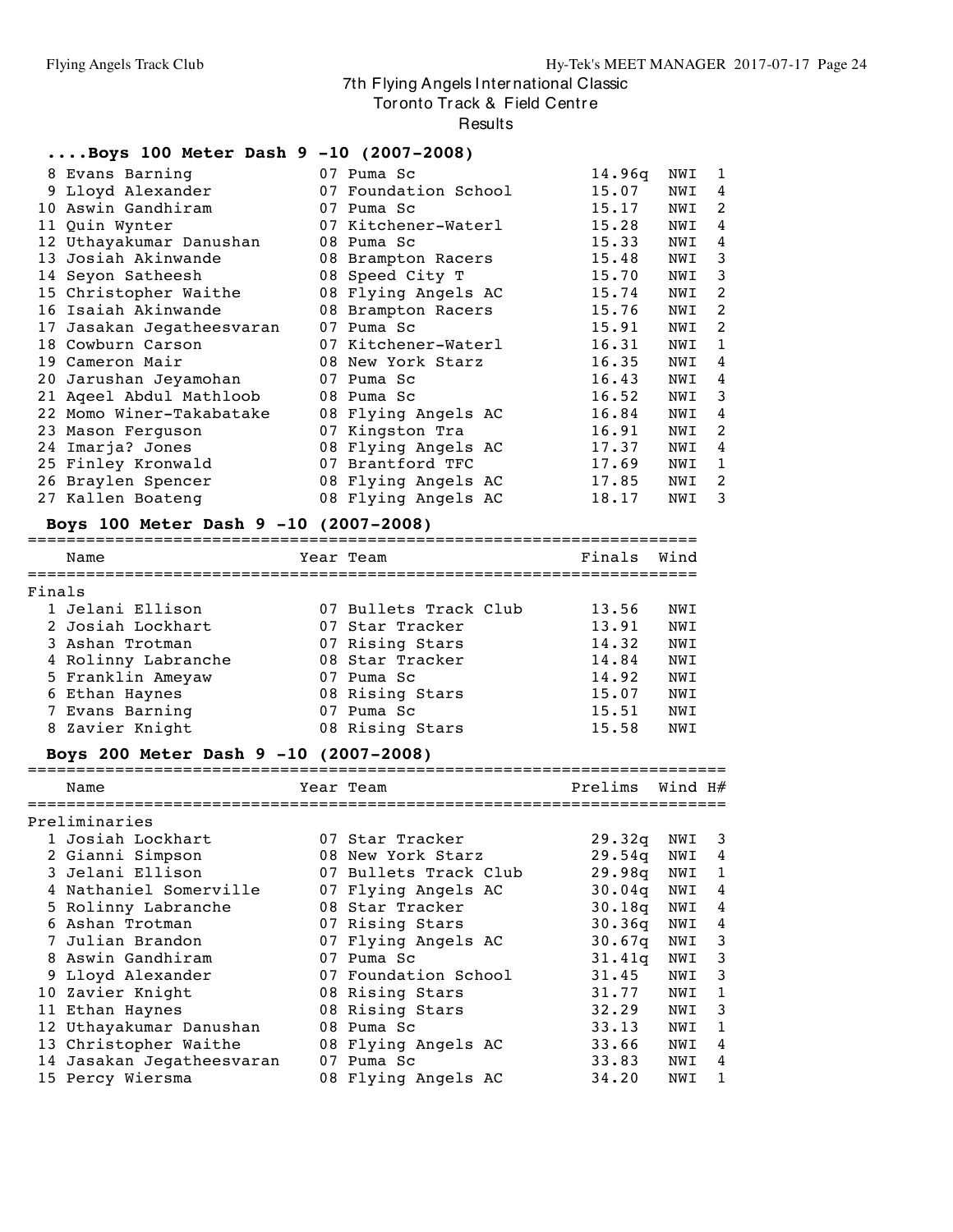Tor onto Track & Field Centre

Results

===================================================================

#### **....Boys 200 Meter Dash 9 -10 (2007-2008)** Cowburn Carson 07 Kitchener-Waterl 34.27 NWI 1 Cameron Mair 08 New York Starz 34.61 NWI 2 Momo Winer-Takabatake 08 Flying Angels AC 35.25 NWI 2 Jermaine Carter 07 New York Starz 35.40 NWI 2 Imarja? Jones 08 Flying Angels AC 37.26 NWI 3 Braylen Spencer 08 Flying Angels AC 41.76 NWI 1 Tunir Maity 08 Flying Angels AC 42.25 NWI 4

#### **Boys 200 Meter Dash 9 -10 (2007-2008)**

|        | Name                   | Year Team             | Finals | Wind       |
|--------|------------------------|-----------------------|--------|------------|
| Finals |                        |                       |        |            |
|        | 1 Jelani Ellison       | 07 Bullets Track Club | 28.83  | NWT        |
|        | 2 Josiah Lockhart      | 07 Star Tracker       | 29.03  | NWI        |
|        | 3 Gianni Simpson       | 08 New York Starz     | 29.66  | NWI        |
|        | 4 Nathaniel Somerville | 07 Flying Angels AC   | 30.33  | <b>NWT</b> |
|        | 5 Julian Brandon       | 07 Flying Angels AC   | 30.77  | NWI        |
|        | 6 Rolinny Labranche    | 08 Star Tracker       | 30.80  | <b>NWT</b> |
|        | 7 Ashan Trotman        | 07 Rising Stars       | 30.98  | NWI        |
|        | 8 Aswin Gandhiram      | Puma Sc               | 32.02  | NWI        |

#### **Boys 400 Meter Dash 9 -10 (2007-2008)**

| Name                    | Year Team           | Finals  | H#           |
|-------------------------|---------------------|---------|--------------|
| 1 Nayan Grant           | 07 Bermuda Pacers T | 1:06.02 | 1            |
| 2 Pascal Maga           | 08 Time Bandits     | 1:07.05 | 1            |
| 3 Julian Brandon        | 07 Flying Angels AC | 1:08.78 | 1            |
| 4 Jace Donawa           | 07 Bermuda Pacers T | 1:09.31 | 1            |
| 5 Cowburn Carson        | 07 Kitchener-Waterl | 1:15.71 | 2            |
| 6 Karthikan Sangarathas | 07 Puma Sc          | 1:16.35 | 1            |
| 7 Ouin Wynter           | 07 Kitchener-Waterl | 1:18.25 | $\mathbf{1}$ |
| 8 Momo Winer-Takabatake | 08 Flying Angels AC | 1:18.90 | 2            |
| 9 Leroy Miller          | 08 Brampton Racers  | 1:20.96 | 2            |
| 10 Cameron Mair         | 08 New York Starz   | 1:23.69 | 2            |
| 11 James Yates          | 08 Boardwalk RC     | 1:25.78 | 1            |
| 12 Imarja? Jones        | 08 Flying Angels AC | 1:26.77 | 2            |
| 13 Elijah McLaughlin    | 08 Brampton Racers  | 1:27.71 | 2            |

#### **Boys 800 Meter Run 9 -10 (2007-2008)**

| Name                    | Year Team           | Finals  |
|-------------------------|---------------------|---------|
| 1 Nayan Grant           | 07 Bermuda Pacers T | 2:32.55 |
| 2 Jace Donawa           | 07 Bermuda Pacers T | 2:34.61 |
| 3 Pascal Maga           | 08 Time Bandits     | 2:36.51 |
| 4 Cowburn Carson        | 07 Kitchener-Waterl | 2:47.85 |
| 5 Anton Kozlov          | 07 Flying Angels AC | 2:50.37 |
| 6 James Yates           | 08 Boardwalk RC     | 2:51.62 |
| 7 Mason Ferguson        | 07 Kingston Tra     | 2:51.69 |
| 8 Luke House            | 07 Meaford Coyo     | 2:58.85 |
| 9 Momo Winer-Takabatake | 08 Flying Angels AC | 3:00.52 |
| 10 Wes Brown            | 07 Meaford Coyo     | 3:03.57 |
| 11 Percy Wiersma        | 08 Flying Angels AC | 3:21.69 |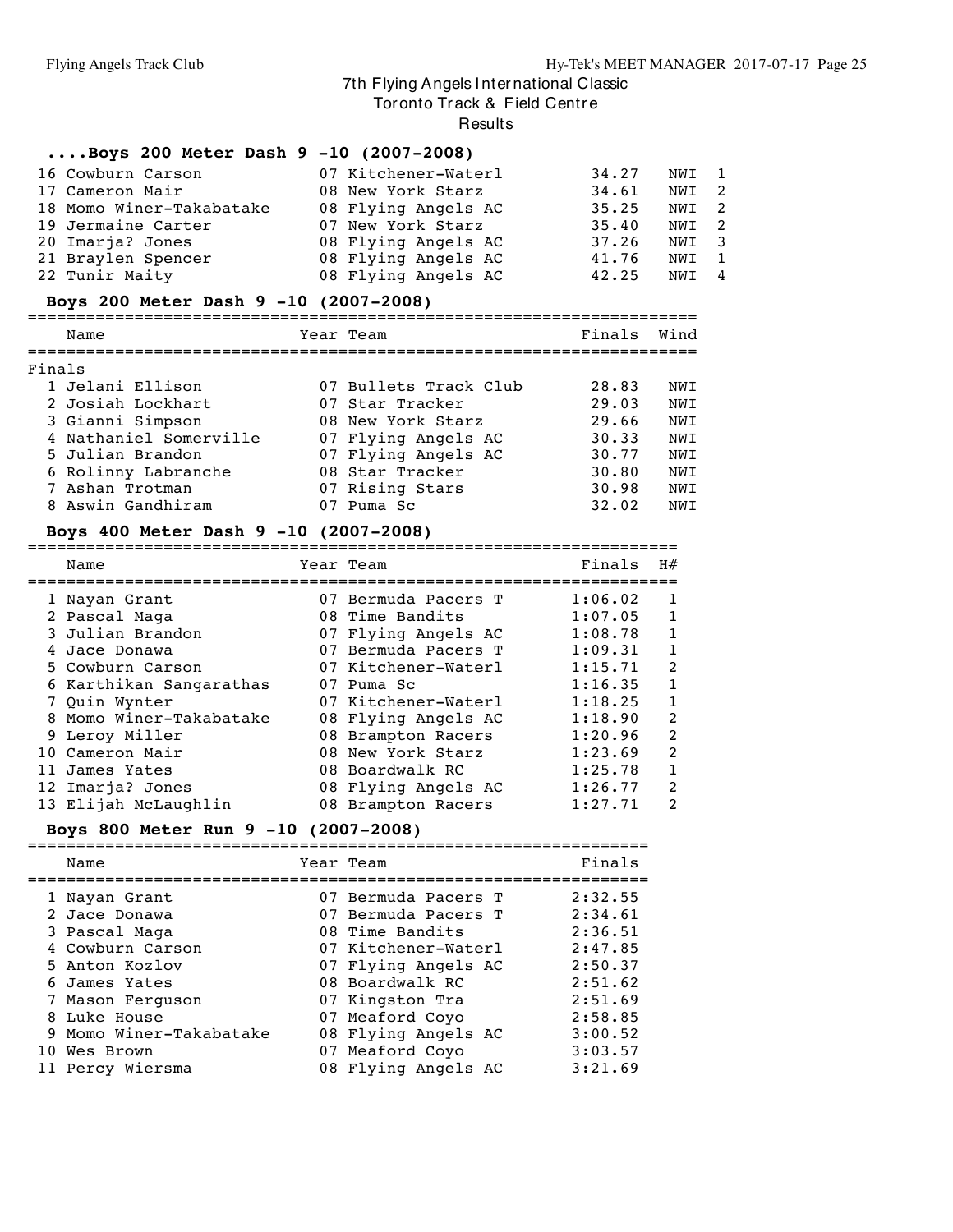Tor onto Track & Field Centre

#### Results

# **....Boys 800 Meter Run 9 -10 (2007-2008)**

08 Flying Angels AC 3:42.30

## **Boys 1200 Meter Run 9 -10 (2007-2008)**

| Name                    | Year Team           | Finals  |
|-------------------------|---------------------|---------|
| 1 James Yates           | 08 Boardwalk RC     | 4:20.68 |
| 2 Nathan Parkes         | 07 Burlington TC    | 4:24.74 |
| 3 Mason Ferguson        | 07 Kingston Tra     | 4:31.87 |
| 4 Momo Winer-Takabatake | 08 Flying Angels AC | 4:38.02 |
| 5 Luke House            | 07 Meaford Coyo     | 4:41.89 |
| 6 Wes Brown             | 07 Meaford Coyo     | 4:51.78 |
| 7 Percy Wiersma         | 08 Flying Angels AC | 5:25.21 |

#### **Boys 60 Meter Hurdles 18" 9 -10 (2007-2008)**

|    | Name                      |    | Year Team           | Finals | Wind $H#$ |                |
|----|---------------------------|----|---------------------|--------|-----------|----------------|
|    | 1 Josiah Lockhart         |    | 07 Star Tracker     | 10.05  | NWI       | 2              |
|    | 2 Rolinny Labranche       |    | 08 Star Tracker     | 10.07  | NWI       | $\mathbf{1}$   |
|    | 3 Pascal Maga             |    | 08 Time Bandits     | 10.25  | NWI       | 1              |
|    | Green Darnell             | 08 | Brampton Racers     | 10.47  | NWI       | 2              |
|    | 5 Gianni Simpson          |    | 08 New York Starz   | 10.55  | NWI       | $\mathbf{1}$   |
|    | Aswin Gandhiram           | 07 | Puma Sc             | 10.69  | NWI       | 3              |
|    | 7 Seyon Satheesh          |    | 08 Speed City T     | 10.76  | NWI       | $\mathbf{1}$   |
| 8  | Sakeeran Ganeshamurthi    | 07 | United Tamil SC     | 10.91  | NWI       | 3              |
|    | Karthikan Sangarathas     | 07 | Puma Sc             | 10.93  | NWI       | 1              |
|    | 10 Josiah Akinwande       |    | 08 Brampton Racers  | 10.95  | NWI       | 3              |
|    | 11 Uthayakumar Danushan   |    | 08 Puma Sc          | 11.09  | NWI       | 3              |
| 12 | Isaiah Akinwande          |    | 08 Brampton Racers  | 11.32  | NWI       | $\mathbf{1}$   |
|    | 13 Evans Barning          | 07 | Puma Sc             | 11.36  | NWI       | 2              |
|    | 14 Aqeel Abdul Mathloob   | 08 | Puma Sc             | 11.77  | NWI       | 3              |
|    | 15 Daniel Birch           |    | 08 Brampton Racers  | 12.14  | NWI       | 3              |
|    | 16 Birenavan Balaramana   |    | 08 United Tamil SC  | 12.25  | NWI       | 2              |
|    | 17 Jasakan Jegatheesvaran |    | 07 Puma Sc          | 12.37  | NWI       | 2              |
|    | 18 Imarja? Jones          |    | 08 Flying Angels AC | 13.53  | NWI       | $\overline{2}$ |

## **Boys 4x100 Meter Relay 9 -10 (2007-2008)**

| Team                                                                                           | Finals             |
|------------------------------------------------------------------------------------------------|--------------------|
| 1 Puma Sc. 'A'<br>2 Brampton Racers Track Club 'A'<br>Boys High Jump 9 -10 (2007-2008)         | 1:04.37<br>1:05.62 |
| Name<br>Year Team                                                                              | Finals             |
| 07 United Tamil SC<br>1 Sakeeran Ganeshamurthi<br>2 Birenayan Balaramana<br>08 United Tamil SC | 1.15m<br>J1.15m    |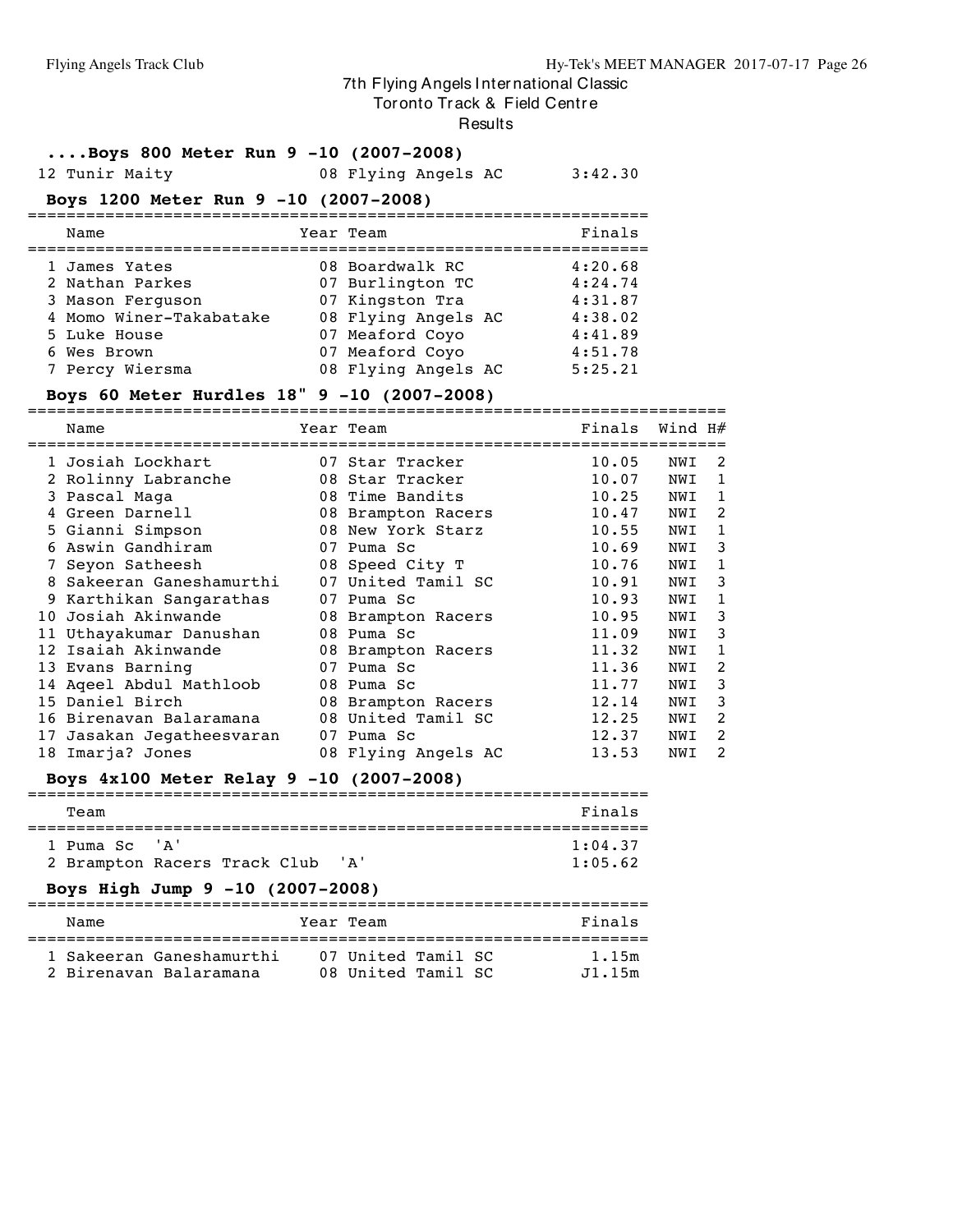Tor onto Track & Field Centre

Results

## **Boys Long Jump 9 -10 (2007-2008)**

|    | Name                                    | Year Team           | Finals            | Wind |
|----|-----------------------------------------|---------------------|-------------------|------|
|    | 1 Jace Donawa                           | 07 Bermuda Pacers T | 4.07m             | NWI  |
|    | 2 Ashan Trotman                         | 07 Rising Stars     | 4.04m             | NWI  |
|    | 3 Josiah Lockhart                       | 07 Star Tracker     | 3.96m             | NWI  |
|    | 4 Gianni Simpson                        | 08 New York Starz   | 3.85m             | NWI  |
|    | 5 Nayan Grant                           | 07 Bermuda Pacers T | J3.85m            | NWI  |
|    | 6 Green Darnell                         | 08 Brampton Racers  | 3.55m             | NWI  |
|    | 7 Elijah McLaughlin                     | 08 Brampton Racers  | 3.46m             | NWI  |
|    | 8 Seyon Satheesh                        | 08 Speed City T     | 3.33m             | NWI  |
| 9  | Birenavan Balaramana                    | 08 United Tamil SC  | 3.31m             | NWI  |
|    | 10 Karthikan Sangarathas                | 07 Puma Sc          | 3.30 <sub>m</sub> | NWI  |
|    | 11 Leroy Miller                         | 08 Brampton Racers  | 3.21m             | NWI  |
|    | 12 Rolinny Labranche                    | 08 Star Tracker     | 3.05 <sub>m</sub> | NWI  |
| 13 | Jasakan Jegatheesvaran                  | 07 Puma Sc          | 3.03 <sub>m</sub> | NWI  |
|    | 14 Uthayakumar Danushan                 | 08 Puma Sc          | 3.02m             | NWI  |
|    | 15 Percy Wiersma                        | 08 Flying Angels AC | 2.98m             | NWI  |
|    | 16 Ethan Haynes                         | 08 Rising Stars     | 2.97m             | NWI  |
|    | 17 Jarushan Jeyamohan                   | 07 Puma Sc          | 2.89m             | NWI  |
|    | 18 Finley Kronwald                      | 07 Brantford TFC    | 2.88m             | NWI  |
| 19 | Momo Winer-Takabatake                   | 08 Flying Angels AC | J2.88m            | NWI  |
|    | 20 Ageel Abdul Mathloob                 | 08 Puma Sc          | 2.45m             | NWI  |
|    | 21 Christopher Waithe                   | 08 Flying Angels AC | 2.41m             | NWI  |
|    | 22 Dilan Sellathurai                    | 08 Puma Sc          | 2.31 <sub>m</sub> | NWI  |
|    | 23 Zavier Knight                        | 08 Rising Stars     | 2.14m             | NWI  |
|    | Boys Shot Put 2.00 kg 9 -10 (2007-2008) |                     |                   |      |
|    | Name                                    | Year Team           | Finals            |      |

| 1 Birenavan Balaramana   | 08 United Tamil SC  | 6.88m |
|--------------------------|---------------------|-------|
| 2 Kahmari Richards       | 06 Flying Angels AC | 6.72m |
| 3 Labishan Thavanesan    | 07 Puma Sc          | 6.33m |
| 4 Sakeeran Ganeshamurthi | 07 United Tamil SC  | 5.53m |
| 5 Momo Winer-Takabatake  | 08 Flying Angels AC | 4.81m |

## **Boys 100 Meter Dash 11-12 (2005-2006)**

|   | Name                  | Year Team           | Prelims            | Wind H# |              |
|---|-----------------------|---------------------|--------------------|---------|--------------|
|   | Preliminaries         |                     |                    |         |              |
|   | 1 Jonathan Fowler     | 05 Star Tracker     | 12.94q             | NWI     | -3           |
|   | 2 Pariss Mitchell     | 05 The Speed Academ | 13.02 <sub>q</sub> | NWI     | 2            |
|   | 3 Mehtab Jathoul      | 05 Brampton Racers  | 13.17q             | NWI     | 2            |
|   | 4 Colin Thomas        | 06 Flying Angels AC | 13.28q             | NWI     | 1            |
|   | 5 Ben Mochalski       | 06 Nurse Athletics  | 13.29q             | NWI     | 2            |
|   | 6 Matthew Tindale     | 05 Burlington TC    | 13.67 <sub>q</sub> | NWI     | 4            |
|   | 7 Aijon Augustine     | 05 Flying Angels AC | 13.69q             | NWI     | 4            |
| 8 | Emmett Smith          | 06 Brantford TFC    | 13.77 <sub>q</sub> | NWI     | 1            |
|   | 9 J'Ziah Cassanova    | 06 Flying Angels AC | 13.94              | NWI     | $\mathbf{1}$ |
|   | 10 Stephen Galloway   | 05 Flying Angels AC | 14.00              | NWI     | 4            |
|   | 11 Ashton Allen       | 05 Flying Angels AC | 14.01              | NWI     | 2            |
|   | 12 Ethan Naccarato    | 06 York Region Runn | 14.15              | NWI     | 2            |
|   | 13 Lamoy Christie-Orr | 05 Brampton Racers  | 14.24              | NWI     | 3            |
|   | 14 Moses Larmond      | 05 Brampton Racers  | 14.43              | NWI     | 4            |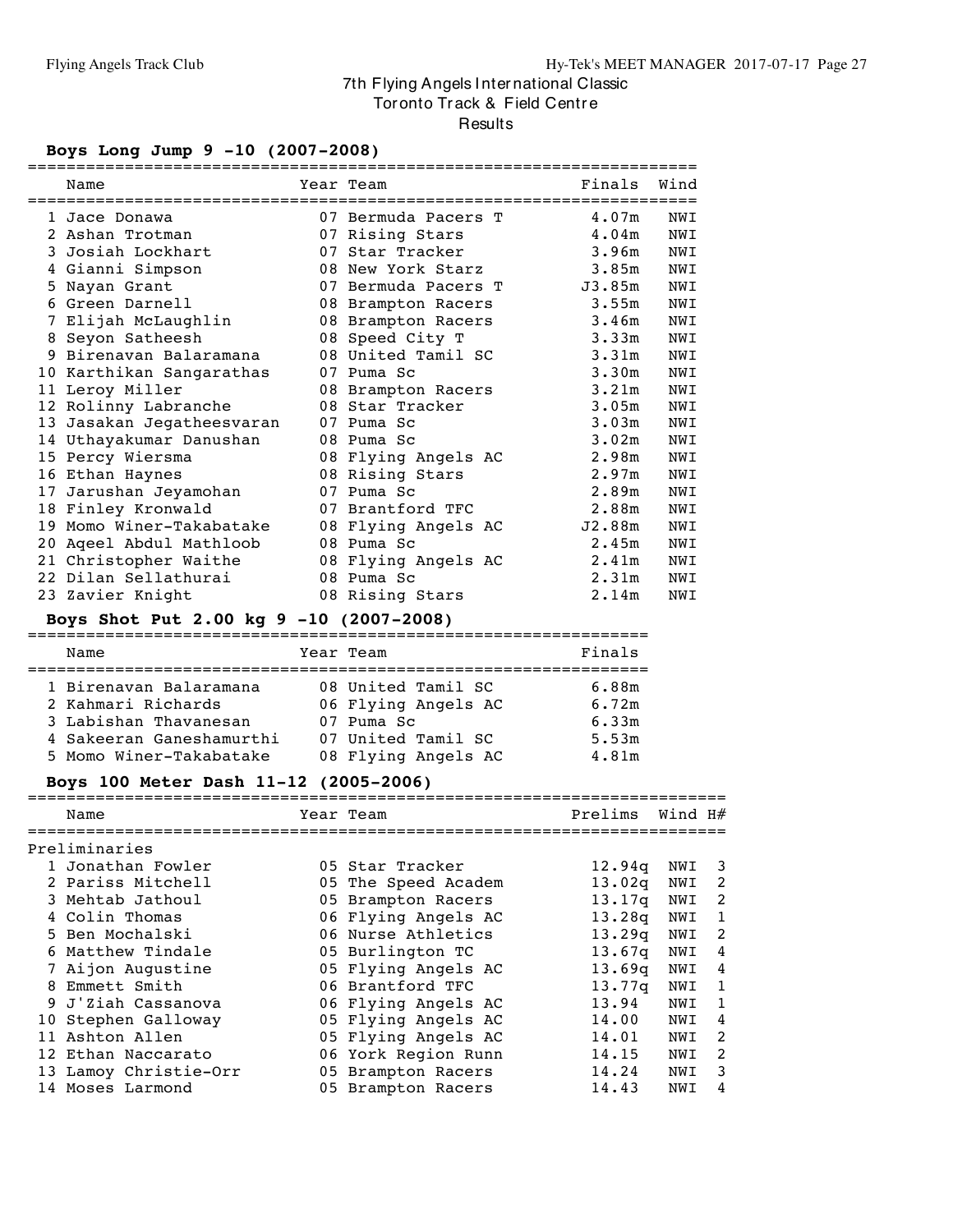Tor onto Track & Field Centre

Results

#### **....Boys 100 Meter Dash 11-12 (2005-2006)**

| 15 J'Auza James                                 | 05 Bermuda Pacers T        | 14.49 | NWI 3 |                            |           |
|-------------------------------------------------|----------------------------|-------|-------|----------------------------|-----------|
| 16 Massimo Giustiniani                          | 06 Burlington TC           | 14.52 | NWI 1 |                            |           |
| 17 Jayden Birch                                 | 06 Brampton Racers         | 14.54 | NWI   | $\mathbf{1}$               |           |
| 18 Mickyle Joseph                               | 06 Star Tracker            | 14.66 | NWI 3 |                            |           |
| 19 David Bedkowski                              | 06 Flying Angels AC        | 14.94 | NWI 3 |                            |           |
| 20 Asher Gaskell                                | 06 Flying Angels AC        | 15.13 | NWI 3 |                            |           |
| 21 Dylan Woulds                                 | 06 Burlington TC           | 15.20 | NWI 3 |                            |           |
| 22 Nelan Thayaparan                             | 06 United Tamil SC         | 15.32 | NWI   | $\overline{\phantom{0}}^2$ |           |
| 23 Nigel Gaskell                                | 05 Flying Angels AC        | 15.43 | NWI   |                            | 4 15.4286 |
| 24 Peter Lin                                    | 05 Flying Angels AC 515.43 |       | NWI   |                            | 1 15.4293 |
| 25 Jeyacabisan Jathunanthan 05 Flying Angels AC |                            | 15.47 | NWI   | 4                          |           |
| 26 Jake Bauman                                  | 06 Kitchener-Waterl        | 15.48 | NWI 2 |                            |           |
| 27 Khari Rolle                                  | 06 Star Tracker            | 15.50 | NWI 2 |                            |           |
| 28 Anan Adam                                    | 06 Flying Angels AC        | 15.52 | NWI   | 4                          |           |
| 29 Judah Walker                                 | 06 Brampton Racers         | 15.70 | NWI   | $\overline{\phantom{a}}$ 3 |           |
| 30 Shatori Eversley 65 Foundation School        |                            | 15.84 | NWI   | $\blacksquare$             |           |
| 31 Nilukshan Kengeswaran                        | 05 Puma Sc                 | 16.04 | NWI   | 4                          |           |
|                                                 |                            |       |       |                            |           |

#### **Boys 100 Meter Dash 11-12 (2005-2006)**

|        | Name              | Year Team           | Finals | Wind       |
|--------|-------------------|---------------------|--------|------------|
| Finals |                   |                     |        |            |
|        | 1 Jonathan Fowler | 05 Star Tracker     | 12.82  | NWT        |
|        | 2 Pariss Mitchell | 05 The Speed Academ | 12.99  | NWI        |
|        | 3 Colin Thomas    | 06 Flying Angels AC | 13.28  | NWI        |
|        | 4 Mehtab Jathoul  | 05 Brampton Racers  | 13.36  | NWI        |
|        | 5 Matthew Tindale | 05 Burlington TC    | 13.77  | <b>NWT</b> |
|        | 6 Aijon Augustine | 05 Flying Angels AC | 13.89  | NWI        |
|        | 7 Ben Mochalski   | 06 Nurse Athletics  | 14.10  | NWI        |
| 8      | Emmett Smith      | 06 Brantford TFC    | 14.16  | NWI        |

#### **Boys 200 Meter Dash 11-12 (2005-2006)**

| Name                    | Year Team           | Prelims | Wind H# |                         |           |
|-------------------------|---------------------|---------|---------|-------------------------|-----------|
| Preliminaries           |                     |         |         |                         |           |
| 1 Pariss Mitchell       | 05 The Speed Academ | 26.36q  | NWI 2   |                         |           |
| 2 Jonathan Fowler       | 05 Star Tracker     | 26.79q  | NWI     | $\overline{\mathbf{3}}$ |           |
| 3 Colin Thomas          | 06 Flying Angels AC | 27.30q  | NWI     | 2                       |           |
| 4 Sean Bucknor Johnson  | 05 Flying Angels AC | 27.58q  | NWI     | -3                      |           |
| 5 J'Ziah Cassanova      | 06 Flying Angels AC | 28.71g  | NWI     | 1                       |           |
| 6 Stephen Galloway      | 05 Flying Angels AC | 29.29q  | NWI     | 2                       |           |
| 7 Jayden Brown          | 06 New York Starz   | 29.60q  | NWI     | 2                       |           |
| 8 Amari N'Daw           | 05 The Speed Academ | 30.06q  | NWI     |                         | 3 30.0520 |
| 9 Ashton Allen          | 05 Flying Angels AC | J30.06  | NWI     |                         | 3 30.0560 |
| 10 David Bedkowski      | 06 Flying Angels AC | 31.17   | NWI     | $\overline{\mathbf{3}}$ |           |
| 11 Anan Adam            | 06 Flying Angels AC | 31.23   | NWI     | $\overline{1}$          |           |
| 12 Mickyle Joseph       | 06 Star Tracker     | 31.43   | NWI     | 3                       |           |
| 13 Febbian Mathanarajah | 06 United Tamil SC  | 31.89   | NWI     | -1                      |           |
| 14 Jake Bauman          | 06 Kitchener-Waterl | 32.37   | NWI     | 1                       |           |
| 15 Khari Rolle          | 06 Star Tracker     | 33.29   | NWI     | 2                       |           |
| 16 Kahmari Richards     | 06 Flying Angels AC | 35.61   | NWI     | 2                       |           |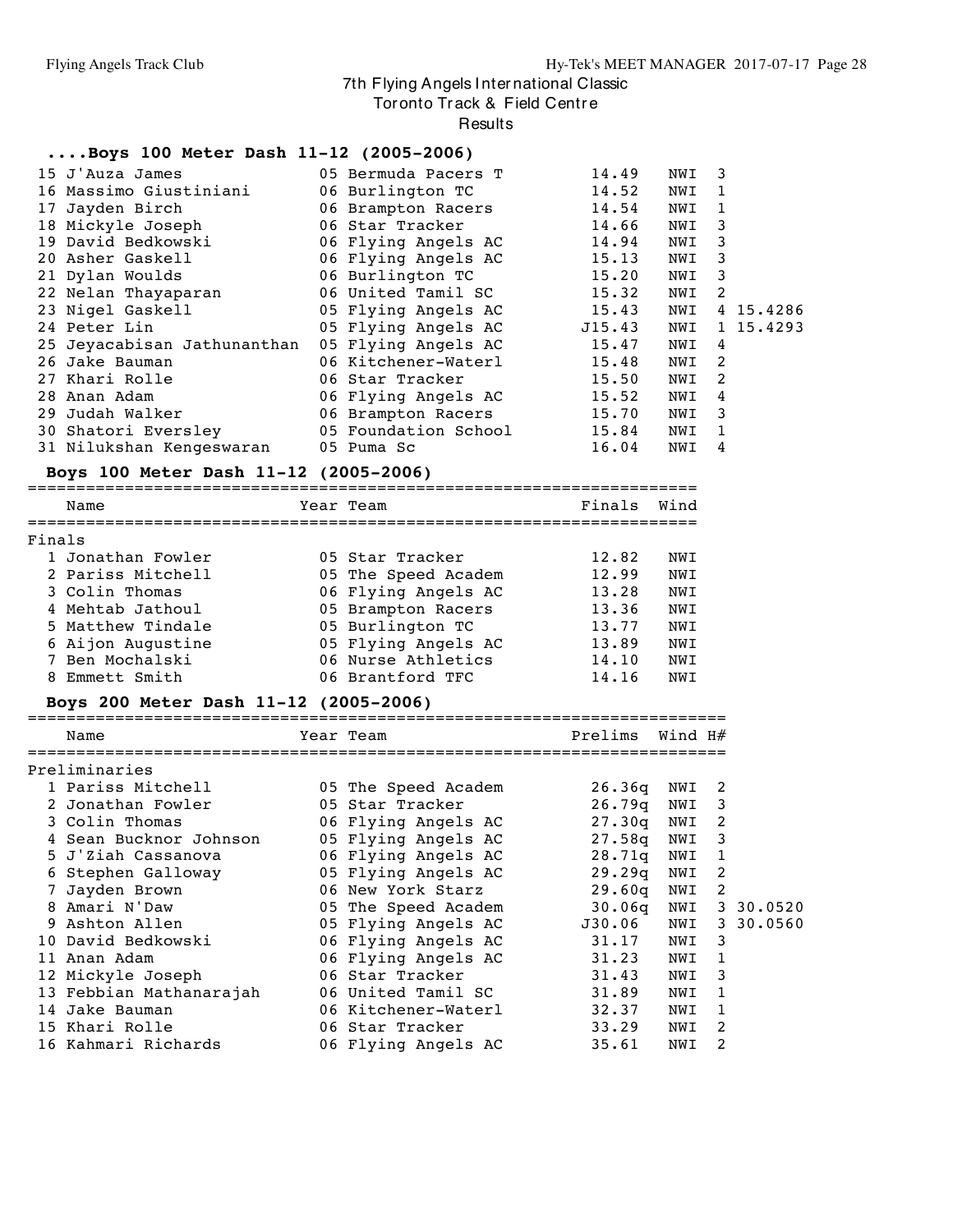Tor onto Track & Field Centre

#### **Results**

#### **Boys 200 Meter Dash 11-12 (2005-2006)**

|        | Name                   | Year Team           | Finals | Wind   |
|--------|------------------------|---------------------|--------|--------|
| Finals |                        |                     |        |        |
|        | 1 Pariss Mitchell      | 05 The Speed Academ | 26.22  | $+0.0$ |
|        | 2 Jonathan Fowler      | 05 Star Tracker     | 27.16  | $+0.0$ |
|        | 3 Colin Thomas         | 06 Flying Angels AC | 27.25  | $+0.0$ |
|        | 4 Sean Bucknor Johnson | 05 Flying Angels AC | 27.86  | $+0.0$ |
|        | 5 J'Ziah Cassanova     | 06 Flying Angels AC | 28.81  | $+0.0$ |
|        | 6 Jayden Brown         | 06 New York Starz   | 29.78  | $+0.0$ |
|        | 7 Stephen Galloway     | 05 Flying Angels AC | 29.81  | $+0.0$ |
|        | 8 Amari N'Daw          | 05 The Speed Academ | 30.20  | $+0.0$ |
|        |                        |                     |        |        |

#### **Boys 400 Meter Dash 11-12 (2005-2006)**

=================================================================== Name Year Team Finals H# =================================================================== 1 Matthew Tindale  $1.03.35$  3 Orion Wilson 05 I Be Fast Tc 1:03.73 1 Jayden Brown 06 New York Starz 1:05.19 2 Marcus Simpson, Jr. 05 New York Starz 1:05.53 1 Ethan Naccarato 06 York Region Runn 1:06.28 1 Moses Larmond 05 Brampton Racers 1:06.30 1 Lamoy Christie-Orr 05 Brampton Racers 1:07.72 1 Amari N'Daw 05 The Speed Academ 1:08.23 2 D'Angelo Collie 06 Star Tracker 1:08.54 3 Emmett Smith 06 Brantford TFC 1:09.47 2 Damon Johnston 06 Burlington TC 1:09.92 2 Jaelyn Grant 06 West End Ath 1:10.45 1 Nigel Gaskell 05 Flying Angels AC 1:10.73 3 Noah Stecklov 06 U of Toronto TC 1:10.81 1 David Jiang 06 Flying Angels AC 1:11.17 3 Jenagan Ramez Kumar 05 United Tamil SC 1:12.04 3 Massimo Giustiniani 06 Burlington TC 1:12.16 2 Dylan Woulds 06 Burlington TC 1:12.55 2 Asher Gaskell 06 Flying Angels AC 1:15.83 2 Kahmari Richards 06 Flying Angels AC 1:26.39 3

#### **Boys 800 Meter Run 11-12 (2005-2006)**

| Name                  | Year Team           | Finals  |
|-----------------------|---------------------|---------|
| 1 Brandon Scott       | 05 York Region Runn | 2:29.27 |
| 2 Orion Wilson        | 05 I Be Fast Tc     | 2:30.40 |
| 3 Charlie Pilz        | 05 Boardwalk RC     | 2:30.48 |
| 4 Tolu Adebajo        | 06 Flying Angels AC | 2:37.45 |
| 5 Jaelyn Grant        | 06 West End Ath     | 2:46.31 |
| 6 D'Angelo Collie     | 06 Star Tracker     | 2:49.28 |
| 7 Peter Lin           | 05 Flying Angels AC | 2:56.29 |
| 8 Marcus Simpson, Jr. | 05 New York Starz   | 2:59.14 |

#### **Boys 1500 Meter Run 11-12 (2005-2006)**

| Name            | Year Team          | Finals  |
|-----------------|--------------------|---------|
| 1 Ben Kulchyski | 05 U of Toronto TC | 5:12.23 |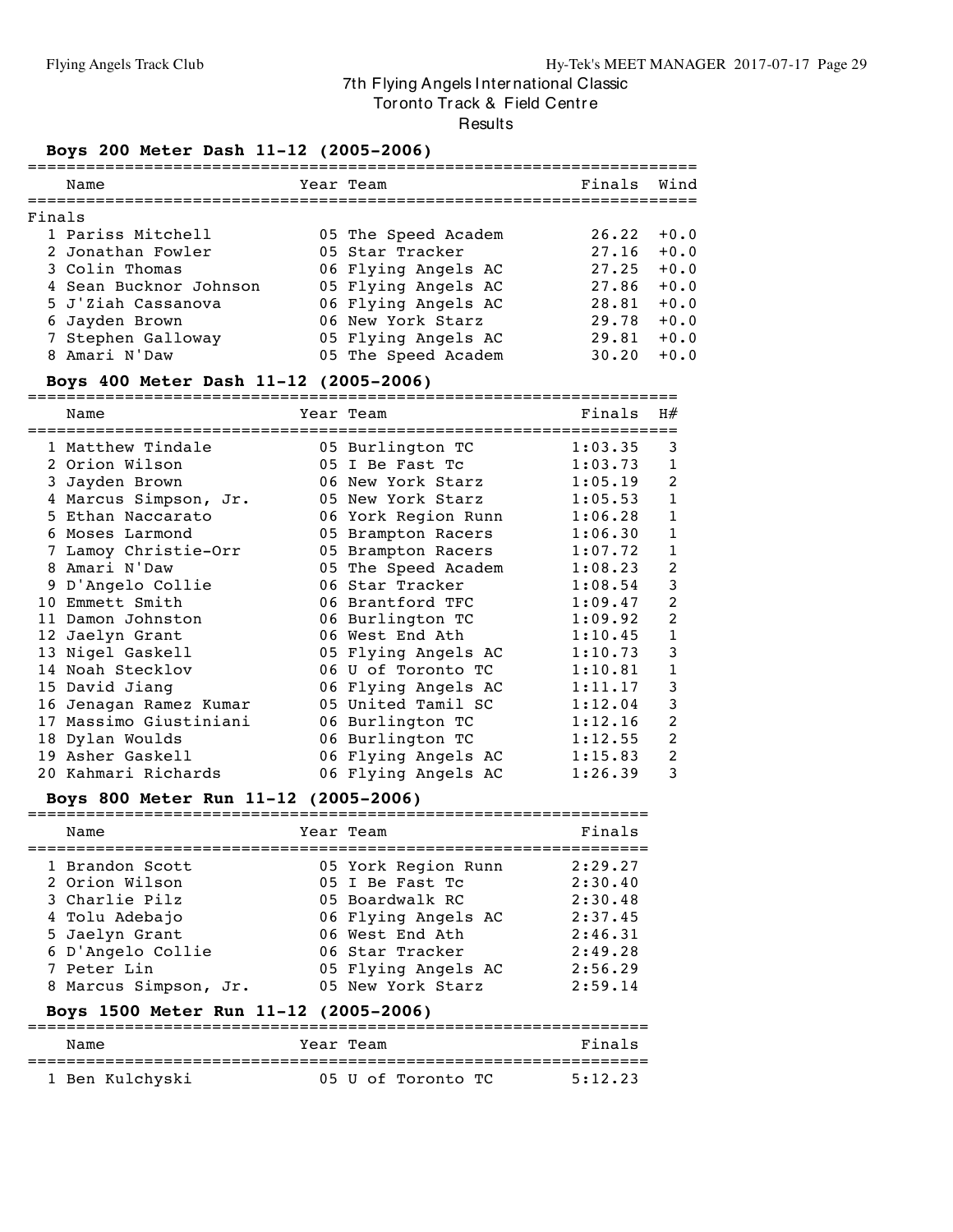Tor onto Track & Field Centre

Results

#### **....Boys 1500 Meter Run 11-12 (2005-2006)**

| 2 Owen Parkes  | 05 Burlington TC    | 5:17.11 |
|----------------|---------------------|---------|
| 3 Tolu Adebajo | 06 Flying Angels AC | 5:21.76 |
| 4 Oliver Dragt | 05 Brampton Racers  | 5:24.44 |
| 5 Jaelyn Grant | 06 West End Ath     | 5:31.91 |
| 6 Anan Adam    | 06 Flying Angels AC | 5:32.73 |
| 7 Kai Ireson   | 06 Flying Angels AC | 5:55.95 |

#### **Boys 60 Meter Hurdles 24" 11-12 (2005-2006)**

======================================================================== Name Year Team Finals Wind H# ======================================================================== Jonathan Fowler 05 Star Tracker 9.84 NWI 1 Banujan Kulainthiran 06 United Tamil SC 10.24 NWI 1 Marcus Simpson, Jr. 05 New York Starz 10.53 NWI 1 Ashvin Balaramana 06 United Tamil SC 10.64 NWI 2 Liam Miller 06 North Halton Sta 10.89 NWI 2 Mickyle Joseph 06 Star Tracker 11.03 NWI 2 D'Angelo Collie 06 Star Tracker 11.18 NWI 2 Jenagan Ramez Kumar 05 United Tamil SC 11.45 NWI 1 Anan Adam 06 Flying Angels AC 12.40 NWI 1

#### **Boys 200 Meter Hurdles 24" 11-12 (2005-2006)**

| Name                                                                   |  | Year Team                                                      |  |  | Finals                  | Wind              |  |  |  |  |
|------------------------------------------------------------------------|--|----------------------------------------------------------------|--|--|-------------------------|-------------------|--|--|--|--|
| 1 Ashvin Balaramana<br>2 Jenagan Ramez Kumar<br>3 Banujan Kulainthiran |  | 06 United Tamil SC<br>05 United Tamil SC<br>06 United Tamil SC |  |  | 32.56<br>33.63<br>33.70 | NWT<br>NWT<br>NWT |  |  |  |  |

#### **Boys 4x100 Meter Relay 11-12 (2005-2006)**

| Team                                  | Finals |
|---------------------------------------|--------|
|                                       |        |
| 1 Flying Angels AC 'A'                | 55.78  |
| 2 Brampton Racers Track Club<br>' A ' | 57.39  |

#### **Boys 4x400 Meter Relay 11-12 (2005-2006)**

| Team                   |  | Finals  |  |  |  |  |
|------------------------|--|---------|--|--|--|--|
|                        |  |         |  |  |  |  |
| 1 Flying Angels AC 'A' |  | 5:10.09 |  |  |  |  |

#### **Boys High Jump 11-12 (2005-2006)**

| Name                             |  | Year Team                                  | Finals         |  |  |  |  |
|----------------------------------|--|--------------------------------------------|----------------|--|--|--|--|
| 1 J'Auza James<br>2 Liam Miller  |  | 05 Bermuda Pacers T<br>06 North Halton Sta | 1.35m<br>1.22m |  |  |  |  |
| Boys Long Jump 11-12 (2005-2006) |  |                                            |                |  |  |  |  |

#### ===================================================================== Name Tear Team Name Finals Wind ===================================================================== 1 Pariss Mitchell 05 The Speed Academ 4.70m NWI 2 Ashvin Balaramana 06 United Tamil SC 4.52m NWI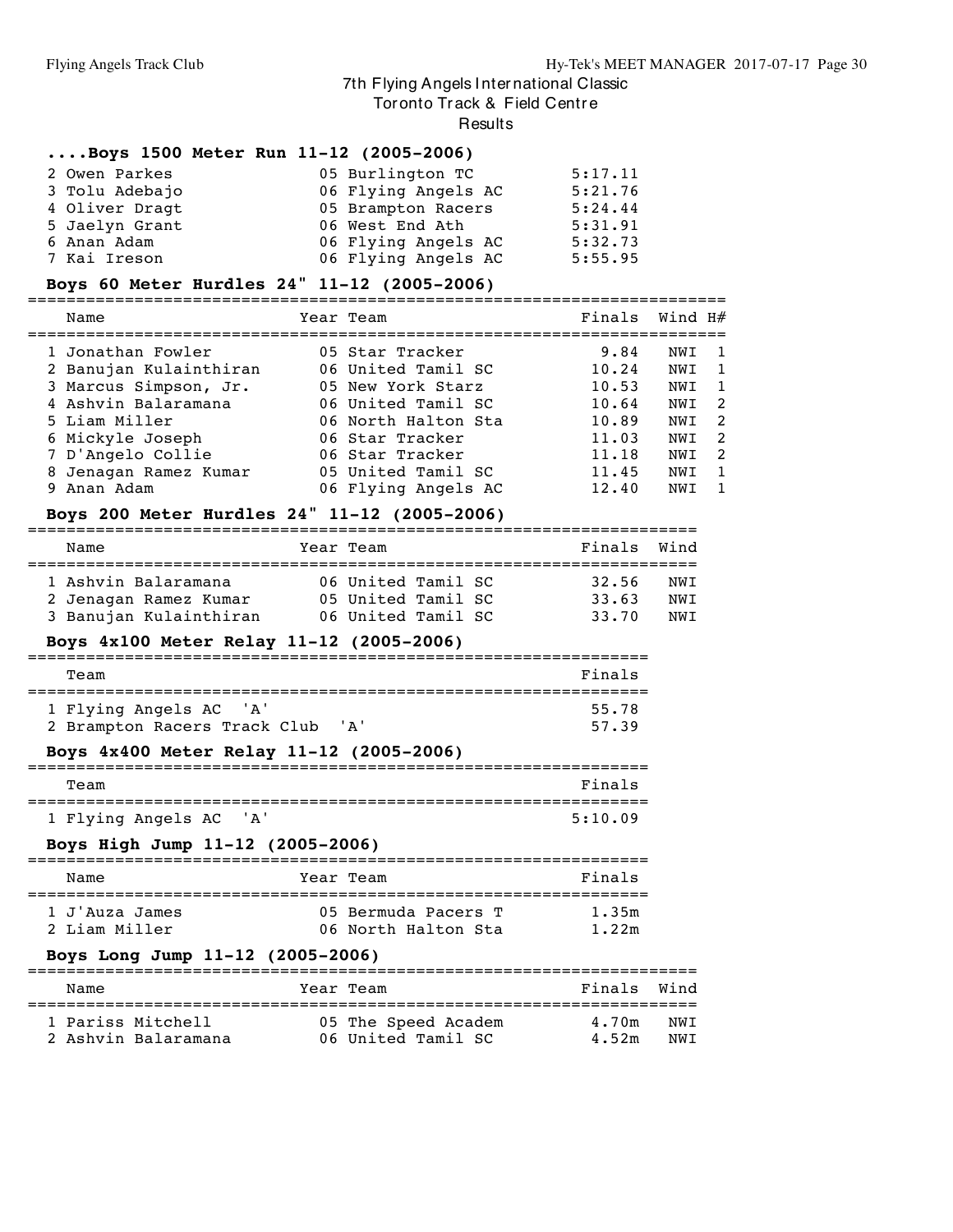Tor onto Track & Field Centre

#### **Results**

#### **....Boys Long Jump 11-12 (2005-2006)** Matthew Tindale 05 Burlington TC 4.42m NWI Amari N'Daw 05 The Speed Academ 4.41m NWI Jayden Birch 06 Brampton Racers 4.14m NWI Banujan Kulainthiran 06 United Tamil SC 4.07m NWI Ashton Allen 05 Flying Angels AC 4.02m NWI Oliver Dragt 05 Brampton Racers 3.94m NWI Lamoy Christie-Orr 05 Brampton Racers 3.87m NWI J'Auza James 05 Bermuda Pacers T 3.86m NWI Massimo Giustiniani 06 Burlington TC 3.83m NWI Moses Larmond 05 Brampton Racers J3.83m NWI Ben Mochalski 06 Nurse Athletics 3.67m NWI Dylan Woulds 06 Burlington TC 3.64m NWI D'Angelo Collie 06 Star Tracker J3.64m NWI Febbian Mathanarajah 06 United Tamil SC 3.62m NWI Tolu Adebajo 06 Flying Angels AC 3.56m NWI Nigel Gaskell 05 Flying Angels AC 3.48m NWI Peter Lin 05 Flying Angels AC 3.15m NWI Adam Taylor 06 Brantford TFC 3.01m NWI Janushan Jeyamohan 05 Puma Sc 2.89m NWI -- Aijon Augustine 05 Flying Angels AC FOUL -- Jayden Brown 06 New York Starz FOUL

#### **Boys Triple Jump 11-12 (2005-2006)**

|  | Boys Triple Jump 11-12 (2005-2006) |           |                     |        |      |
|--|------------------------------------|-----------|---------------------|--------|------|
|  | Name                               | Year Team |                     | Finals | Wind |
|  | 1 Sean Bucknor Johnson             |           | 05 Flying Angels AC | 10.27m | NWI  |
|  | 2 Ashvin Balaramana                |           | 06 United Tamil SC  | 9.07m  | NWI  |
|  | 3 Banujan Kulainthiran             |           | 06 United Tamil SC  | 8.87m  | NWI  |
|  | 4 David Bedkowski                  |           | 06 Flying Angels AC | 8.29m  | NWI  |
|  | 5 Ashton Allen                     |           | 05 Flying Angels AC | 7.73m  | NWI  |
|  | -- Jenagan Ramez Kumar             |           | 05 United Tamil SC  | FOUL   |      |
|  |                                    |           |                     |        |      |

#### **Boys Shot Put 2.73 kg 11-12 (2005-2006)**

| Name                    |  | Year Team          | Finals |  |  |  |  |  |  |  |
|-------------------------|--|--------------------|--------|--|--|--|--|--|--|--|
|                         |  |                    |        |  |  |  |  |  |  |  |
| 1 Nelan Thayaparan      |  | 06 United Tamil SC | 9.06m  |  |  |  |  |  |  |  |
| 2 Inoos Abdul Mathloob  |  | 05 Puma Sc         | 8.48m  |  |  |  |  |  |  |  |
| 3 Nilukshan Kengeswaran |  | 05 Puma Sc         | 6.68m  |  |  |  |  |  |  |  |
| 4 Nihal Kongara         |  | 06 Puma Sc         | 5.20m  |  |  |  |  |  |  |  |
| 5 Krish Shah            |  | $05$ Puma Sc       | 5.10m  |  |  |  |  |  |  |  |

#### **Boys 100 Meter Dash 13 -14 (2003-2004)**

| Name                | Year Team             | Prelims Wind H#          |  |
|---------------------|-----------------------|--------------------------|--|
| Preliminaries       |                       |                          |  |
| 1 Matthew Tomlinson | 03 Flying Angels AC   | $11.92q - 1.6$ 2         |  |
| 2 Andre Nembhard    | 03 Brantford TFC      | $12.03q - 1.6$ 2         |  |
| 3 Ethan Bennett     | 03 The Speed Academ   | $12.09q - 0.1$ 1         |  |
| 4 Brade Keon        | 03 Brampton Racers    | $12.11q - 1.6$ 2         |  |
| 5 Tyler Chung       | 03 Flying Angels AC   | $12.16q - 0.1$ 1         |  |
| 6 Oscar Akiwumi     | 03 Invictus Spo       | $12.22q - 0.1$ 1         |  |
| 7 Desmond Fraser    | 04 Bullets Track Club | $12.31q - 0.4$ 3 12.3001 |  |
|                     |                       |                          |  |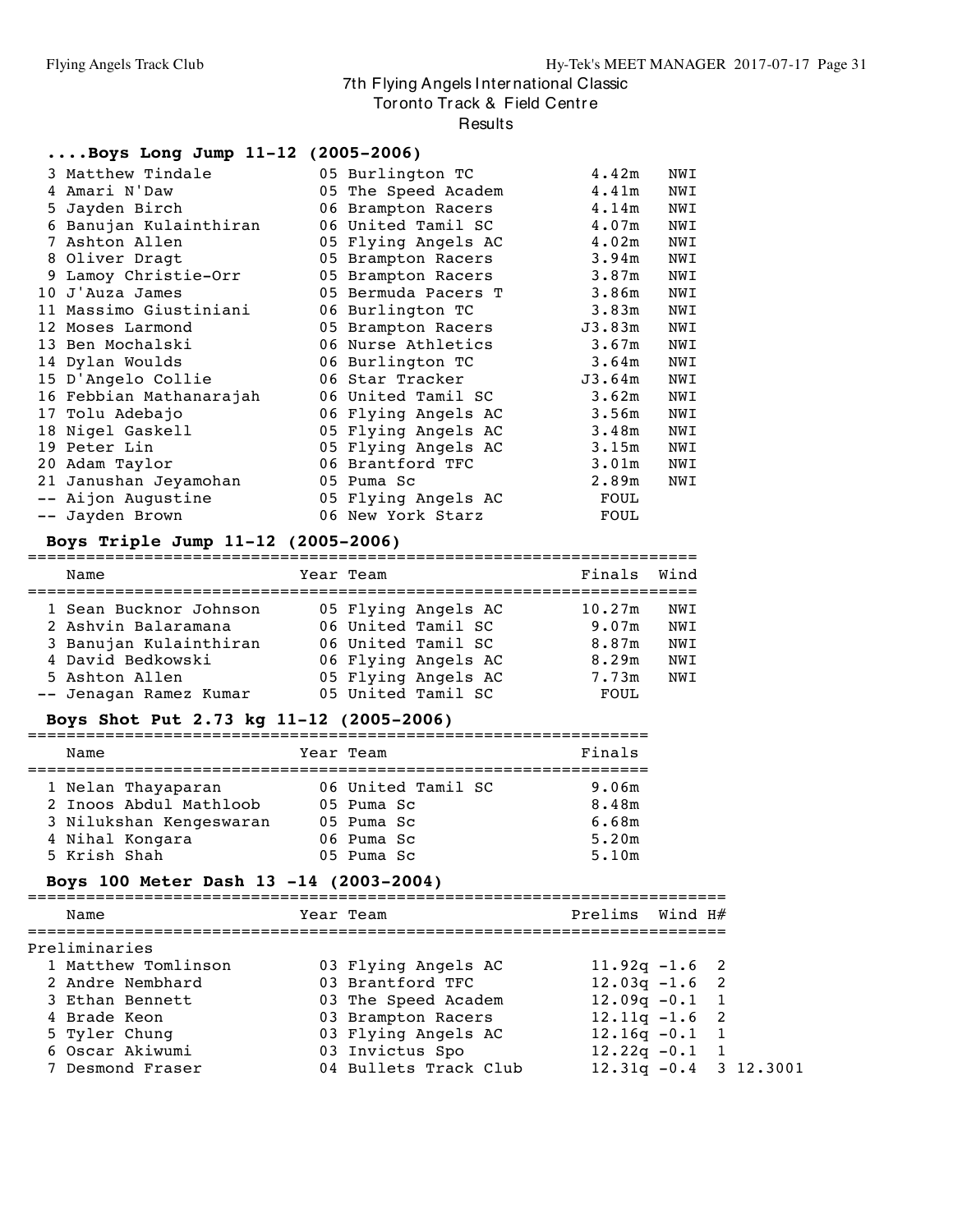Tor onto Track & Field Centre

Results

#### **....Boys 100 Meter Dash 13 -14 (2003-2004)**

| 8 Nickolas Trieu                                     | 03 Flying Angels AC 512.31q -1.6 2 12.3015 |                 |  |  |
|------------------------------------------------------|--------------------------------------------|-----------------|--|--|
| 9 Brandon Downes                                     | 04 Rising Stars 12.44 -0.4 3               |                 |  |  |
| 10 Keshawn Igbinosun             03 Flying Angels AC |                                            | $12.46 - 0.1 1$ |  |  |
| 11 Davon Johnson                                     | 04 Rising Stars 12.48 -0.1 1               |                 |  |  |
| 12 Sasha Fehr                                        | 03 Flying Angels AC 12.55 -0.1 1           |                 |  |  |
| 13 Jacob Quinones                                    | 03 Flying Angels AC 12.57 -1.6 2           |                 |  |  |
| 14 Larry Nosakhare                                   | 04 Flying Angels AC 12.89 -0.1 1           |                 |  |  |
| 15 Jonathan Johnson                                  | 04 Rising Stars 12.97 -0.1 1               |                 |  |  |
| 16 Aris Macduff                                      | 04 The Speed Academ 13.20 -0.4 3           |                 |  |  |
| 17 Jordan Forrester                                  | 04 Flying Angels AC 13.24 -1.6 2           |                 |  |  |
| 18 Wayne Jones                                       | 03 Foundation School $13.25$ $-0.4$ 3      |                 |  |  |
| 19 Ronald Labranche                                  |                                            |                 |  |  |
| 20 Nathaniel Williams 04 Invictus Spo 13.45 -1.6 2   |                                            |                 |  |  |
| 21 Jadyn Forde 63 Foundation School 14.20 -0.4 3     |                                            |                 |  |  |
| 22 Andrew Scott 64 Invictus Ath 14.68 -0.4 3         |                                            |                 |  |  |
|                                                      |                                            |                 |  |  |

#### **Boys 100 Meter Dash 13 -14 (2003-2004)**

=====================================================================

|        | Name                | Year Team             | Finals | Wind |
|--------|---------------------|-----------------------|--------|------|
| Finals |                     |                       |        |      |
|        | 1 Ethan Bennett     | 03 The Speed Academ   | 11.95  | 1.5  |
|        | 2 Andre Nembhard    | 03 Brantford TFC      | 11.99  | 1.5  |
|        | 3 Matthew Tomlinson | 03 Flying Angels AC   | 12.09  | 1.5  |
|        | 4 Tyler Chung       | 03 Flying Angels AC   | 12.10  | 1.5  |
|        | 5 Desmond Fraser    | 04 Bullets Track Club | 12.14  | 1.5  |
|        | 6 Nickolas Trieu    | 03 Flying Angels AC   | 12.17  | 1.5  |
|        | 7 Oscar Akiwumi     | 03 Invictus Spo       | 12.28  | 1.5  |
|        | 8 Brade Keon        | 03 Brampton Racers    | 12.39  | 1.5  |
|        |                     |                       |        |      |

#### **Boys 200 Meter Dash 13 -14 (2003-2004)**

======================================================================== Name Year Team Prelims Wind H# ======================================================================== Preliminaries Jeffrey Xuzhang 03 Flying Angels AC 24.49q 0.8 1 Ethan Bennett 03 The Speed Academ 24.71q +0.0 2 Oscar Akiwumi 03 Invictus Spo 24.74q 0.8 1 Diago Anthony 03 The Speed Academ 24.83q 0.8 1 Tyler Chung 03 Flying Angels AC 24.91q +0.0 4 Christopher Morales 04 York University TFC 24.94q 0.3 3 Marquez Cadogan 03 Rising Stars 25.03q 0.3 3 Sasha Fehr 03 Flying Angels AC 25.07q +0.0 2 Desmond Fraser 04 Bullets Track Club 25.11 0.3 3 Jadon Pearce 04 Rising Stars 25.13 +0.0 2 Nickolas Trieu 03 Flying Angels AC 25.28 0.8 1 Paolo Salerno 03 York University TFC 25.40 +0.0 4 Matthew Tomlinson 03 Flying Angels AC 25.41 +0.0 4 Keshawn Igbinosun 03 Flying Angels AC 25.53 +0.0 4 Kobe Hutson 04 Foundation School 25.59 0.8 1 Almond Small 03 Flying Angels AC 25.73 0.3 3 Davon Johnson 04 Rising Stars 25.75 0.3 3 Brandon Downes 04 Rising Stars 25.94 +0.0 4 Jonathan Johnson 04 Rising Stars 26.78 0.8 1 Jordan Forrester 04 Flying Angels AC 27.77 +0.0 2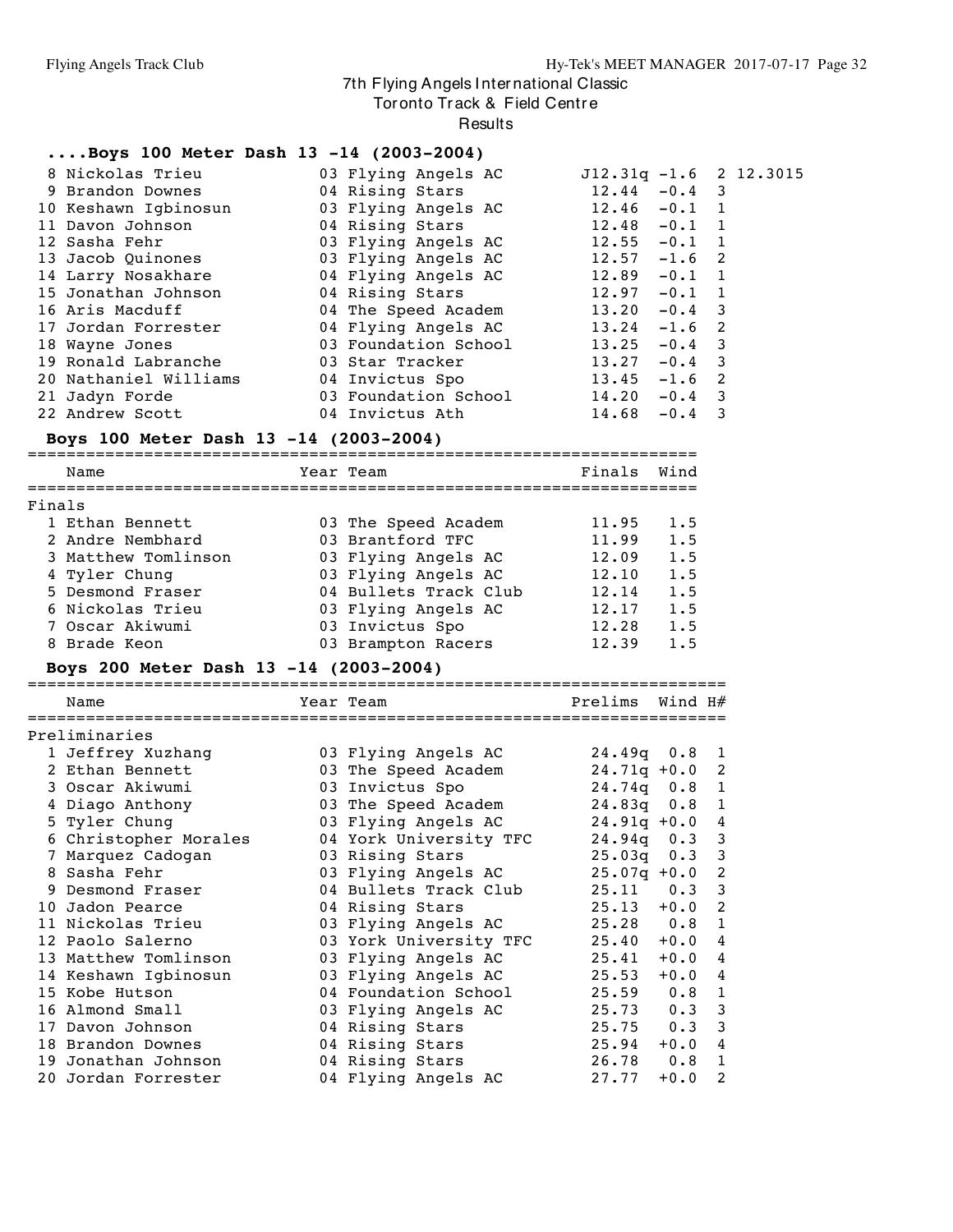Tor onto Track & Field Centre

#### Results

| Boys 200 Meter Dash 13 -14 (2003-2004)         |  |                 |                |  |  |  |  |  |
|------------------------------------------------|--|-----------------|----------------|--|--|--|--|--|
| 21 Nathaniel Williams                          |  | 04 Invictus Spo | $27.99$ 0.3 3  |  |  |  |  |  |
| 22 Andrew Scott                                |  | 04 Invictus Ath | $30.90 + 0.04$ |  |  |  |  |  |
| 23 Christopher de Honestra 03 Basic Speed Trac |  |                 | $31.20 + 0.02$ |  |  |  |  |  |

#### **Boys 200 Meter Dash 13 -14 (2003-2004)**

|        | Name                  | Year Team              | Finals | Wind   |
|--------|-----------------------|------------------------|--------|--------|
| Finals |                       |                        |        |        |
|        | 1 Jeffrey Xuzhang     | 03 Flying Angels AC    | 24.45  | $+0.0$ |
|        | 2 Ethan Bennett       | 03 The Speed Academ    | 24.74  | $+0.0$ |
|        | 3 Diago Anthony       | 03 The Speed Academ    | 24.80  | $+0.0$ |
|        | 3 Oscar Akiwumi       | 03 Invictus Spo        | 24.80  | $+0.0$ |
|        | 5 Tyler Chung         | 03 Flying Angels AC    | 24.92  | $+0.0$ |
|        | 6 Marquez Cadogan     | 03 Rising Stars        | 25.16  | $+0.0$ |
|        | 7 Sasha Fehr          | 03 Flying Angels AC    | 25.21  | $+0.0$ |
|        | 8 Christopher Morales | 04 York University TFC | 25.45  | $+0.0$ |

#### **Boys 400 Meter Dash 13 -14 (2003-2004)**

===================================================================

|    | Name                       | Year Team              | Finals  | H#             |
|----|----------------------------|------------------------|---------|----------------|
|    | 1 Diago Anthony            | 03 The Speed Academ    | 55.60   | 1              |
|    | 2 Sasha Fehr               | 03 Flying Angels AC    | 56.10   | 1              |
|    | 3 Marquez Cadogan          | 03 Rising Stars        | 56.22   | 3              |
|    | 4 Micaiah Ellis            | 04 Central Toronto     | 57.20   | 1              |
|    | 5 Zane Boucher             | 04 Flying Angels AC    | 57.59   | 2              |
|    | 6 Kobe Hutson              | 04 Foundation School   | 57.71   | $\overline{2}$ |
|    | 7 Demarco Gordon           | 03 Flying Angels AC    | 58.07   | 3              |
|    | 8 Paolo Salerno            | 03 York University TFC | 58.20   | 1              |
|    | 9 Christopher Morales      | 04 York University TFC | 58.30   | $\mathbf 1$    |
| 10 | Teon Hunte                 | 03 Foundation School   | 59.13   | 3              |
|    | 11 Jordan Forrester        | 04 Flying Angels AC    | 59.83   | 2              |
|    | 12 Alex Nicolescu          | 04 Kitchener-Waterl    | 1:01.80 | $\mathbf 1$    |
|    | 13 Karl Mondonedo          | 03 Centro Scuola TFC   | 1:01.88 | 2              |
|    | 14 Jadon Pearce            | 04 Rising Stars        | 1:02.61 | 3              |
|    | 15 Gabriel St Cyr          | 03 Unattached          | 1:02.75 | 2              |
|    | 16 Kevin Fitzgerald        | 04 Kingston Tra        | 1:04.29 | 2              |
|    | 17 Larry Nosakhare         | 04 Flying Angels AC    | 1:09.73 | 3              |
|    | 18 Christopher de Honestra | 03 Basic Speed Trac    | 1:22.14 | 2              |
|    | -- Savion Hoyte            | 03 Rising Stars        | DNF     | 3              |

#### **Boys 800 Meter Run 13 -14 (2003-2004)**

| Name                   | Year Team           | Finals  |
|------------------------|---------------------|---------|
| 1 Justin Jelaca        | 03 310 Running      | 2:10.08 |
| 2 Micaiah Ellis        | 04 Central Toronto  | 2:11.42 |
| 3 Liam Bauer           | 03 310 Running      | 2:14.16 |
| 4 Ajandan Arulananthan | 03 Sir Alexande     | 2:15.06 |
| 5 Jordan Forrester     | 04 Flying Angels AC | 2:16.01 |
| 6 Zane Boucher         | 04 Flying Angels AC | 2:27.42 |
| 7 Kevin Fitzgerald     | 04 Kingston Tra     | 2:27.71 |
| 8 Jimmy Singh          | 03 Flying Angels AC | 2:30.83 |
| 9 Trifon Trifonidis    | 03 Blue Devils AC   | 2:34.36 |
|                        |                     |         |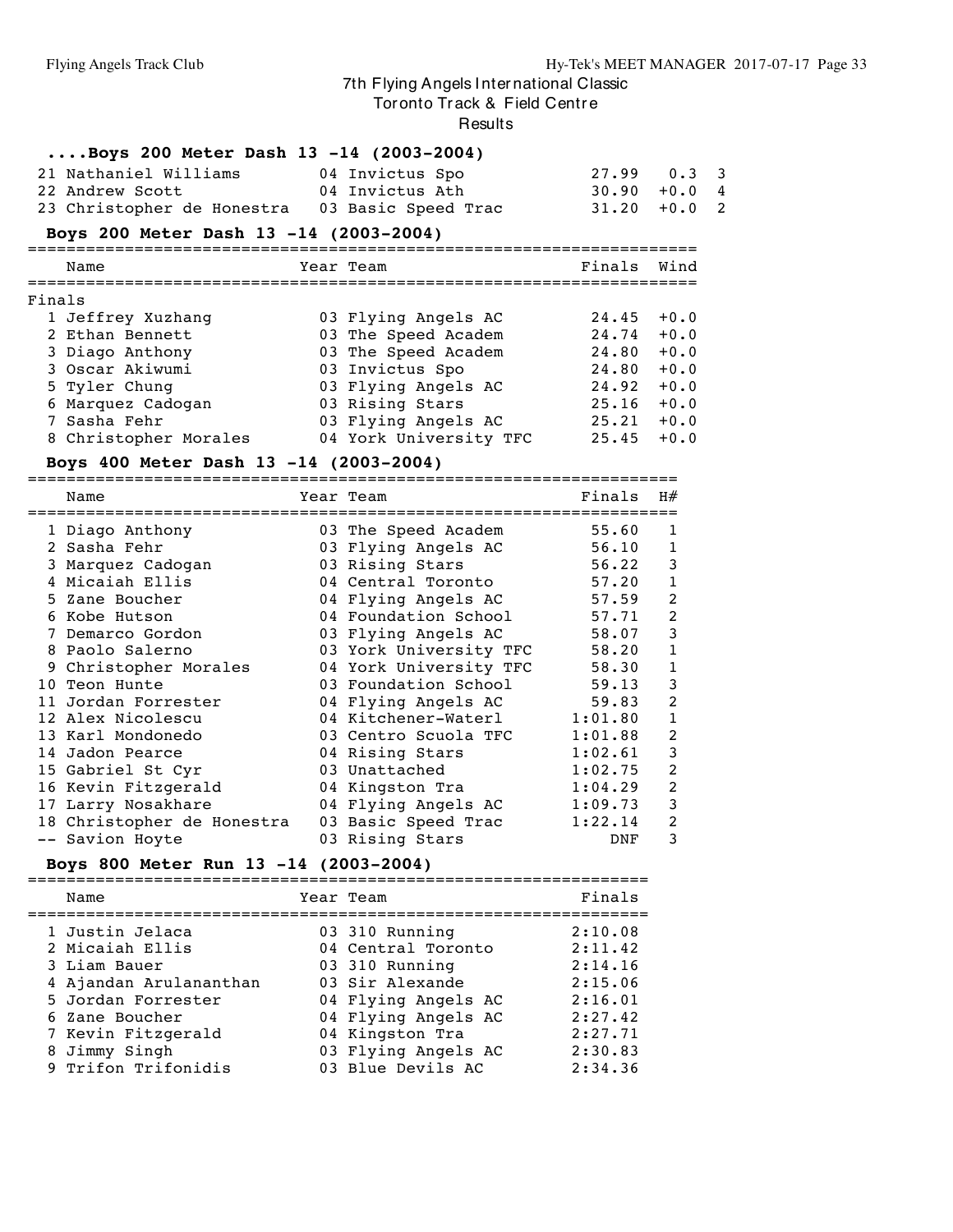#### Tor onto Track & Field Centre

**Results** 

|  |  |  |  |  |  | Boys 800 Meter Run 13 -14 (2003-2004) |
|--|--|--|--|--|--|---------------------------------------|
|--|--|--|--|--|--|---------------------------------------|

|  | 10 Tszo Kirill Lin | 03 Flying Angels AC  | 2:42.83 |     |
|--|--------------------|----------------------|---------|-----|
|  | -- Teon Hunte      | 03 Foundation School |         | DNF |

#### **Boys 1500 Meter Run 13 -14 (2003-2004)**

| Name               | Year Team           | Finals  |
|--------------------|---------------------|---------|
|                    |                     |         |
| 1 Liam Bauer       | 03 310 Running      | 4:30.46 |
| 2 Ethan Pentland   | 03 Meaford Coyo     | 4:31.77 |
| 3 Justin Jelaca    | 03 310 Running      | 4:36.07 |
| 4 Jack Chios       | 03 Niagara Regional | 4:44.87 |
| 5 Christian Barida | 04 U of Toronto TC  | 4:49.52 |
| 6 Kevin Fitzgerald | 04 Kingston Tra     | 5:00.01 |
| 7 Jimmy Singh      | 03 Flying Angels AC | 5:01.55 |
| 8 Tszo Kirill Lin  | 03 Flying Angels AC | 5:12.22 |

#### **Boys 80 Meter Hurdles 27" 13 -14 (2003-2004)**

| Name                                                                 | Year Team                                                                       | Finals Wind                      |                          |
|----------------------------------------------------------------------|---------------------------------------------------------------------------------|----------------------------------|--------------------------|
| 1 Jadon Pearce<br>2 Almond Small<br>3 Brandon Downes<br>4 Brade Keon | 04 Rising Stars<br>03 Flying Angels AC<br>04 Rising Stars<br>03 Brampton Racers | 11.85<br>11.95<br>12.07<br>16.03 | 0.3<br>0.3<br>0.3<br>0.3 |

#### **Boys 200 Meter Hurdles 27" 13 -14 (2003-2004)**

| Name            | Year Team            | Finals Wind |     |
|-----------------|----------------------|-------------|-----|
| 1 Jadon Pearce  | 04 Rising Stars      | 28.26       | NWT |
| 2 Jadon Jackman | 03 Foundation School | 28.95       | NWT |

#### **Boys 4x100 Meter Relay 13 -14 (2003-2004)**

| Team                                                                                  |                    | Finals                           |  |  |  |  |  |  |
|---------------------------------------------------------------------------------------|--------------------|----------------------------------|--|--|--|--|--|--|
| 1 Flying Angels AC<br>2 Rising Stars 'A'<br>3 Foundation School<br>4 Flying Angels AC | 'A'<br>י בי<br>'R' | 48.83<br>48.88<br>50.43<br>50.77 |  |  |  |  |  |  |

#### **Boys 4x400 Meter Relay 13 -14 (2003-2004)**

| Team               |       |     | Finals  |  |
|--------------------|-------|-----|---------|--|
| 1 Flying Angels AC |       | 'A' | 3:53.94 |  |
| 2 Rising Stars     | ' A ' |     | 4:09.46 |  |

### **Boys High Jump 13 -14 (2003-2004)**

| Name                              | Year Team                                   | Finals         |
|-----------------------------------|---------------------------------------------|----------------|
| 1 Aris Macduff<br>2 Jadon Jackman | 04 The Speed Academ<br>03 Foundation School | 1.60m<br>1.55m |
| 3 Almond Small                    | 03 Flying Angels AC                         | 1.50m          |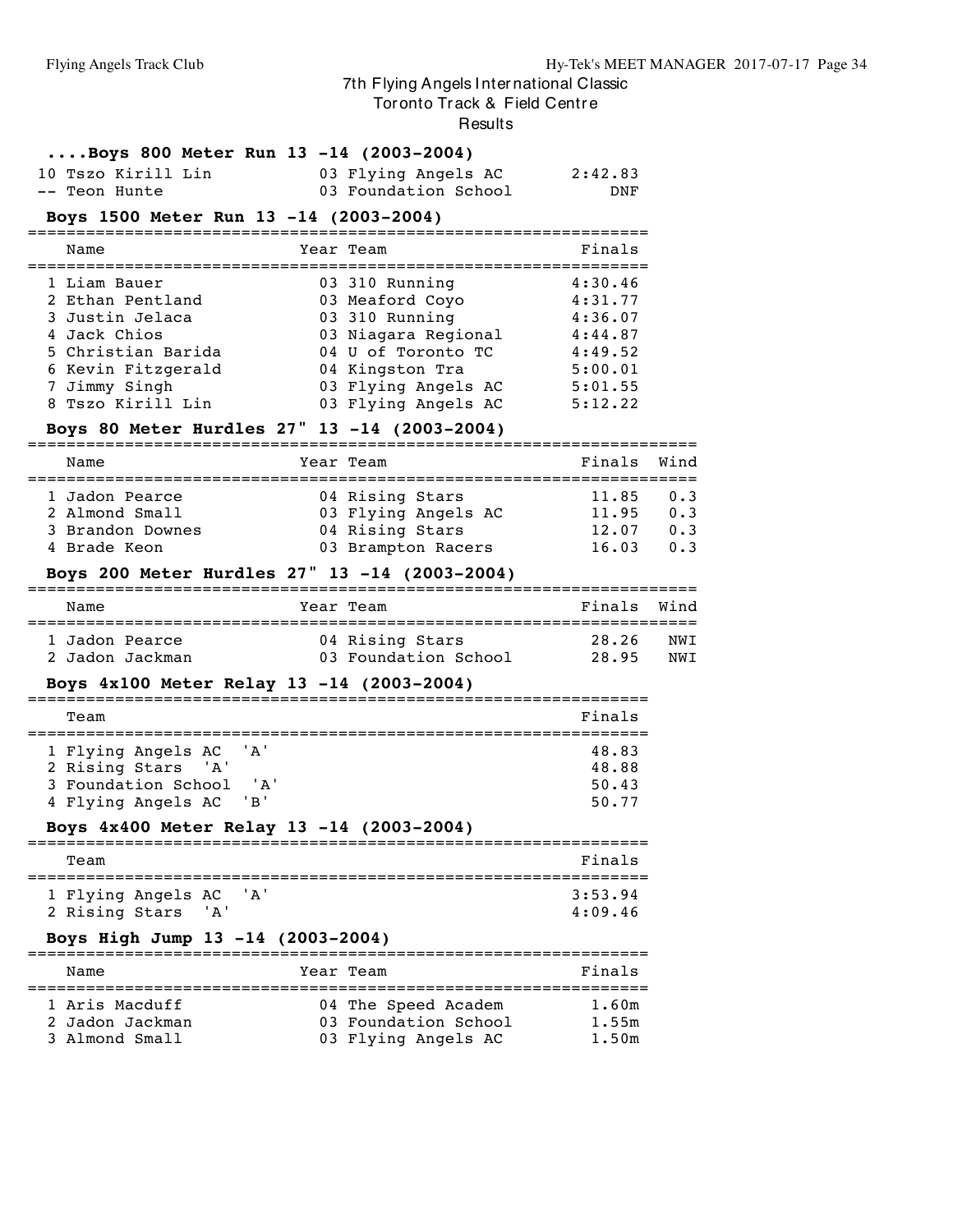Tor onto Track & Field Centre

#### Results

#### **....Boys High Jump 13 -14 (2003-2004)**

4 Denis Tzvetkov 03 Unattached 1.45m

#### **Boys Long Jump 13 -14 (2003-2004)**

|  | Name                      | Year Team            | Finals | Wind |
|--|---------------------------|----------------------|--------|------|
|  |                           |                      |        |      |
|  | 1 Jadon Jackman           | 03 Foundation School | 5.44m  | NWI  |
|  | 2 Almond Small            | 03 Flying Angels AC  | 5.24m  | NWI  |
|  | 3 Wayne Jones             | 03 Foundation School | 4.97m  | NWI  |
|  | 4 Kobe Hutson             | 04 Foundation School | 4.68m  | NWI  |
|  | 5 Davon Johnson           | 04 Rising Stars      | 4.66m  | NWI  |
|  | 6 Isiah Lorriane-Baptiste | 04 Flying Angels AC  | 4.62m  | NWI  |
|  | 7 Denis Tzvetkov          | 03 Unattached        | 4.52m  | NWI  |
|  | 8 Tszo Kirill Lin         | 03 Flying Angels AC  | 4.22m  | NWI  |
|  | 9 Jonathan Fowler         | 05 Star Tracker      | 4.20m  | NWI  |
|  | 10 Jadyn Forde            | 03 Foundation School | 4.12m  | NWI  |
|  | 11 Mickyle Joseph         | 06 Star Tracker      | 3.82m  | NWI  |
|  | 12 D'Angelo Collie        | 06 Star Tracker      | 3.64m  | NWI  |
|  | 13 Khari Rolle            | 06 Star Tracker      | 3.09m  | NWI  |
|  |                           |                      |        |      |

#### **Boys Triple Jump 13 -14 (2003-2004)**

#### ===================================================================== Finals Wind

| ------                 |                 | - - - - - - -  | $\cdots$ |
|------------------------|-----------------|----------------|----------|
|                        |                 |                |          |
| l Nate Fraser          | 03 Thorold Elit | $10.26m + 0.0$ |          |
| 2 Ajandan Arulananthan | 03 Sir Alexande | 9.60m 0.9      |          |

#### **Boys Shot Put 3.00 kg 13 -14 (2003-2004)**

| Name                                                                | Year Team                                                        | Finals                   |
|---------------------------------------------------------------------|------------------------------------------------------------------|--------------------------|
| 1 Kimani Mayers<br>2 Gogeethan Gumarathas<br>3 Kriston Mathanarajah | 03 Foundation School<br>03 United Tamil SC<br>04 United Tamil SC | 10.13m<br>9.36m<br>6.97m |

#### **Boys Discus Throw 0.75 kg 13 -14 (2003-2004)**

| Name                                                                                 | Year Team                                                                           | Finals                               |
|--------------------------------------------------------------------------------------|-------------------------------------------------------------------------------------|--------------------------------------|
| 1 Nate Fraser<br>2 Kimani Mayers<br>3 Gogeethan Gumarathas<br>4 Kriston Mathanarajah | 03 Thorold Elit<br>03 Foundation School<br>03 United Tamil SC<br>04 United Tamil SC | 28.69m<br>24.88m<br>22.29m<br>16.84m |

## **Boys 100 Meter Dash 15-17 (2000-2002)**

| Name                | Year Team            | Prelims Wind H#  |  |
|---------------------|----------------------|------------------|--|
| Preliminaries       |                      |                  |  |
| 1 Emmanuel Ajiroba  | 00 Flying Angels AC  | $10.93q - 1.4$ 4 |  |
| 2 Michael Patrick   | 01 Rising Stars      | $11.05q - 1.7$ 3 |  |
| 3 Seth Bethell      | 00 Star Tracker      | $11.07q - 1.4$ 4 |  |
| 4 Jean Pierre-Hinds | 02 Foundation School | $11.12q - 1.3$ 1 |  |
| 5 Laquon Trotman    | 02 Foundation School | $11.17q + 0.0$ 2 |  |
| 6 Javon Sheriff     | 01 Etobicoke TFC     | $11.20q + 0.0$ 2 |  |
|                     |                      |                  |  |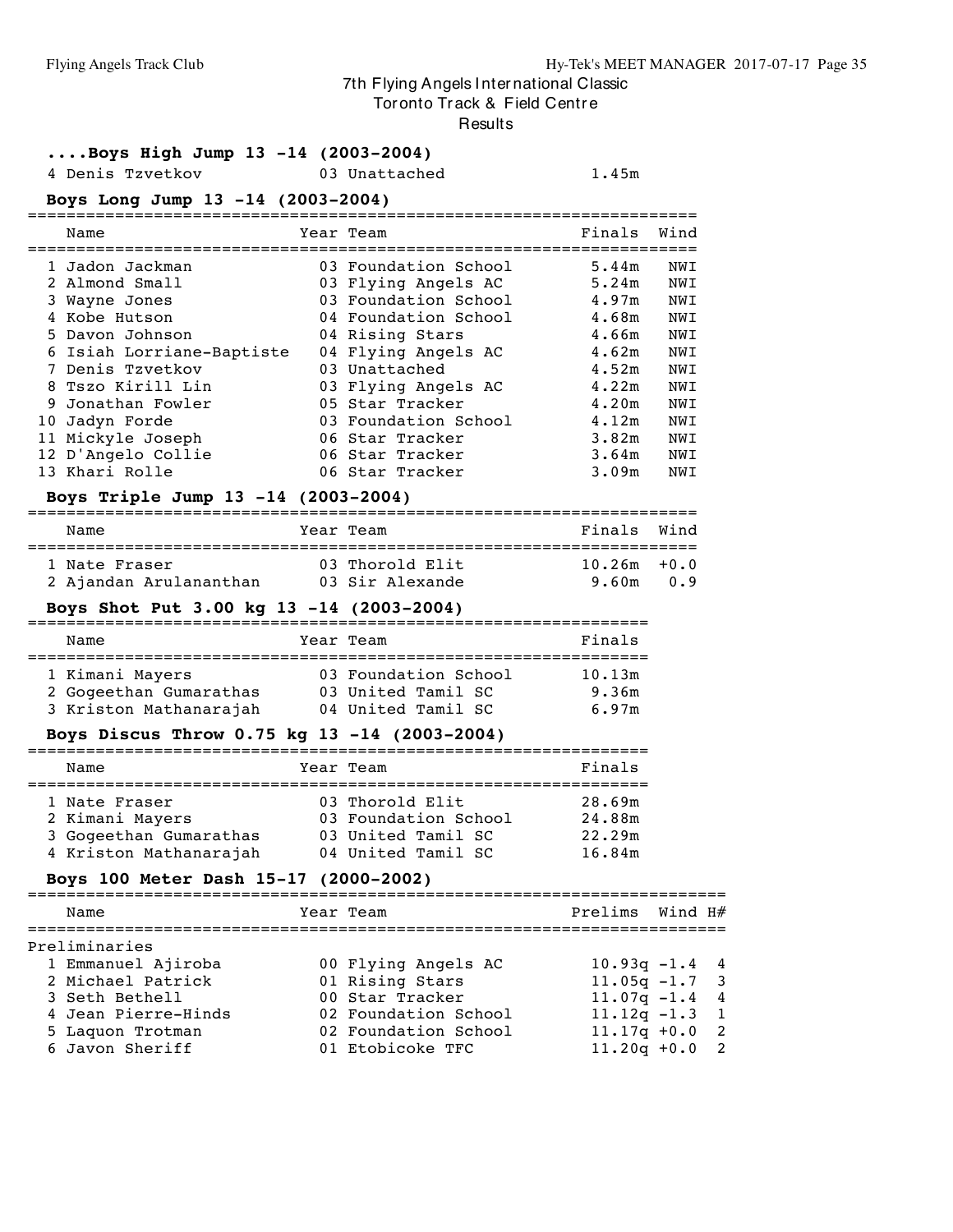Tor onto Track & Field Centre

Results

#### **....Boys 100 Meter Dash 15-17 (2000-2002)**

| 7 Jermaine Wilson           | 01 Flying Angels AC                       | $11.32q - 1.3$ 1             |          |                         |
|-----------------------------|-------------------------------------------|------------------------------|----------|-------------------------|
| 8 Oluchi Uqoh               | 02 Flying Angels AC                       | $11.38q - 1.4$ 4             |          |                         |
| 9 Matt Antoine              | 00 Flying Angels AC                       |                              |          | $11.47 - 1.7$ 3 11.4608 |
| 10 Shemar Meay              | 01 Etobicoke TFC                          | $J11.47 -1.3 1 11.4619$      |          |                         |
| 11 D'Aveon Johnson          | 00 Star Tracker                           |                              |          | $11.56 -1.7$ 3 11.5597  |
| 12 Mikal Dill               | 01 Bermuda Pacers T                       | $J11.56 + 0.0 2 11.5600$     |          |                         |
| 13 Thierry Jordan           | 02 Rising Stars                           | $11.58$ $-1.4$ $4$ $11.5770$ |          |                         |
| 14 Edvaughn Carey           | 00 Star Tracker                           | $J11.58 -1.7 3 11.5797$      |          |                         |
| 15 Andre Sivakumar          | 01 The Speed Academ $11.64 -1.4$ 4        |                              |          |                         |
| 16 Erik Johnson             | 01 Etobicoke TFC                          | $11.71 - 1.3$ 1              |          |                         |
| 17 Xavier Schiafone-Fleming | 00 Centro Scuola TFC                      | $11.73 - 1.3$ 1              |          |                         |
| 18 Dario King               | 00 Rising Stars                           | $11.85 + 0.0$ 2              |          |                         |
| 19 Shafee Rashidi           | 00 Flying Angels AC                       | $11.92 - 1.3$ 1              |          |                         |
| 20 David McPhaden           | 02 The Speed Academ                       | 12.18                        | $+0.0$ 2 |                         |
| 21 Anthony Singh            | 02 Flying Angels AC                       | $12.29 -1.4$ 4               |          |                         |
| 22 Nicholas Morris          | 02 The Speed Academ                       |                              |          | $12.35 -1.7$ 3 12.3439  |
| 23 Tyrell McLean            | 00 Flying Angels AC 512.35 -1.3 1 12.3450 |                              |          |                         |
| 24 Joy-Darland Dweme        | 00 Flying Angels AC                       | $12.76 - 1.7$ 3              |          |                         |

## **Boys 100 Meter Dash 15-17 (2000-2002)**

|        | Name                | Year Team            | Finals | Wind |
|--------|---------------------|----------------------|--------|------|
| Finals |                     |                      |        |      |
|        | 1 Emmanuel Ajiroba  | 00 Flying Angels AC  | 10.86  | 0.9  |
|        | 2 Seth Bethell      | 00 Star Tracker      | 11.09  | 0.9  |
|        | 3 Laquon Trotman    | 02 Foundation School | 11.14  | 0.9  |
|        | 4 Javon Sheriff     | 01 Etobicoke TFC     | 11.20  | 0.9  |
|        | 5 Jean Pierre-Hinds | 02 Foundation School | 11.24  | 0.9  |
|        | 6 Michael Patrick   | 01 Rising Stars      | 11.36  | 0.9  |
|        | 7 Jermaine Wilson   | 01 Flying Angels AC  | 11.38  | 0.9  |
|        | 8 Oluchi Ugoh       | 02 Flying Angels AC  | 11.51  | 0.9  |
|        |                     |                      |        |      |

## **Boys 200 Meter Dash 15-17 (2000-2002)**

| Name                        |  | Year Team            | Prelims          | Wind H# |                |  |  |  |  |
|-----------------------------|--|----------------------|------------------|---------|----------------|--|--|--|--|
| Preliminaries               |  |                      |                  |         |                |  |  |  |  |
| 1 Seth Bethell              |  | 00 Star Tracker      | $22.55q$ 1.8     |         | -3             |  |  |  |  |
| 2 Javon Sheriff             |  | 01 Etobicoke TFC     | 22.70q           | 1.8     | 3              |  |  |  |  |
| 3 Christopher Middleton     |  | 01 The Speed Academ  | $22.77q$ 0.9     |         | 1              |  |  |  |  |
| 4 Emmanuel Ajiroba          |  | 00 Flying Angels AC  | $22.80q + 0.0$   |         | -2             |  |  |  |  |
| 5 Michael Patrick           |  | 01 Rising Stars      | $22.96q$ $1.8$   |         | -3             |  |  |  |  |
| 6 Raheem Taitt-Best         |  | 01 Foundation School | $23.08q + 0.0$   |         | 2              |  |  |  |  |
| 7 Jean Pierre-Hinds         |  | 02 Foundation School | $23.09q$ 1.8     |         | 3              |  |  |  |  |
| 8 Oluchi Ugoh               |  | 02 Flying Angels AC  | $23.16q$ 0.9     |         | 1              |  |  |  |  |
| 9 Laquon Trotman            |  | 02 Foundation School | $23.30\qquad0.9$ |         | $\mathbf{1}$   |  |  |  |  |
| 10 Shemar Meay              |  | 01 Etobicoke TFC     | $23.44 + 0.0$    |         | -2             |  |  |  |  |
| 11 Edvaughn Carey           |  | 00 Star Tracker      | $23.54$ 1.8      |         | 3              |  |  |  |  |
| 12 Matt Antoine             |  | 00 Flying Angels AC  | 23.56            | $+0.0$  | $\overline{2}$ |  |  |  |  |
| 13 Xavier Schiafone-Fleming |  | 00 Centro Scuola TFC | $23.61$ 0.9      |         | $\mathbf{1}$   |  |  |  |  |
| 14 Liam Holloway            |  | 02 Flying Angels AC  | 23.96            | $+0.0$  | 2              |  |  |  |  |
| 15 D'Aveon Johnson          |  | 00 Star Tracker      | 24.38            | $+0.0$  | 4              |  |  |  |  |
| 16 Femi Akinduro            |  | 00 Flying Angels AC  | 24.56            | 0.9     | $\mathbf{1}$   |  |  |  |  |
| 17 Shafee Rashidi           |  | 00 Flying Angels AC  | 24.68            | 0.9     | 1              |  |  |  |  |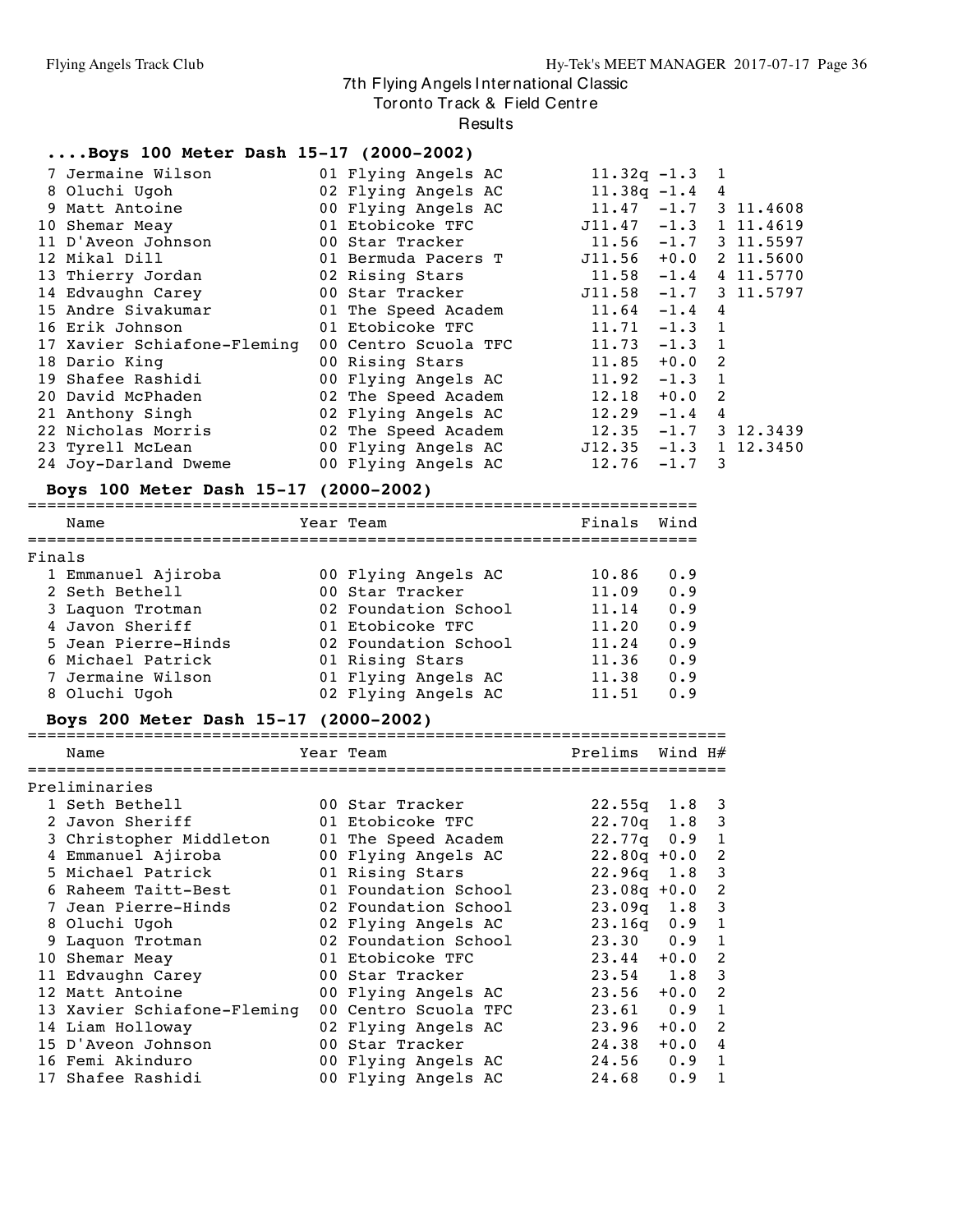Tor onto Track & Field Centre

Results

#### **....Boys 200 Meter Dash 15-17 (2000-2002)**

| 18 Tyrell McLean   | 00 Flying Angels AC  | $24.90 \t1.8 \t3$ |  |
|--------------------|----------------------|-------------------|--|
| 19 David McPhaden  | 02 The Speed Academ  | $25.21 + 0.0 4$   |  |
| 20 Erik Johnson    | 01 Etobicoke TFC     | $25.29$ 1.8 3     |  |
| 21 Nicholas Morris | 02 The Speed Academ  | $25.49 + 0.04$    |  |
| 22 Carson James    | 02 Centro Scuola TFC | $25.59 + 0.0$ 2   |  |

#### **Boys 200 Meter Dash 15-17 (2000-2002)**

|        | Name                    | Year Team            | Finals        | Wind |
|--------|-------------------------|----------------------|---------------|------|
|        |                         |                      |               |      |
| Finals |                         |                      |               |      |
|        | 1 Emmanuel Ajiroba      | 00 Flying Angels AC  | $22.19 + 0.0$ |      |
|        | 2 Javon Sheriff         | 01 Etobicoke TFC     | $22.66 + 0.0$ |      |
|        | 3 Raheem Taitt-Best     | 01 Foundation School | $22.75 + 0.0$ |      |
|        | 4 Michael Patrick       | 01 Rising Stars      | $22.96 + 0.0$ |      |
|        | 5 Christopher Middleton | 01 The Speed Academ  | $22.98 + 0.0$ |      |

## **Boys 400 Meter Dash 15-17 (2000-2002)**

===================================================================

| Name                    | Year Team            | Finals  | H#           |
|-------------------------|----------------------|---------|--------------|
| 1 Christopher Middleton | 01 The Speed Academ  | 50.65   | 1            |
| 2 Raheem Taitt-Best     | 01 Foundation School | 51.81   | 3            |
| 3 Oluchi Ugoh           | 02 Flying Angels AC  | 52.21   | 3            |
| 4 Matt Antoine          | 00 Flying Angels AC  | 52.48   | 3            |
| 5 Mitchell LeLiever     | 00 The Speed Academ  | 52.65   | $\mathbf{1}$ |
| 6 Asante Jackson        | 01 Durham Legion At  | 52.70   | $\mathbf{1}$ |
| 7 Samuel Alkins         | 02 Rising Stars      | 52.87   | 2            |
| 8 Liam Holloway         | 02 Flying Angels AC  | 53.59   | 2            |
| 9 Zion Thompson         | 02 Bermuda Pacers T  | 53.82   | $\mathbf{1}$ |
| 10 Emmett Hickey        | 02 U of Toronto TC   | 55.36   | $\mathbf{1}$ |
| 11 Alexander Di Florio  | 01 Centro Scuola TFC | 57.21   | 1            |
| 12 Andell Dash          | 02 Foundation School | 1:02.20 | 2            |

#### **Boys 800 Meter Run 15-17 (2000-2002)**

| Name                  | Year Team            | Finals  |
|-----------------------|----------------------|---------|
| 1 Alex Vaculik        | 98 The Speed Academ  | 1:59.51 |
| 2 Liam Deep           | 00 The Speed Academ  | 2:01.00 |
| 3 Samuel Alkins       | 02 Rising Stars      | 2:01.86 |
| 4 Spencer Book        | 02 Meaford Coyo      | 2:05.48 |
| 5 Alexander Di Florio | 01 Centro Scuola TFC | 2:14.65 |

#### **Boys 1500 Meter Run 15-17 (2000-2002)**

|  | Name                                                                     |  | Year Team                                                                       |  | Finals                                   |  |  |
|--|--------------------------------------------------------------------------|--|---------------------------------------------------------------------------------|--|------------------------------------------|--|--|
|  | 1 Samuel Alkins<br>2 Spencer Book<br>3 Weston Monroe<br>4 Michael Barida |  | 02 Rising Stars<br>02 Meaford Coyo<br>01 North Halton Sta<br>02 U of Toronto TC |  | 4:30.30<br>4:30.70<br>4:56.72<br>5:09.91 |  |  |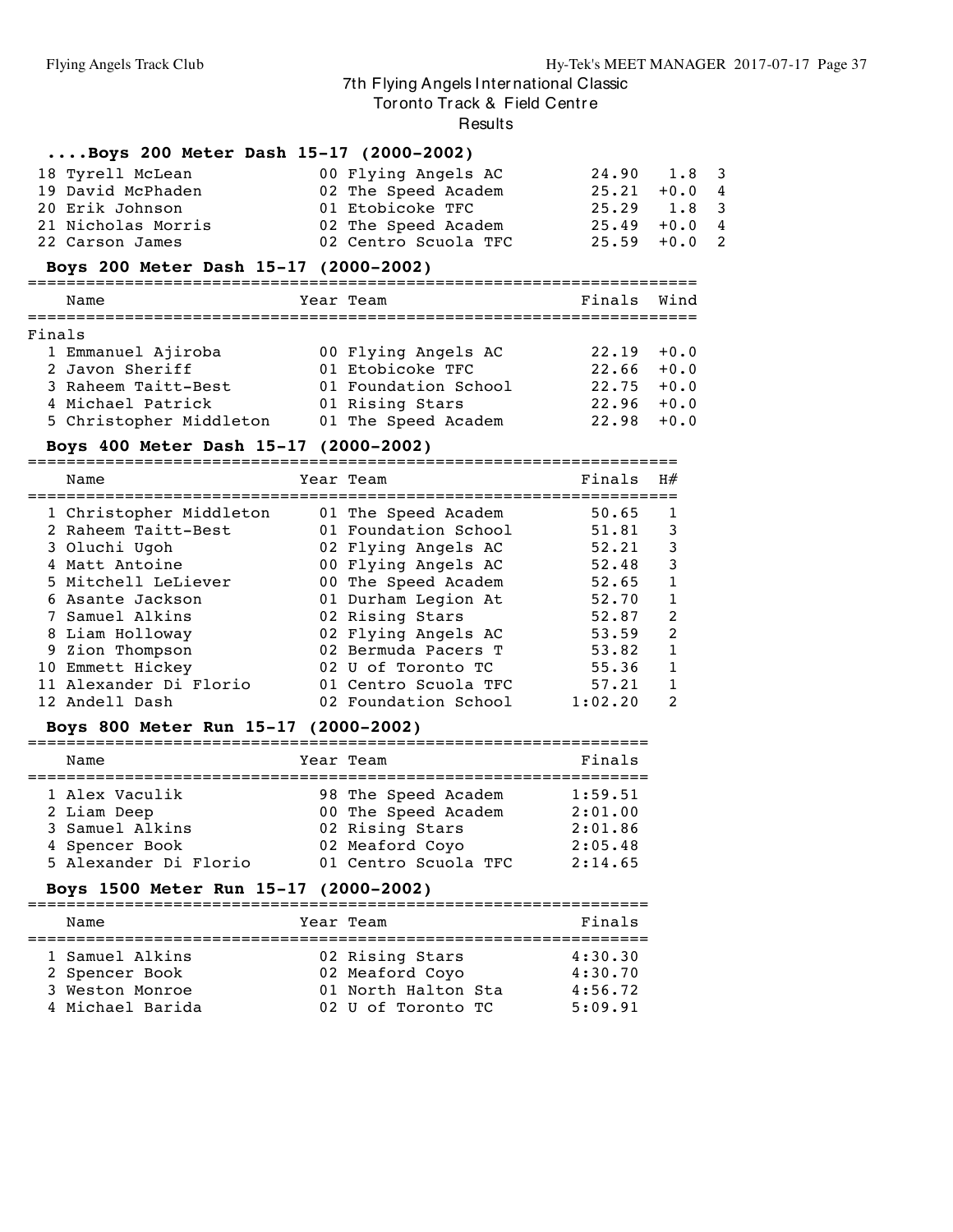Tor onto Tr ack & Field Centr e

Results

| Finals Wind<br>0.3                                                                                                                                       |
|----------------------------------------------------------------------------------------------------------------------------------------------------------|
|                                                                                                                                                          |
|                                                                                                                                                          |
|                                                                                                                                                          |
| :=========================                                                                                                                               |
|                                                                                                                                                          |
|                                                                                                                                                          |
|                                                                                                                                                          |
|                                                                                                                                                          |
|                                                                                                                                                          |
|                                                                                                                                                          |
|                                                                                                                                                          |
|                                                                                                                                                          |
|                                                                                                                                                          |
|                                                                                                                                                          |
|                                                                                                                                                          |
|                                                                                                                                                          |
|                                                                                                                                                          |
|                                                                                                                                                          |
|                                                                                                                                                          |
| Wind                                                                                                                                                     |
| $+0.0$                                                                                                                                                   |
| $-0.1$                                                                                                                                                   |
| $+0.0$                                                                                                                                                   |
| $+0.0$                                                                                                                                                   |
| $5.65m + 0.0$                                                                                                                                            |
| $+0.0$<br>0.5                                                                                                                                            |
| $-0.1$                                                                                                                                                   |
| $4.95m + 0.0$                                                                                                                                            |
|                                                                                                                                                          |
|                                                                                                                                                          |
| $4.68m + 0.0$                                                                                                                                            |
|                                                                                                                                                          |
| Finals<br>Wind                                                                                                                                           |
| $13.32m + 0.0$                                                                                                                                           |
| Finals<br>1 Nathan Crawford-Wallis 02 Foundation School 1.60m<br>1.50m<br>1.35m<br>Finals<br>6.45m<br>6.21m<br>5.96m<br>5.73m<br>5.56m<br>5.27m<br>5.00m |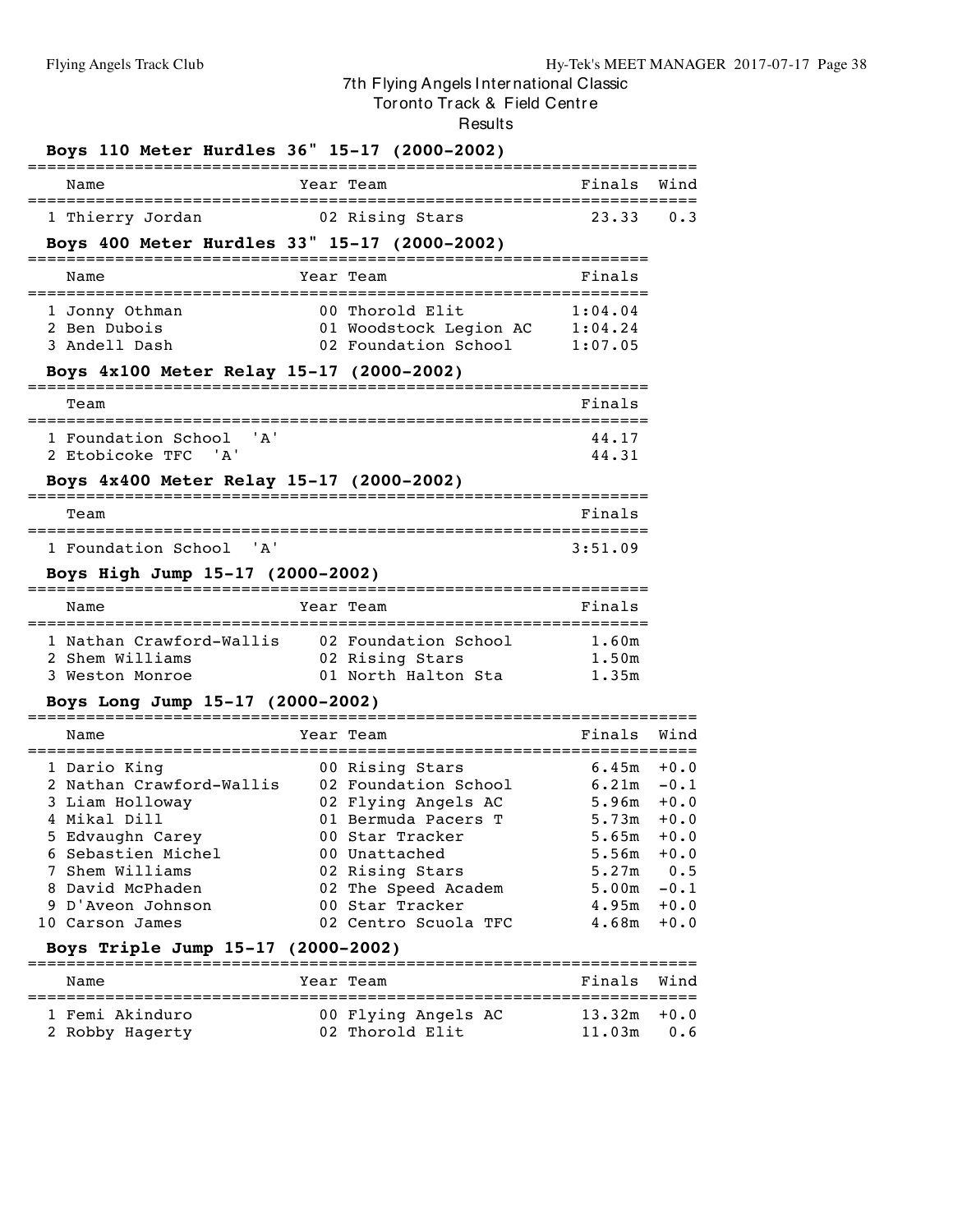Tor onto Track & Field Centre

Results

#### **Boys Shot Put 5.00 kg 15-17 (2000-2002)**

| Name                                                                                       | Year Team                                                                                   | Finals                             |
|--------------------------------------------------------------------------------------------|---------------------------------------------------------------------------------------------|------------------------------------|
| 1 Justin Adams-Yearwood<br>2 Callan Saldutto<br>3 Nathan Crawford-Wallis<br>4 Malik Clarke | 01 Foundation School<br>02 Niagara Regional<br>02 Foundation School<br>02 Foundation School | 15.58m<br>13.12m<br>9.91m<br>9.12m |

## **Boys Discus Throw 1.50 kg 15-17 (2000-2002)**

| Name                                                | Year Team                                    | Finals           |
|-----------------------------------------------------|----------------------------------------------|------------------|
| 1 Justin Adams-Yearwood<br>2 Nathan Crawford-Wallis | 01 Foundation School<br>02 Foundation School | 38.50m<br>35.54m |
| 3 Malik Clarke                                      | 02 Foundation School                         | 25.38m           |

### **Men 100 Meter Dash Invitational (1999+)**

|               | Name                                                                        |  | Year Team and the control of the control of the control of the control of the control of the control of the control of the control of the control of the control of the control of the control of the control of the control o | Prelims                | Wind $H#$ |   |  |  |
|---------------|-----------------------------------------------------------------------------|--|--------------------------------------------------------------------------------------------------------------------------------------------------------------------------------------------------------------------------------|------------------------|-----------|---|--|--|
| Preliminaries |                                                                             |  |                                                                                                                                                                                                                                |                        |           |   |  |  |
|               | 1 Gavin Smellie and 86 Flying Angels AC                                     |  |                                                                                                                                                                                                                                | $10.14q - 2.3$ 2       |           |   |  |  |
|               | 2 Andre Ford-Azonwanna                                                      |  | 95 House of Roots                                                                                                                                                                                                              | $10.40q + 0.0$ 3       |           |   |  |  |
|               | 3 Sam Effah                                                                 |  | 88 U of Calgary AC                                                                                                                                                                                                             | $10.43q + 0.0$ 1       |           |   |  |  |
|               | 4 Bismark Boateng                                                           |  | 86 Unattached                                                                                                                                                                                                                  | $10.54q$ 0.2 4         |           |   |  |  |
|               | 5 Michael James                                                             |  | 76 Brampton Elite TC                                                                                                                                                                                                           | $10.72q - 2.3$ 2       |           |   |  |  |
|               | 6 Roland Dodoo             95 Oakville Legion TFC     10.82q +0.0 3 10.8147 |  |                                                                                                                                                                                                                                |                        |           |   |  |  |
|               | 7 Winston Williams                                                          |  | 92 Saskatoon TFC                                                                                                                                                                                                               | J10.82q +0.0 1 10.8158 |           |   |  |  |
|               | 8 Mellard Brown                                                             |  | 90 Fast and Furious                                                                                                                                                                                                            | $10.92q$ 0.2 4         |           |   |  |  |
|               | 9 Alex Helman                                                               |  | 93 Centro Scuola TFC                                                                                                                                                                                                           | $10.96 + 0.0 1$        |           |   |  |  |
|               | 10 Jordayne Henry-Morrison                                                  |  | 97 House of Roots                                                                                                                                                                                                              | $11.00 -2.3$ 2         |           |   |  |  |
|               | 11 Garth Williams                                                           |  | 99 Flying Angels AC                                                                                                                                                                                                            | $11.05 + 0.0$ 3        |           |   |  |  |
|               | 12 Jason Richards                                                           |  | 98 Guelph                                                                                                                                                                                                                      | $11.07 + 0.0$ 3        |           |   |  |  |
|               | 13 Natari Worrell                                                           |  | 98 Foundation School                                                                                                                                                                                                           | $11.14 + 0.0 1$        |           |   |  |  |
|               | 14 Shashamani Kellman                                                       |  | 99 Foundation School                                                                                                                                                                                                           | $11.16$ 0.2 4          |           |   |  |  |
|               | 15 Shamar Barnett                                                           |  | 99 Flying Angels AC                                                                                                                                                                                                            | $11.40 -2.3$ 2         |           |   |  |  |
|               | 16 Vinh Le                                                                  |  | 93 Flying Angels AC                                                                                                                                                                                                            | $11.44 - 2.3$ 2        |           |   |  |  |
|               | 17 Daniel Ahong 50 96 The Speed Academ                                      |  |                                                                                                                                                                                                                                | $11.50 + 0.0 1$        |           |   |  |  |
|               | 18 Almar Heath                                                              |  | 97 Flying Angels AC                                                                                                                                                                                                            | $11.52$ 0.2 4          |           |   |  |  |
|               | 19 Shamar Wright-Wittock                                                    |  | 99 Flying Angels AC                                                                                                                                                                                                            | $11.65 + 0.0 1$        |           |   |  |  |
|               | 20 Milton Ashmeade                                                          |  | 85 JamCan Internati                                                                                                                                                                                                            | $13.06 -2.3$ 2         |           |   |  |  |
|               | 21 Allan Joseph B                                                           |  | 60 Canadian forces                                                                                                                                                                                                             | 13.44                  | $+0.0$    | 3 |  |  |
|               |                                                                             |  |                                                                                                                                                                                                                                |                        |           |   |  |  |

## **Men 100 Meter Dash Invitational (1999+)**

|        | Name                   | Year Team              | Finals | Wind |
|--------|------------------------|------------------------|--------|------|
|        |                        |                        |        |      |
| Finals |                        |                        |        |      |
|        | 1 Gavin Smellie        | 86 Flying Angels AC    | 10.08  | 2.9  |
|        | 2 Sam Effah            | 88 U of Calgary AC     | 10.14  | 2.9  |
|        | 3 Andre Ford-Azonwanna | 95 House of Roots      | 10.18  | 2.9  |
|        | 4 Bismark Boateng      | 86 Unattached          | 10.35  | 2.9  |
|        | 5 Roland Dodoo         | 95 Oakville Legion TFC | 10.61  | 2.9  |
|        | 6 Winston Williams     | 92 Saskatoon TFC       | 10.77  | 2.9  |
|        | 7 Michael James        | 76 Brampton Elite TC   | 10.94  | 2.9  |
|        |                        |                        |        |      |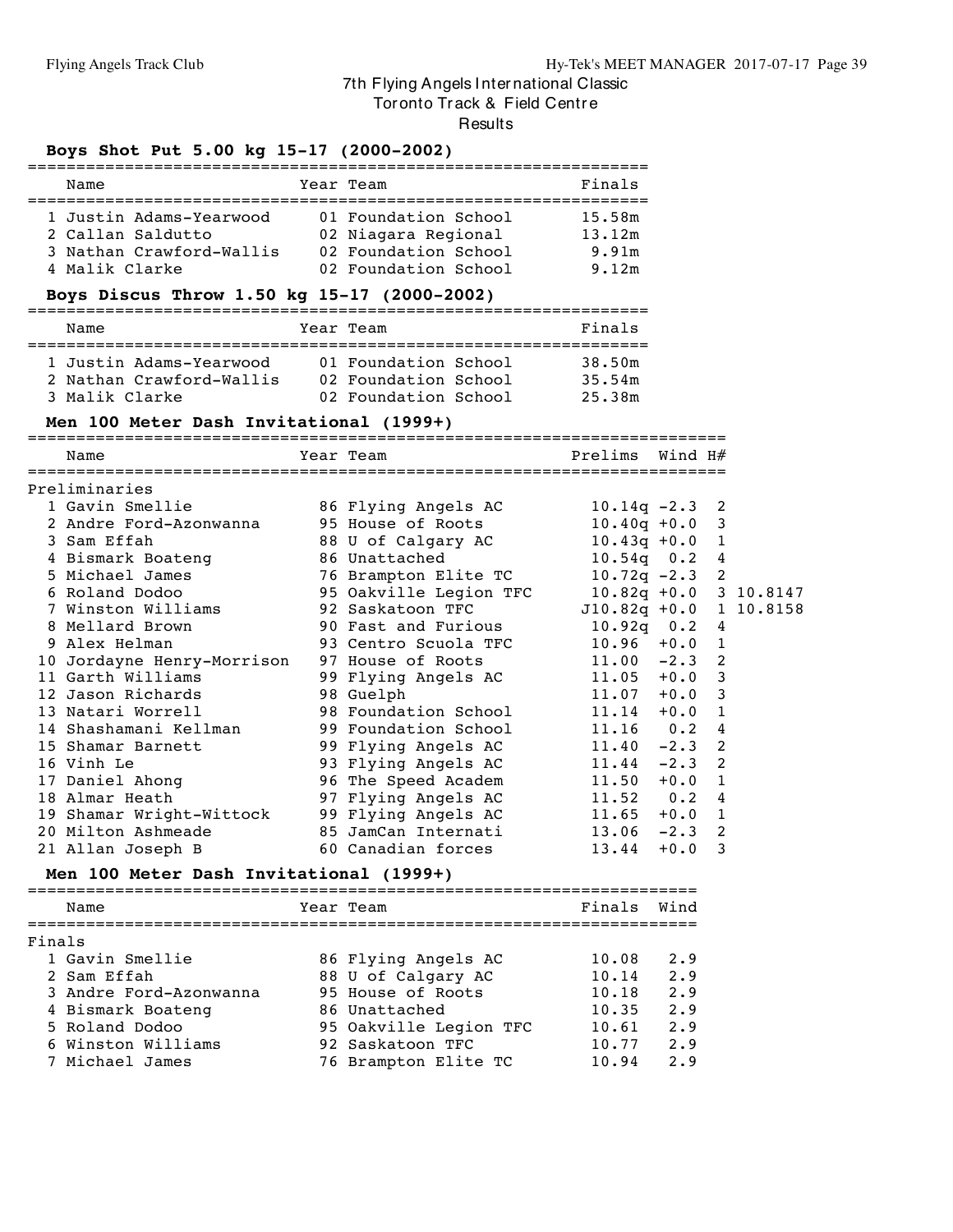Tor onto Track & Field Centre

Results

#### **Men 200 Meter Dash Invitational (1999+)**

|        | Name                                                                                  | Year Team                 | Prelims        | Wind $H#$      |                |
|--------|---------------------------------------------------------------------------------------|---------------------------|----------------|----------------|----------------|
|        | Preliminaries                                                                         |                           |                |                |                |
|        | 1 Brendon Rodney                                                                      | 92 Hamilton Elite A       | $20.86q$ $0.1$ |                | 1              |
|        | 2 Andel Miller                                                                        | 97 Flying Angels AC       | $21.76q + 0.0$ |                | 2              |
|        | 3 Jordayne Henry-Morrison                                                             | 97 House of Roots         | $22.59q + 0.0$ |                | 3              |
|        | 4 Alex Helman                                                                         | 93 Centro Scuola TFC      | $22.65q + 0.0$ |                | 2              |
|        | 5 Brendon Hoyte                                                                       | 99 Foundation School      | $22.69q + 0.0$ |                | 3              |
|        | 6 Shashamani Kellman                                                                  | 99 Foundation School      | $22.99q + 0.0$ |                | 2              |
|        | 7 Natari Worrell                                                                      | 98 Foundation School      | $23.01q$ 0.1   |                | $\mathbf{1}$   |
|        | 8 Almar Heath                                                                         | 97 Flying Angels AC       | $23.26q +0.0$  |                | 3              |
|        | 9 Joseph Webster                                                                      | 98 The Speed Academ       | $23.32 + 0.0$  |                | 3              |
|        | 10 Kadeem Layne                                                                       | 99 Rising Stars           | $23.48$ 0.1    |                | 1              |
|        | 11 Jefferson Ilunga                                                                   | 98 Etobicoke TFC          | 24.85          | $+0.0$         | 2              |
|        | 12 Miken Bhavsar                                                                      | 99 OT Fitness Track       | $25.76 + 0.0$  |                | 2              |
|        | 13 Milton Ashmeade                                                                    | 85 JamCan Internati       | 27.39          | $+0.0$         | $\overline{2}$ |
|        | 14 Maximan Baraya                                                                     | 96 Etobicoke TFC          | 28.04          | 0.1            | $\mathbf{1}$   |
|        | Men 200 Meter Dash Invitational (1999+)                                               |                           |                |                |                |
|        | Name                                                                                  | Year Team                 | Finals         | Wind           |                |
| Finals |                                                                                       |                           |                |                |                |
|        | 1 Brendon Rodney                                                                      | 92 Hamilton Elite A       | 20.75          | $+0.0$         |                |
|        | 2 Andel Miller                                                                        | 97 Flying Angels AC       | 21.48          | $+0.0$         |                |
|        | 3 Brendon Hoyte                                                                       | 99 Foundation School      | 22.40          | $+0.0$         |                |
|        |                                                                                       |                           | 22.58          | $+0.0$         |                |
|        | 4 Jordayne Henry-Morrison 97 House of Roots<br>5 Shashamani Kellman 99 Foundation Sch | 99 Foundation School      | 22.80          | $+0.0$         |                |
|        | 6 Natari Worrell                                                                      | 98 Foundation School      | 23.34          | $+0.0$ 23.3351 |                |
|        | 7 Almar Heath                                                                         | 97 Flying Angels AC       | J23.34         | $+0.0$ 23.3362 |                |
|        | Men 400 Meter Dash Invitational (1999+)                                               |                           |                |                |                |
|        | Name                                                                                  | Year Team                 | Finals         | H#             |                |
|        |                                                                                       |                           |                |                |                |
|        | 1 Nathan Friginette                                                                   | 99 Flying Angels AC       | 47.86          | 2              |                |
|        | 2 Mellard Brown                                                                       | 90 Fast and Furious       | 48.24          | 1              |                |
|        | 3 Rivaldo Leacock                                                                     | 98 Foundation School      | 49.07          | 2              |                |
|        | 4 Brendon Hoyte                                                                       | 99 Foundation School      | 49.72          | $\overline{c}$ |                |
|        | 5 Nicolas Morales                                                                     | 99 The Speed Academ       | 50.09          | $\mathbf{1}$   |                |
|        | 6 Joseph Webster                                                                      | 98 The Speed Academ 50.29 |                | 1              |                |
|        | 7 Shamar Wright-Wittock                                                               | 99 Flying Angels AC       | 50.33          | 1              |                |
|        | 8 Kadeem Layne                                                                        | 99 Rising Stars           | 52.48          | $\overline{2}$ |                |

#### **Men 800 Meter Run Invitational (1999+)**

| Name            | Year Team           | Finals  |
|-----------------|---------------------|---------|
| 1 Mellard Brown | 90 Fast and Furious | 1:56.80 |

9 Richard Reid 68 JamCan Internati 56.47 1 10 Maximan Baraya 96 Etobicoke TFC 1:03.12 1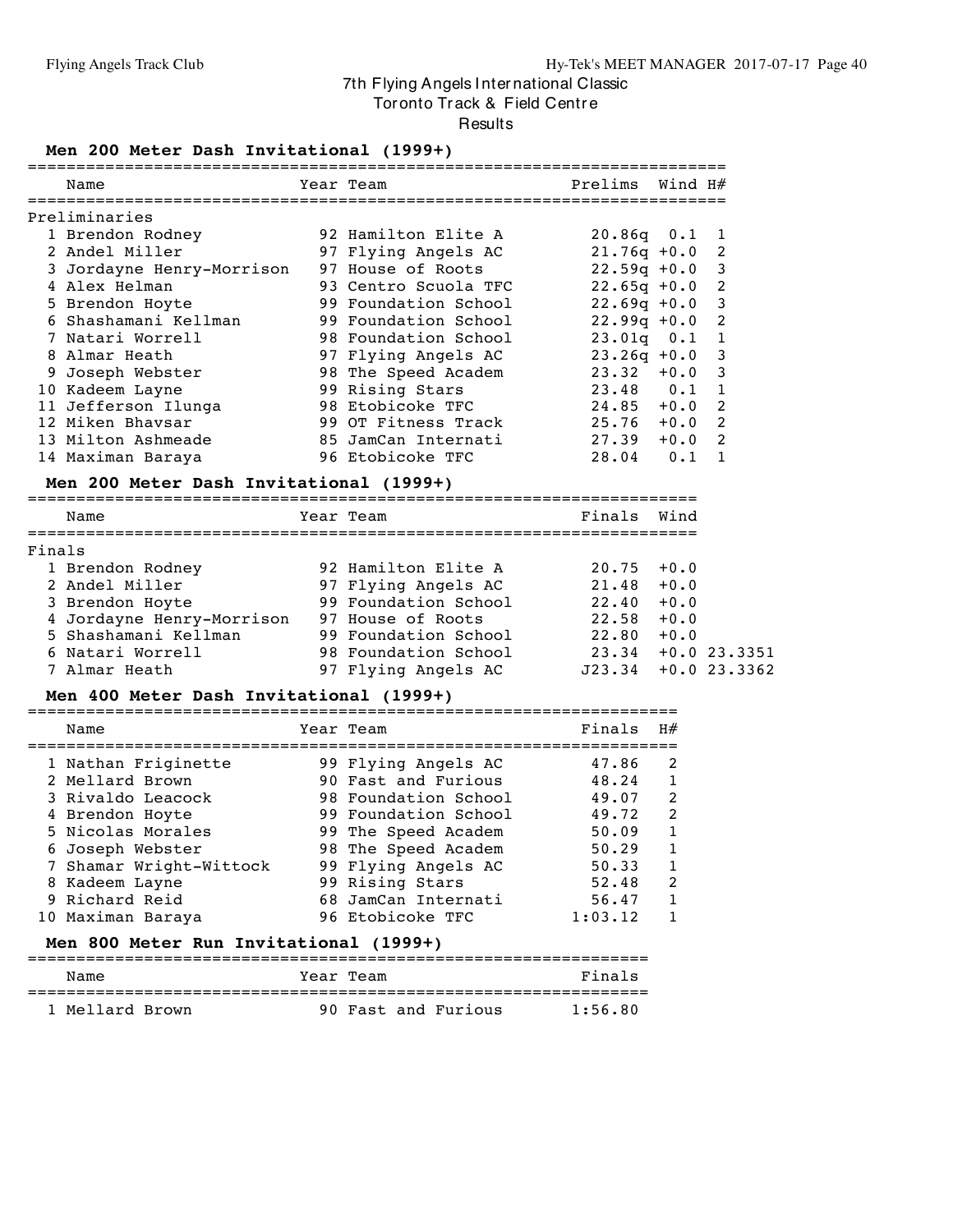Tor onto Track & Field Centre

**Results** 

#### **Men 4x100 Meter Relay Invitational (1999+)**

| Team                    |       |  | Finals |
|-------------------------|-------|--|--------|
| 1 Foundation School 'A' |       |  | 44.06  |
| -- Flying Angels AC     | ' A ' |  | חות    |

#### **Men Long Jump Invitational (1999+)**

=====================================================================

| Name               | Year Team            | Finals        | Wind   |
|--------------------|----------------------|---------------|--------|
| 1 Jharyl Bowry     | Unattached           | $7.55m - 0.2$ |        |
| 2 Clayton Latham   | 80 Brampton Elite TC | 6.87m         | $+0.0$ |
| 3 Elijah Ampratwum | 98 Brampton Elite TC | 6.77m         | $+0.0$ |
| 4 Tim Sirisombath  | 99 Unattached        | 6.18m         | $+0.0$ |
| 5 David Duong      | 99 OT Fitness Track  | 5.86m         | 0.7    |
| 6 Shamar Barnett   | 99 Flying Angels AC  | 5.67m         | $+0.0$ |
| 7 Miken Bhavsar    | 99 OT Fitness Track  | 5.23m         | $+0.0$ |
|                    |                      |               |        |

#### **Men Triple Jump Invitational (1999+)**

===================================================================== Name **The South State Year Team** Finals Wind ===================================================================== 1 Vinh Le 93 Flying Angels AC 14.13m +0.0 2 David Duong 99 OT Fitness Track 13.44m 0.9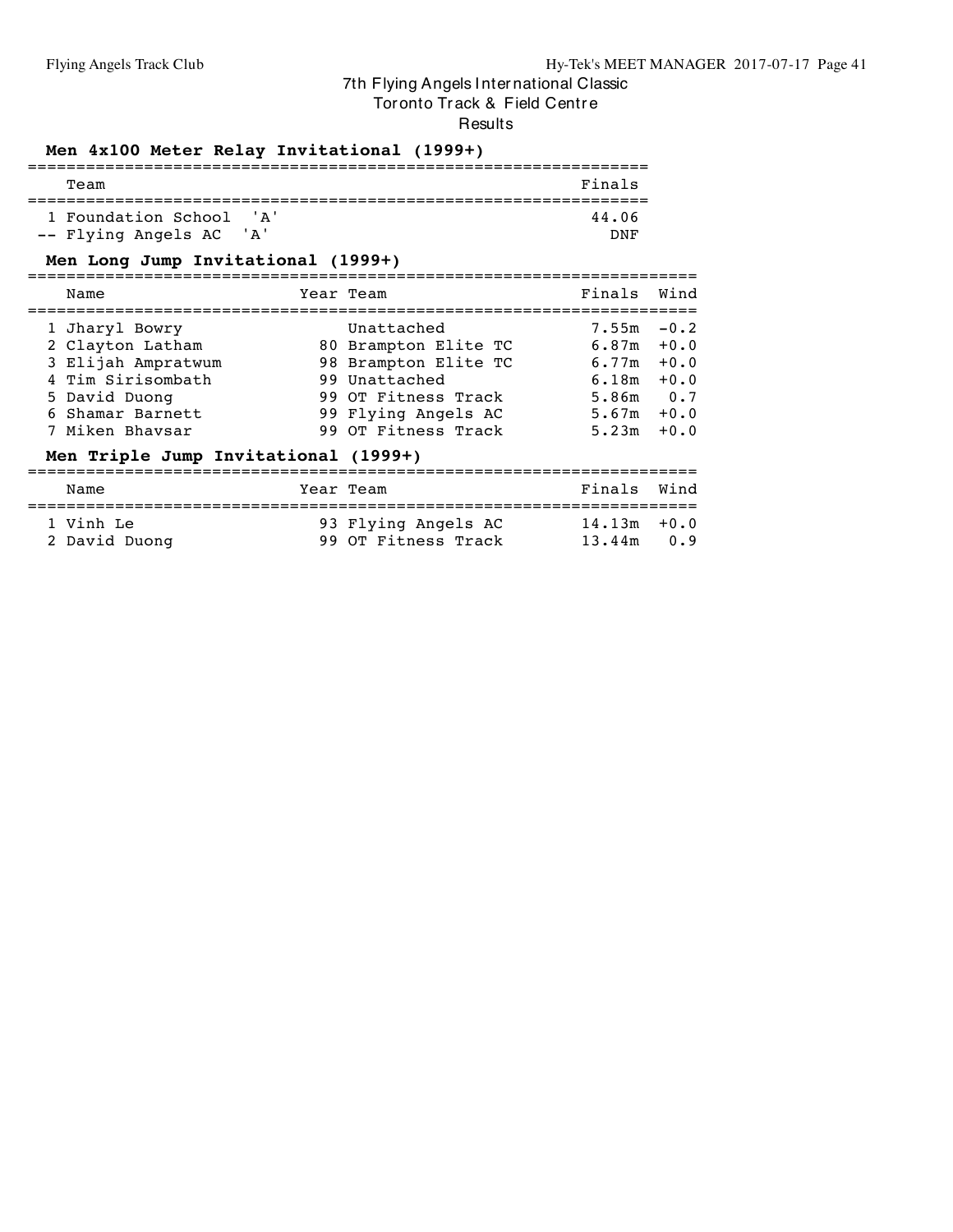## 7th Flying Angels International Classic Toronto Track & Field Centre

Team Rankings - Through Event 140

## Combined Team Scores

| Place          | Team                              |              | Points |
|----------------|-----------------------------------|--------------|--------|
| $\mathbf{1}$   | Flying Angels AC                  | <b>FLYA</b>  | 860    |
| $\overline{c}$ | Bermuda Pacers Track Club         | <b>PACER</b> | 318    |
| 3              | <b>Foundation School</b>          | <b>FOUN</b>  | 307    |
| 4              | United Tamil SC                   | <b>UTSC</b>  | 255    |
| 5              | <b>Star Trackers Track club</b>   | <b>ST</b>    | 212    |
| 6              | Puma Sc                           | <b>PUMA</b>  | 206    |
| 7              | The Speed Academy AC              | <b>SAAC</b>  | 205.50 |
| 8              | <b>Rising Stars</b>               | <b>RISI</b>  | 205    |
| 9              | <b>Brampton Racers Track Club</b> | <b>BRAM</b>  | 145    |
| 10             | New York Starz                    | <b>NEW</b>   | 139    |
| 11             | Meaford Coyotes Track Club        | <b>MEAF</b>  | 116    |
| 12             | Niagara Regional Athletics        | <b>ONRA</b>  | 71     |
| 13             | Unattached                        | <b>UNON</b>  | 70     |
| 14             | 310 Running                       | <b>CCCX</b>  | 60     |
| 15             | <b>Bullets Track Club</b>         | <b>BRBU</b>  | 52     |
| 15             | Burlington TC                     | <b>BURL</b>  | 52     |
| 17             | <b>Boardwalk RC</b>               | <b>BDWK</b>  | 48     |
| 18             | Etobicoke TFC                     | <b>ETOB</b>  | 44     |
| 18             | Fast and Furious Jamaica          | <b>FFJM</b>  | 44     |
| 20             | Thorold Elite Track Club          | <b>TETC</b>  | 38     |
| 20             | York University TFC               | <b>YUTC</b>  | 38     |
| 22             | U of Toronto TC                   | <b>UTTC</b>  | 30     |
| 22             | I Be Fast Tc                      | <b>OIBF</b>  | 30     |
| 24             | North Halton Stars TFC            | <b>NOHA</b>  | 28     |
| 25             | York Region Runners Club          | <b>YREG</b>  | 27     |
| 25             | West End Athletic Club            | <b>WEST</b>  | 27     |
| 27             | Sir Alexander Mackenzie School    | <b>SAMS</b>  | 26     |
| 27             | <b>Brampton Elite TC</b>          | <b>BREL</b>  | 26     |
| 29             | Durham Dragons Athletics          | <b>DURA</b>  | 23     |
| 29             | London Legion T&F Alliance        | <b>LLTA</b>  | 23     |
| 31             | Time Bandits                      | <b>TIB</b>   | 20     |
| 31             | Hermes & Atalanta                 | <b>HERM</b>  | 20     |
| 33             | <b>Nurse Athletics</b>            | <b>NURS</b>  | 15     |
| 34             | <b>OT Fitness Track</b>           | <b>OTHP</b>  | 14     |
| 35             | Kingston Track & Field Club       | <b>KING</b>  | 13     |
| 35             | Central Toronto Athletic Club     | <b>CTAC</b>  | 13     |
| 35             | Centro Scuola TFC                 | <b>CTRO</b>  | 13     |
| 38             | Kitchener-Waterloo TFA            | <b>KWTF</b>  | 12     |
| 39             | <b>Toronto Tornadoes</b>          | <b>AGAP</b>  | 11     |
| 39             | House of Roots                    | <b>HORO</b>  | 11     |
| 41             | Phoenix Athletics Association     | <b>PHNX</b>  | 10     |
| 41             | <b>Bolton Pole Vault</b>          | <b>BTPV</b>  | 10     |
| 41             | Columbia                          | <b>COLU</b>  | 10     |
| 41             | Vainqueurs Plus                   | <b>PLUS</b>  | 10     |